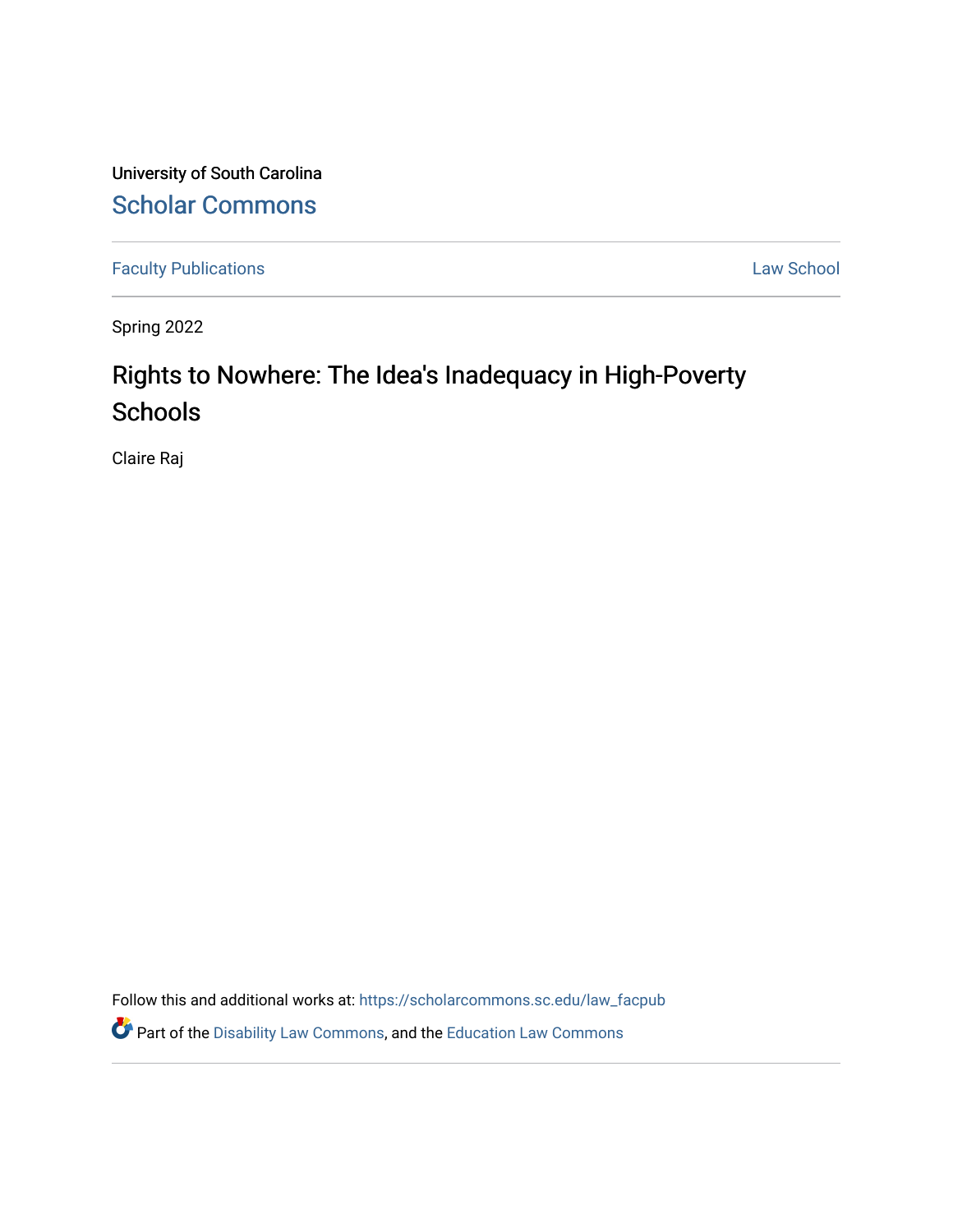## RIGHTS TO NOWHERE: THE *IDEA'S* INADEQUACY IN HIGH-POVERTY SCHOOLS

Claire S. Raj\*

## ABSTRACT

The Individuals with Disabilities Education Act (*"*IDEA*"*) successfully opened the schoolhouse doors to millions of students with disabilities. But more than forty years after its enactment, the law has proven largely inept at confronting the educational inequities faced by the many students with disabilities attending underfunded, high-poverty public schools. This shortcoming is inconsistent with common conceptions of the IDEA: Advocates and policymakers alike treat the IDEA's rights and privately enforceable remedies as strong, meaningful tools. This Article theorizes that the IDEA's under-appreciated failures are overlooked because they are the products of the law's internal structure, undue judicial deference to schools, and litigation that targets procedural injuries rather than substantive educational practices.

The IDEA's core procedural rights are meant to guarantee students with disabilities an appropriate education in the most integrated setting possible. Yet, in high-poverty schools, virtually none of the law's promises are realized. The IDEA's rights are tethered to an assumption that schools are operating with an adequate level of capacity and proficiency, but under-resourced schools lack the ability to ensure either. As a result, the law's three core principles—procedural rights, appropriate education, and integrated settings—are badly diminished for students with disabilities in

Associate Professor, University of South Carolina School of Law. The author extends her heartfelt gratitude to her colleagues, Emily Suski and Ann Eisenberg, for their friendship and support through a stressful and trying writing process. She also thanks Adriana Hernandez for her dedicated research and willingness to engage in tedious tasks with a positive attitude.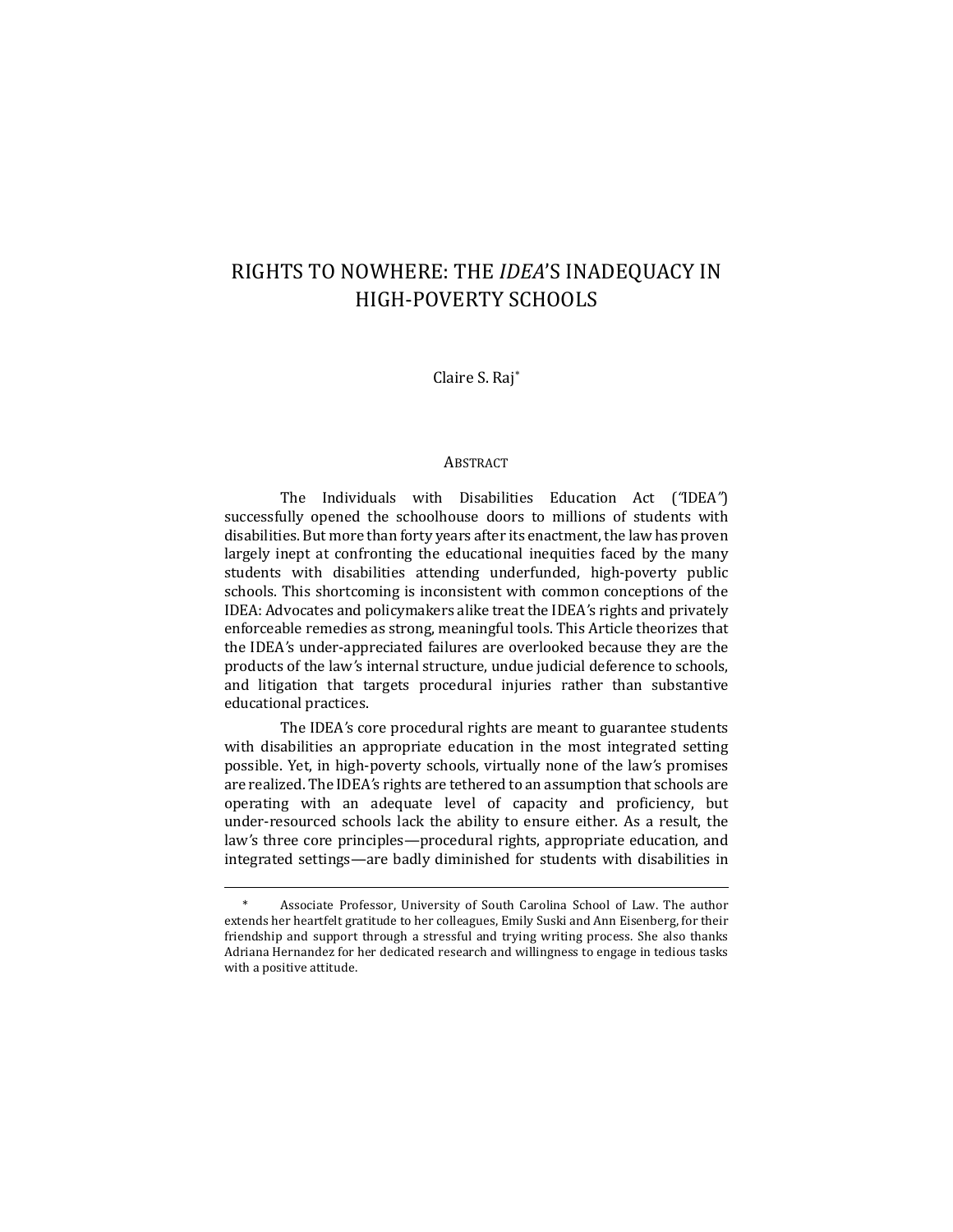high-poverty schools. Essentially, individual students are unable to leverage the IDEA's rights for meaningful remedies, and they are thwarted by courts when they attempt broader programmatic change. Meanwhile, advocates' emphasis on enforcing procedural rights merely strengthens the law's structural weaknesses. Fulfilling the IDEA's purpose requires a shift in how courts and advocates understand the law's limitations in under-resourced schools. It also requires a growth in political will to incentivize and fund local solutions aimed at improved student outcomes. This Article proposes a framework for such a shift.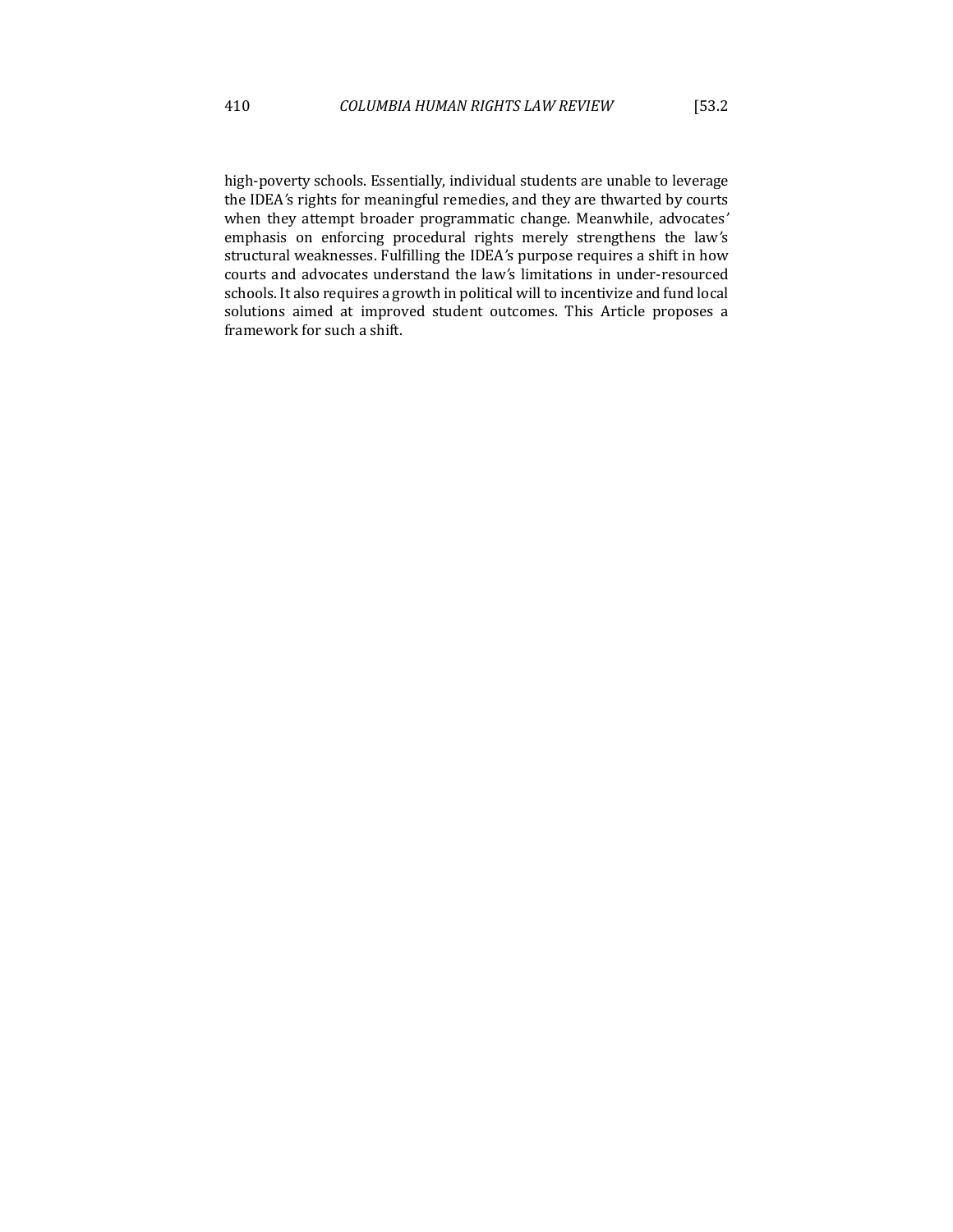## TABLE OF CONTENTS

| A. The Tension Between Individuals and the Collective 421           |  |
|---------------------------------------------------------------------|--|
|                                                                     |  |
|                                                                     |  |
| B. The Intersections of Poverty, Disability, and Public Schools 427 |  |
|                                                                     |  |
|                                                                     |  |
|                                                                     |  |
|                                                                     |  |
|                                                                     |  |
|                                                                     |  |
| c. Schools' Supremacy over Instructional Programs 443               |  |
|                                                                     |  |
|                                                                     |  |
| 1. Courts' Rigid Application of the Exhaustion Requirement          |  |
|                                                                     |  |
|                                                                     |  |
|                                                                     |  |
|                                                                     |  |
|                                                                     |  |
|                                                                     |  |
|                                                                     |  |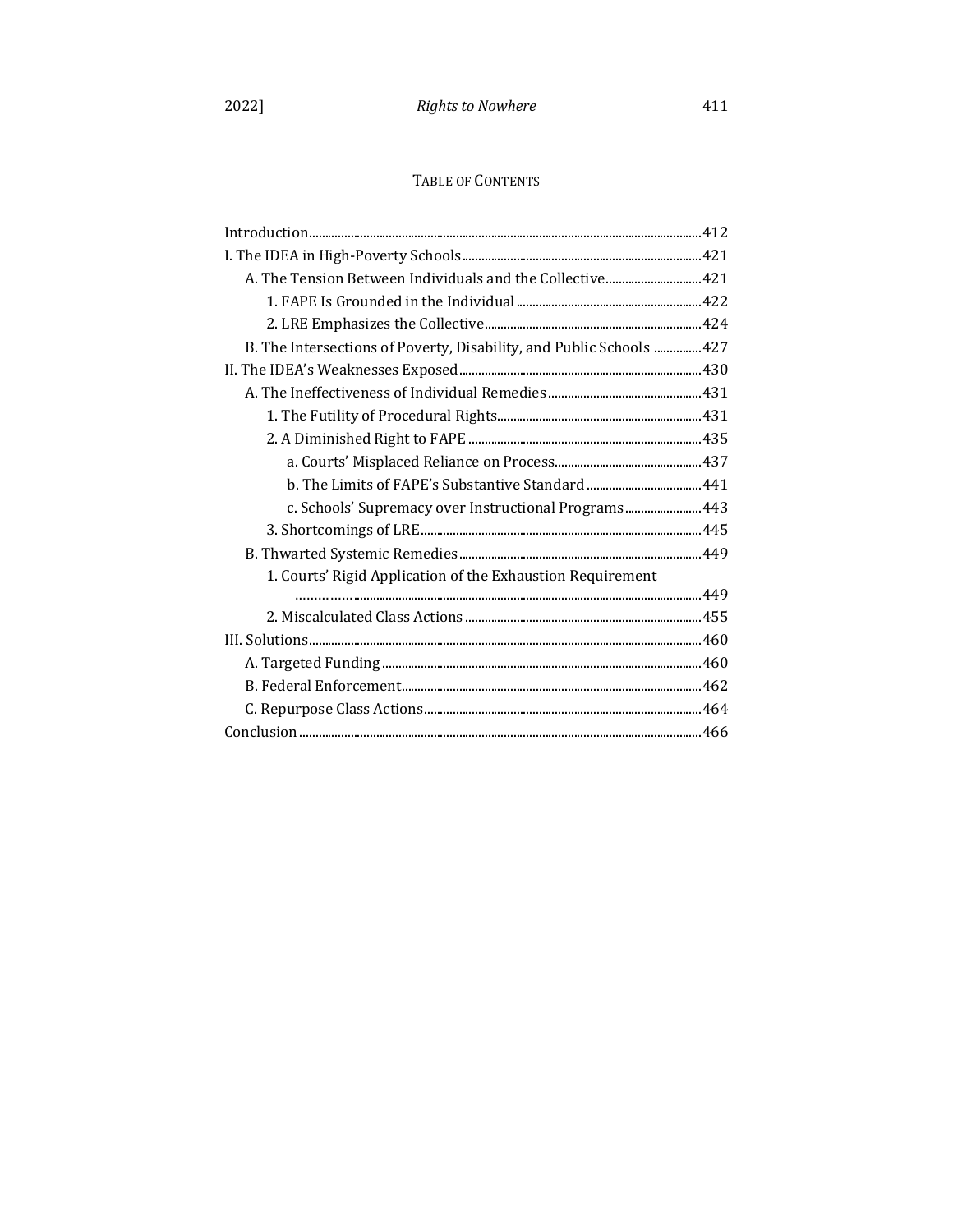#### **INTRODUCTION**

When President Gerald Ford signed the Education for All Handicapped Children Act ("EAHCA") into law, he did so with trepidation, stating "Unfortunately, this bill promises more than the Federal Government can deliver, and its good intentions could be thwarted by the many unwise provisions it contains."<sup>1</sup> More than forty years, two reauthorizations, and billions of dollars later, President Ford's fears seem prescient. Certainly, momentous gains have been made in the education of children with disabilities and without a doubt, the legislation forced open schoolhouse doors and the promise of education for a multitude of students who had previously been barred.<sup>2</sup> But the EAHCA—now known as the Individuals with Disabilities Education Act  $("IDEA")^3$ —fails a majority of students who currently attend poorly functioning and under-resourced public schools.

America's public school students have suffered from decades of disinvestment. <sup>4</sup> But the country's dereliction of public education is inequitably shouldered by low-income students and students of color.<sup>5</sup>

2. The United States has progressed from excluding nearly 1.8 million children with disabilities from public schools prior to the EHA's implementation to providing more than 7.5 million children with disabilities with special education and related services designed to meet their individual needs in the 2018-19 school year. A History of the Individuals with *Disabilities Education Act*, U.S. DEP'T OF EDUC., https://sites.ed.gov/idea/IDEA-History/ [https://perma.cc/C8YW-W2MF]; see also Jay P. Heubert, Six Law-Driven School Reforms: Developments, Lessons, and Prospects, in LAW AND SCHOOL REFORM: SIX STRATEGIES FOR PROMOTING EDUCATIONAL EQUITY  $1-2$  (Jay P. Heubert ed., 1999) (describing the inhumane conditions students with disabilities faced prior to the enactment of the EHA); RUTH COLKER, DISABLED EDUCATION: A CRITICAL ANALYSIS OF THE INDIVIDUALS WITH DISABILITIES EDUCATION ACT 17-22 (2013) (discussing the shortcomings of the IDEA as it relates to poor and minority children and suggesting ways in which resources might be allocated more evenly along class lines).

3. 20 U.S.C. § 1400 (2004).

4. TCF Study Finds U.S. Schools Underfunded by Nearly \$150 Billion Annually, CENTURY FOUND. (July 22, 2020) [hereinafter *TCF Study*], https://tcf.org/content/abouttcf/tcf-study-finds-u-s-schools-underfunded-nearly-150-billion-annually/ 

[https://perma.cc/FN2Z-5ZHG] ("The majority of school districts in the country—7,224 in total, serving almost two-thirds of all public school students—face a 'funding gap,' meaning that lifting students up to average outcomes requires greater public investment.").

5. TCF Study, supra note 4. The inequalities impacting the intersections of race and poverty have been explored by many scholars. Important work has also shed light on how racial bias impacts the identification of students with disabilities. This Article does not aim

<sup>1.</sup> Education for All Handicapped Children Act, Pub. L. No. 94-142 (1975); *President* Gerald R. Ford's Statement on Signing the Education for All Handicapped Children Act of *1975*, FORD LIBR. & MUSEUM (Dec. 2, 1975) [hereinafter *Ford 1975 Statement*], https://www.fordlibrarymuseum.gov/library/speeches/750707.htm [https://perma.cc/VDW7-96MN].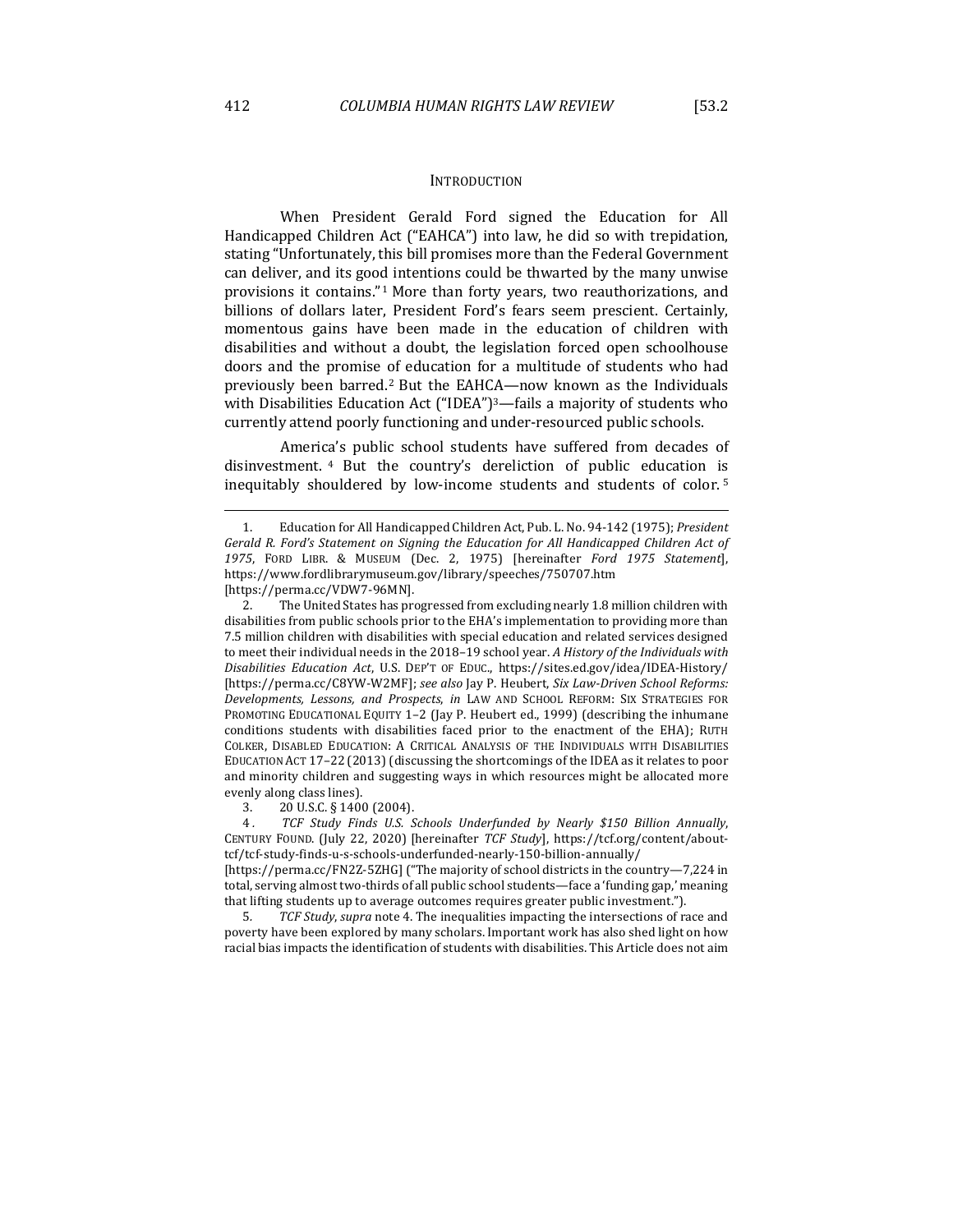School districts that serve predominantly low-income, Black, and Latinx students receive the fewest state and local dollars.<sup>6</sup> Those same districts also tend to enroll high proportions of students with disabilities, who require higher levels of funding per pupil.<sup>7</sup> The net result is that schools in these districts operate with significantly less funding than what is needed to meet their students' educational needs.

Unsurprisingly, disinvestment in public schools leads to poor academic outcomes, particularly for students with disabilities.<sup>8</sup> Students

6. Low-income school districts are more than twice as likely to have a funding gap as higher income districts. *Id.* ("Districts with funding gaps are disproportionately made up of low-income and Black and Latinx students."). See generally ERICA FRANKENBERG ET AL., C.R. PROJECT & CTR. FOR EDUC. & C.R., HARMING OUR COMMON FUTURE: AMERICA'S SEGREGATED SCHOOLS 65 YEARS AFTER *BROWN* (2019), https://www.civilrightsproject.ucla.edu/ research/k-12-education/integration-and-diversity/harming-our-common-futureamericas-segregated-schools-65-years-after-brown/Brown-65-050919v4-final.pdf [https://perma.cc/N6AU-8PEG] (discussing how racial and economic segregation still persist 65 years after *Brown v. Board* and remain unchecked, placing the goal of the decision at risk); LINDA DARLING-HAMMOND, LEARNING POL'Y INST., EDUCATION AND THE PATH TO ONE NATION, INDIVISIBLE (2018), https://learningpolicyinstitute.org/sites/default/ files/productfiles/Education\_Path\_To\_One\_Nation\_BRIEF.pdf [https://perma.cc/SK5L-U9N9] (discussing how trends of poverty and segregation perpetuate education inequality).

7. Laura A. Schifter et al., *Students from Low-Income Families and Special Education*, CENTURY FOUND. (Jan. 17, 2019), https://tcf.org/content/report/students-low-incomefamilies-special-education/ [https://perma.cc/3GT9-B5V3]; JAY G. CHAMBERS ET AL., CTR. FOR SPECIAL EDUC. FIN., CHARACTERISTICS OF HIGH-EXPENDITURE STUDENTS WITH DISABILITIES, 1999-2000, at 6 (May 2004), https://files.eric.ed.gov/fulltext/ED522071.pdf [https://perma.cc/SV8N-U8K9] (reviewing the 1999-2000 special education expenditure data and finding that average expenditures for a general education student was \$6,556 compared to  $$12,474$  for students with disabilities—a difference of  $$5,918$  (90.3%)).

8. Lex Frieden, NAT'L COUNCIL ON DISABILITY, *Improving Educational Outcomes for Students with Disabilities* (May 17, 2004), https://ncd.gov/publications/2004/ mar172004 [https://perma.cc/ZK5M-YWUC] ("More than 40 percent of secondary-aged students with disabilities do not attain a high school diploma, and dropout rates for youth with disabilities are three to four times higher than dropout rates for youth without disabilities."); see also C. Kirabo Jackson et al., *The Effects of School Spending on Educational* and Economic Outcomes: Evidence from School Finance Reforms (Nat'l Bureau of Econ. Rsch., Working Paper No. 20847, 2015) (finding that a 10% increase in per-pupil spending led to more completed years of education, higher wages, and a reduction in the annual incidence of adult poverty and that spending increases were associated with sizeable improvements in school quality, including reductions in student-to-teacher ratios, increases in teacher salaries, and longer school years).

to disentangle race, poverty, and disability. Rather, its aim is to identify the false assumptions embedded in the IDEA that prevent it from responding to and remedying some of these racial-, income-, and disability-based disadvantages. The term "students of color," while imperfect, is used in this Article as a shorthand that is broad enough to capture the different racial and ethnic groups who are impacted by the cross section of poverty and disability.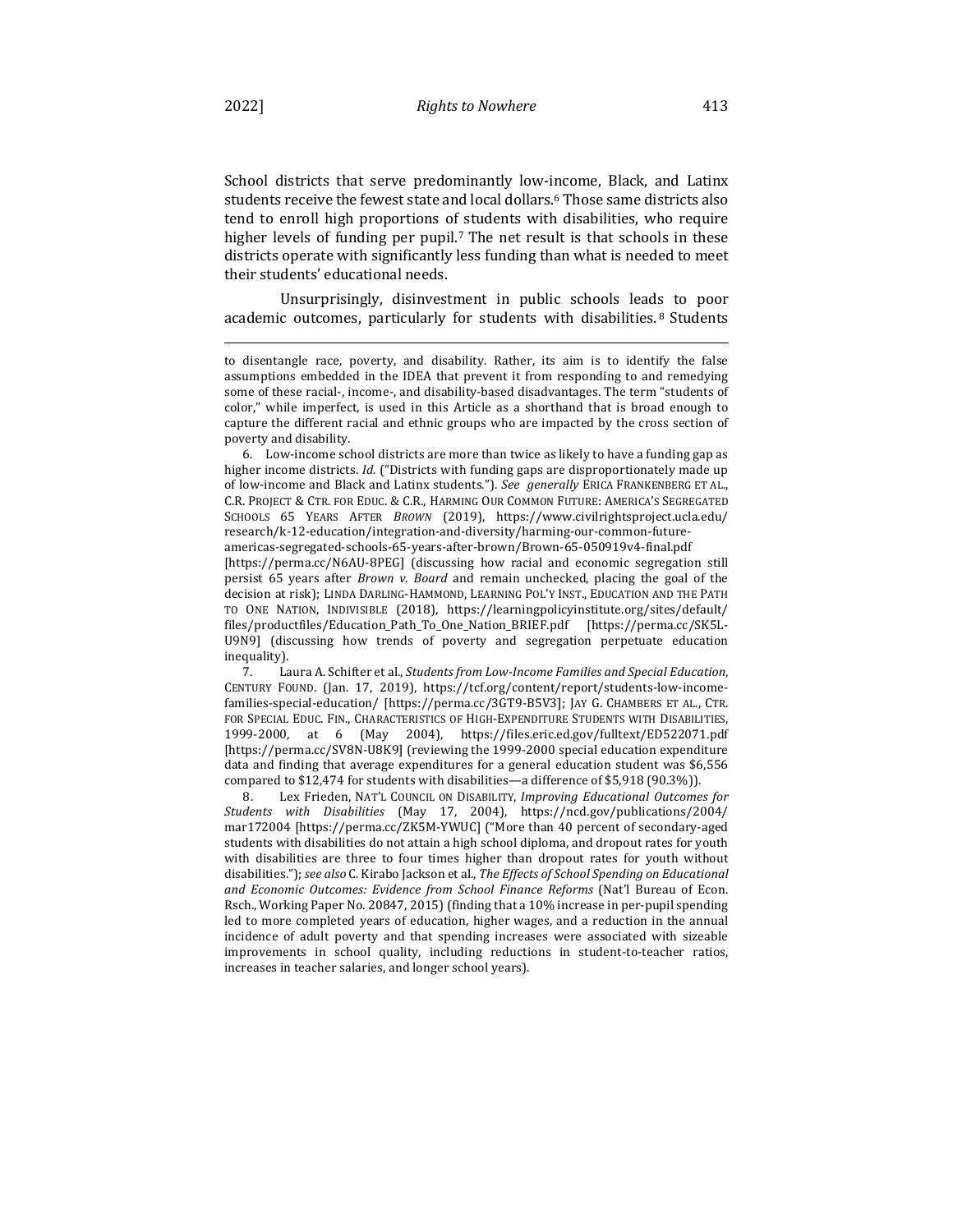attending high-poverty<sup>9</sup> school districts sit in overcrowded classrooms in antiquated, sometimes hazardous, school buildings.<sup>10</sup> Their teachers rarely have advanced degrees and often lack basic certifications.<sup>11</sup> Students in these schools are less likely to have access to advanced curricular offerings, laboratories, or even latest-edition textbooks.<sup>12</sup> Students with disabilities face even greater challenges, since compared to their non-disabled peers they are more likely to be segregated into lower-achieving classrooms,

These dismal outcomes are inconsistent with the rich legal rights afforded to students with disabilities. The IDEA was lauded as a civil rights victory for students with disabilities because it is steeped in privately enforceable procedural and substantive rights.<sup>14</sup> It ended the days of school exclusion and promised access to meaningful educational opportunities.<sup>15</sup> More specifically, it called for comprehensive individualized evaluations to help understand how a child's disability impacts their learning and the creation of a detailed plan of special education and related supports to assist the child in meeting annual academic goals.<sup>16</sup> Embedded in those plans is a substantive right to an appropriate education, defined as "free appropriate

subjected to punitive discipline, or pushed out of schools entirely.<sup>13</sup>

<sup>9.</sup> High-poverty, as used here, is meant to mean a majority of students in the school are from low-income families. The National Center for Education Statistics collects national level data on public schools and groups public schools into sub-categories based on the concentration of students receiving free or reduced-price lunch (a proxy measure for low-income students). The categories are as follows: low-poverty schools (25% or less of the students eligible for FRPL); mid-low poverty schools  $(25.1\%$  to  $50\%$ ); mid-highpoverty (50.1% to 75%) and high poverty (more than 75%). *Concentration of Public School Students Eligible for Free or Reduced Price Lunch*, NAT'L CTR. FOR EDUC. STATS. (May 2021), https://nces.ed.gov/programs/coe/indicator/clb?tid=4 [https://perma.cc/H7V7-2AVS].

<sup>10.</sup> DARLING-HAMMOND, *supra* note 6, at 4-5 (discussing how poverty and segregation trends perpetuate education inequality); *Fast Facts: Condition of Public School* Facilities, NAT'L CTR. FOR EDUC. STATS., (2012-13 school year), https://nces.ed.gov/ fastfacts/display.asp?id=94 [https://perma.cc/8HFP-49AH] ("53 percent of public schools needed to spend money on repairs, renovations, and modernizations to put the school's onsite buildings in good overall condition."); *see also* Complaint  $\P$  1, Gary B. v. Snyder, No. 16-CV-13292, 2016 WL 4775474, (E.D. Mich. Sept. 13, 2016) (describing Detroit public schools as having unsafe building conditions, vermin infestations, and a lack of textbooks and basic classroom materials like paper, pens, and toilet paper).

<sup>11.</sup> DARLING-HAMMOND, *supra* note 6, at 7-8.

<sup>12.</sup> Linda Darling-Hammond, *New Standards and Old Inequalities: School Reform* and the Education of African American Students, 69 J. NEGRO EDUC. 263, 266-68 (2000).

<sup>13.</sup> Daniel J. Losen & Kevin G. Welner, *Disabling Discrimination in Our Public* Schools: Comprehensive Legal Challenges to Inadequate Special Education Services for *Minority Children,* 36 HARV. C.R.-C.L. L. REV. 407, 447 (2001).

<sup>14. 20</sup> U.S.C. § 1412 (2016).

<sup>15.</sup> COLKER, *supra* note 2, at 42.

<sup>16.</sup>  $20 \text{ U.S.C.} \S 1414(a) - (d)$ .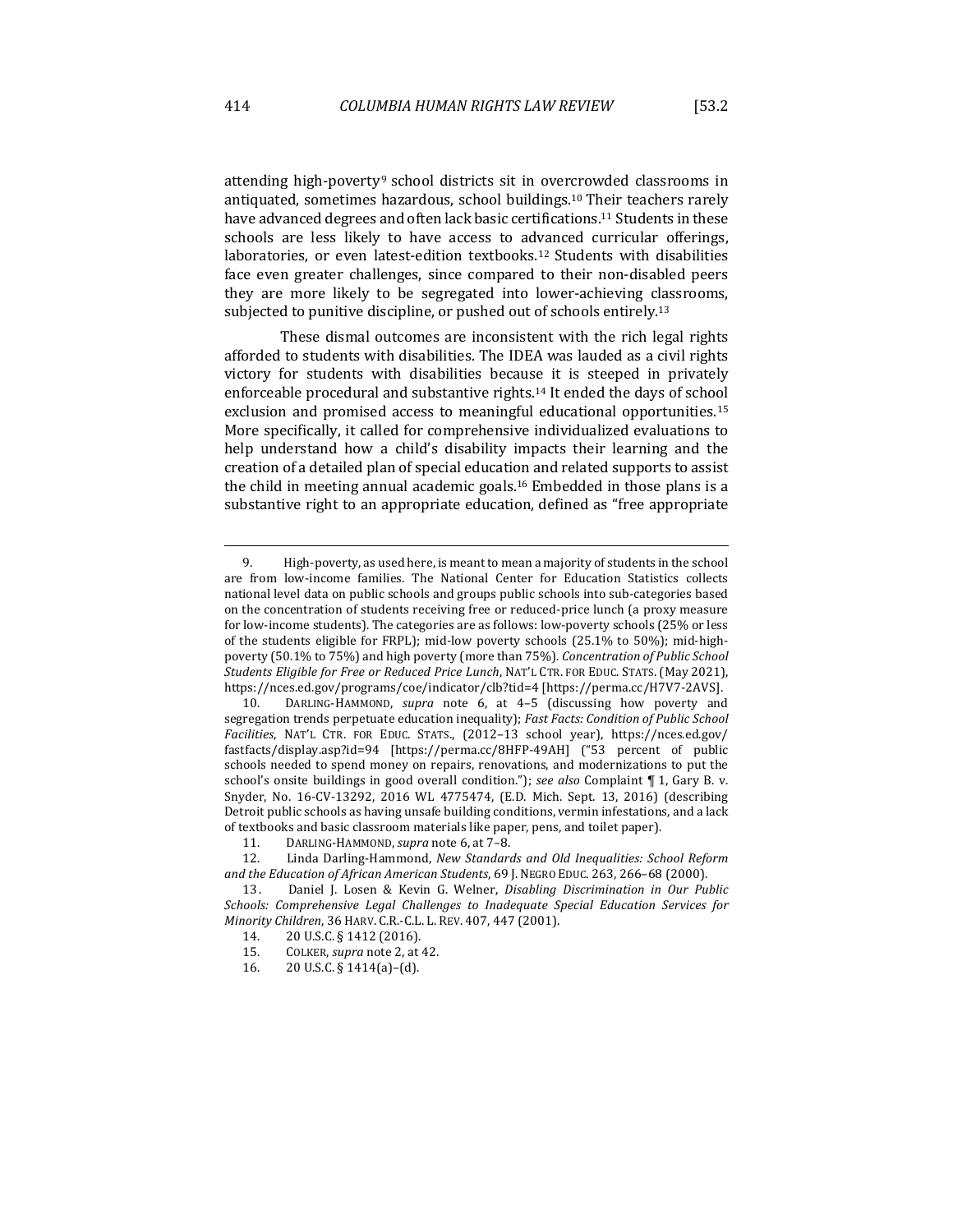public education" ("FAPE"), and a mandate to educate students with disabilities in the "least restrictive environment" ("LRE"), meaning with their non-disabled peers whenever appropriate.<sup>17</sup> These rights are miles ahead of educational rights given to students without disabilities.<sup>18</sup> Why, then, has the IDEA done so little to advance the education of students with disabilities in high-poverty schools?

Several scholars have highlighted the inequities that come with accessing the law's complicated procedural rights. The high cost of attorneys and experts, unequal bargaining power between parents and schools, and a hesitancy to disrupt a child's school-based relationships all undermine lowincome families' ability to leverage the IDEA.<sup>19</sup> This Article theorizes that the law's failures cannot be fully explained by these external forces. Rather, they are a product of the law's internal structure, courts' undue deference to schools, and advocates' failure to target impact litigation at meaningful substantive reforms. In other words, the IDEA's weaknesses do not stem from secondary circumstances that could be corrected with modest interventions. The IDEA's inefficacy is baked into its structure, which is then reaffirmed by courts' inability to discern how the law's utility is limited in under-resourced schools.

At its core, the IDEA delivers students with disabilities procedural rights meant to guarantee an appropriate education in the most integrated

<sup>17.</sup> *Id.* § 1412(a)(1), (5).

<sup>18.</sup> Goss v. Lopez, 419 U.S. 565, 579 (1975) ("[S]tudents facing suspension and the consequent interference with a protected property interest must be given some kind of notice and afforded some kind of hearing . . . [T]he timing and content of the notice and the nature of hearing will depend on appropriate accommodation of competing interests involved."); see also Joshua E. Weishart, *Reconstituting the Right to Education*, 67 ALA. L. REV. 915, 917 (2016) ("Whittled by a 5-4 Supreme Court majority in *San Antonio Independent School District v. Rodriguez*—as nonfundamental, ostensibly without rank in the U.S. Constitution—the right [to education] persists explicitly in state constitutions ... but has failed to usher in the lasting reforms sought by advocates.") (internal citations omitted).

<sup>19.</sup> COLIN ONG-DEAN, DISTINGUISHING DISABILITY: PARENTS, PRIVILEGE, AND SPECIAL EDUCATION 5 (2009); Daniela Caruso, *Bargaining and Distribution in Special Education*, 14 CORNELL J.L. & PUB. POL'Y 171, 172-73 (2005) (emphasizing the uneven distribution of special education services); Erin Phillips, Note, When Parents Aren't Enough: External *Advocacy in Special Education,* 117 YALE L.J. 1802 (2008) (discussing why many parents are unable to access IDEA remedies); Elisa Hyman et al., *How IDEA Fails Families Without Means: Causes and Corrections from the Frontlines of Special Education Lawyering, 20 AM.* U. J. GENDER SOC. POL'Y & L. 107, 132-36 (2011) (discussing how students from low-income families are unable to access IDEA's due process remedies); Eloise Pasachoff, Special Education, Poverty, and the Limits of Private Enforcement, 86 NOTRE DAME L. REV. 1413, 1424-30  $(2011)$  (explaining how low-income families struggle to utilize the IDEA's remedies).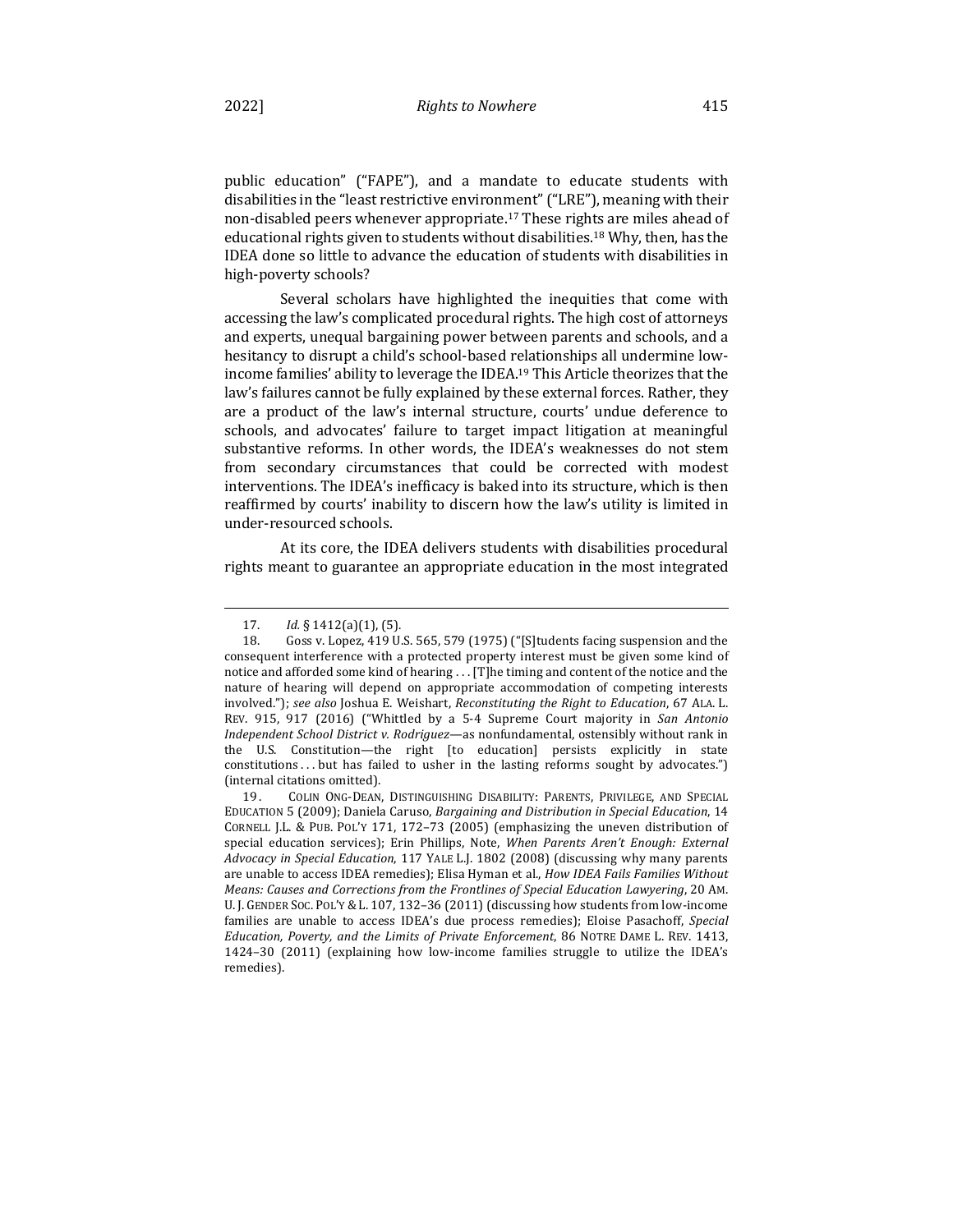setting possible. Yet, in high-poverty schools, virtually none of the law's promises are realized. The IDEA's rights are rooted in an assumption that schools are operating with an adequate level of capacity and proficiency, but under-resourced schools generally lack both.<sup>20</sup> So, all three core principles procedural rights, appropriate education, and integrated settings-are badly diminished for students with disabilities in high-poverty schools. Essentially, individual students are unable to leverage the IDEA's rights to secure meaningful remedies and are thwarted by courts when they attempt broader programmatic change.

The IDEA's individual remedies are inherently incapable of providing students the means to achieve the law's core principles for at least three reasons. First, courts fail to recognize that the IDEA's procedural protections are impaired in high-poverty schools. Instead, they assume that procedural protections ensure substantive quality and carelessly defer to schools' ill-conceived educational programs. <sup>21</sup> In overwhelmed and under-resourced schools, following procedure does not guarantee adequate educational programming because the procedures cannot correct programmatic failures. Requiring that certain people attend meetings cannot ensure qualified and knowledgeable teachers are present.  $22$  Requiring decisions based on a variety of data does not prevent that data from being flawed.<sup>23</sup> Requiring schools to secure parental consent does not ensure parental understanding and engagement.<sup>24</sup> In short, guaranteeing process does not have any real bearing on the quality of a child's educational program. Rather, when schools lack the resources needed to assess and implement specialized instructions and supports, focusing on process is the equivalent of rearranging deck chairs on the Titanic—utterly futile. Yet, courts follow a precedent steeped in the false narrative that adequate procedures will help guarantee some substantive level of quality when, in fact, they just ensure a better view of the sinking ship.

Second, the IDEA's primary qualitative standard—FAPE—requires a healthy underlying system to function as intended. In high-poverty schools,

<sup>20.</sup> BRUCE D. BAKER, LEARNING POL'Y INST., HOW MONEY MATTERS FOR SCHOOLS, at vi (2017) ("These inequities in funding create dramatically different educational opportunities for children and contribute to differences in access to key educational resources—expert teachers, personalized attention, high-quality curriculum, good educational materials, and plentiful information resources—that support learning at home and at school.").

<sup>21.</sup> See infra Part II.A.1.

<sup>22.</sup>  $20 \text{ U.S.C. } $1414(d)(1)(B)$  ("Individualized education program team").

<sup>23.</sup> *Id.* § 1414(a), (b) ("Evaluations, parental consent, and reevaluations" and "Evaluation procedures").

<sup>24.</sup> *Id.* § 1414(a)(1)(D) ("Parental consent").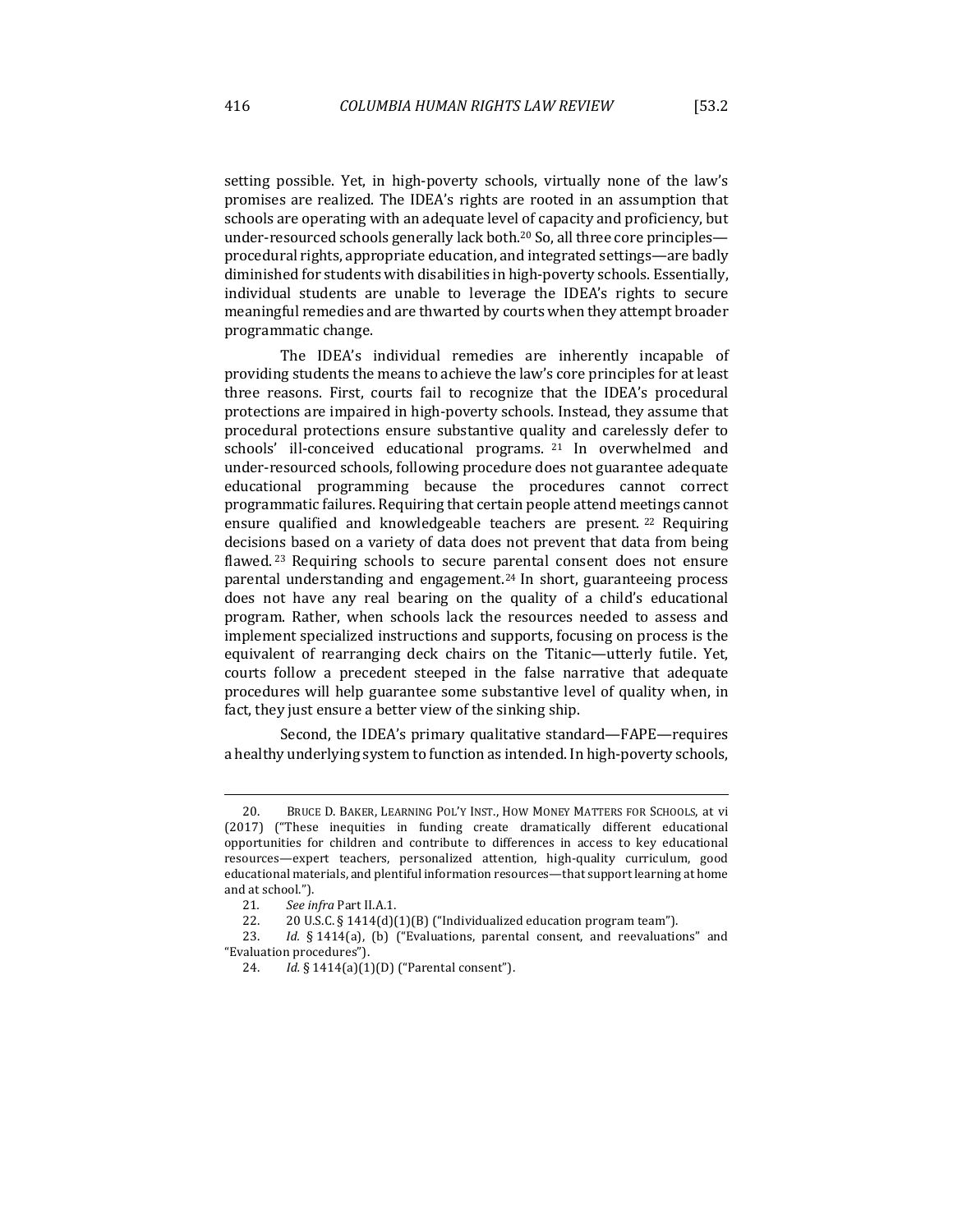such systems generally do not exist, and schools strain to provide adequate educational programming generally, let alone the highly specialized instruction required by the IDEA. FAPE is primarily measured by a student's progress towards individualized academic goals.<sup>25</sup> These goals are derived in large part from a student's current academic performance.<sup>26</sup> When schools are unable to deliver quality instruction, both a student's current performance and their expectations for future progress are routinely low, not because the individual student lacks capacity, but because their school does. Moreover, courts' ferocious deference to schools' chosen methodologies for delivering instruction, regardless of their actual efficacy, leave students with limited ability to leverage the IDEA for improved educational programs.  $27$  Given this precedent, students in high-poverty schools are stuck with special education programming that has no plausible prospect of succeeding in the under-resourced environments in which they

Third, the IDEA's proscription against segregation, conceptualized as the LRE requirement, simply does not have the strength to compel meaningful integration in high-poverty schools. <sup>28</sup> The LRE obligation requires schools to integrate students with disabilities with their nondisabled peers whenever appropriate. <sup>29</sup> However, underfunded school

operate.

<sup>25.</sup> *Id.* § 1401(9) ("Free appropriate public education"); see also Endrew F. ex rel. Joseph F. v. Douglas Cnty. Sch. Dist. RE-1, 137 S. Ct. 988, 999 (2017) ("To meet its substantive obligation under the IDEA, a school must offer an IEP reasonably calculated to enable a child to make progress appropriate in light of the child's circumstances.").

<sup>26. 20</sup> U.S.C. § 1414(d)(3) ("Development of IEP").

<sup>27.</sup> Shakopee Indep. Sch. Dist., 52 IDELR 210 (Minn. SEA 2009) (finding that neither the IDEA nor its implementing regulations require an IEP to include a specific methodology or one that would maximize the student's abilities); A.S. ex. rel. S. v. N.Y.C. Dep't of Educ., 573 F. App'x 63, 66 (2d Cir. 2014) (ruling that while the parents preferred for their child to attend an ABA-based program, the student could also receive an educational benefit from the district's use of the TEACCH methodology); Carlson v. San Diego Unified Sch. Dist., 380 F. App'x 595, 597 (9th Cir. 2010) (noting that a parent's disagreement with the district's educational methodology was insufficient to establish an IDEA violation); Lachman v. Ill. State Bd. of Educ., 852 F.2d 290, 297 (7th Cir. 1988) (holding that parents do not have a right to compel a school district to provide a specific program or employ a specific methodology in providing for the education of a student with a disability); M.M. *ex rel.* C.M., 437 F.3d 1085, 1096 (11th Cir. 2006) (ruling that although the parents argued that auditory-verbal therapy was the best methodology for the student, the district is only required to provide an appropriate methodology); Matthews v. Douglas Cnty. Sch. Dist. RE-1, 73 IDELR 42 (D. Colo. 2018) (holding that a district did not violate the IDEA when it used the Wilson Reading System to provide instruction to a high schooler with dyslexia and other disabilities since some educational methodologies share the same core instructional approach).

<sup>28. 20</sup> U.S.C. § 1412(a)(5).

<sup>29.</sup> *Id.*; 34 C.F.R. § 300.115.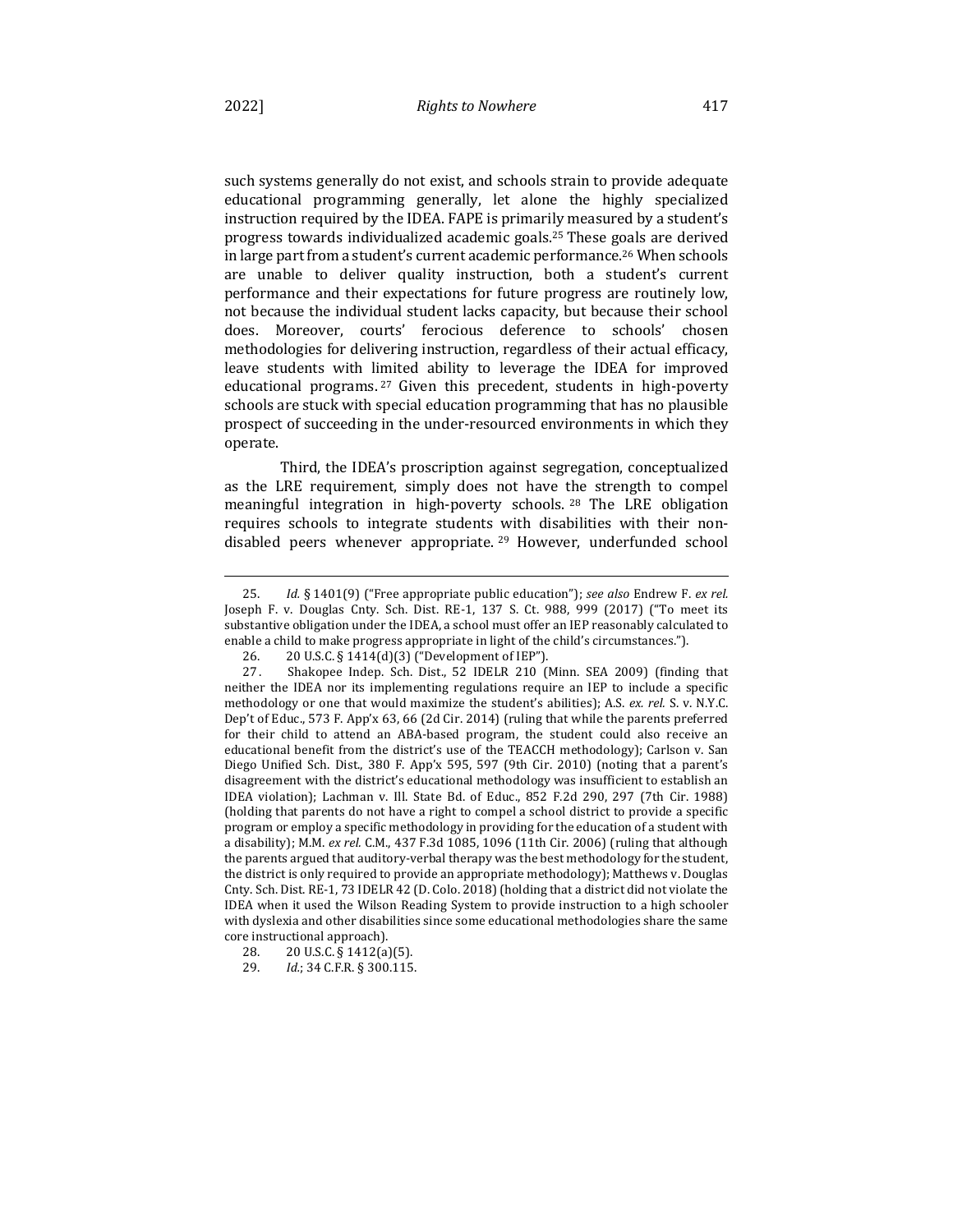districts lack the resources to set up a variety of programs that could support different types of integration needs.<sup>30</sup> As a result, students in high-poverty schools are more likely to learn in segregated classrooms, rather than through integrated services that take place in inclusive regular educational settings.<sup>31</sup> Similarly, poorly funded school districts are more likely to set up centralized services in one school and transfer students in need of those services to that setting.  $32$  Thus, a student's right to be free from segregation—which the IDEA purports to protect—is constrained by schools' and districts' capacity to fund a variety of options on the continuum

Further, when students with disabilities in high-poverty schools attempt to achieve programmatic, rather than individual, remedies, they are thwarted by courts' heavy-handed use of the IDEA's exhaustion clause.<sup>34</sup> Although this clause requires that students with disabilities exhaust administrative remedies before bringing actions in court, Congress and the Supreme Court have both stated that exhaustion should not be required where it would be "futile as either a legal or practical matter."<sup>35</sup> Students requesting programmatic remedies squarely fall within this exemption because they seek systemic relief that cannot be awarded through the administrative process.  $36$  Yet many lower courts dismiss their cases, reasoning that because students *could* have sought individual remedies, the exhaustion process is not futile.<sup>37</sup> Consequently, these courts force plaintiffs to seek individual remedies through administrative agencies that are inherently incapable of ordering broad-based programmatic relief.<sup>38</sup>

Finally, while class action lawsuits hold real promise for substantive change, too often, well-meaning advocates target systemic claims at

of alternative placements.<sup>33</sup>

<sup>30.</sup> NAT'L COUNCIL ON DISABILITY, BROKEN PROMISES: THE UNDERFUNDING OF THE IDEA 36 (Feb. 7, 2018) [hereinafter BROKEN PROMISES], https://ncd.gov/sites/default/files/ NCD\_BrokenPromises\_508.pdf [https://perma.cc/7NPN-98LF].

<sup>31.</sup> Schifter et al., *supra* note 7.

<sup>32.</sup> NAT'L COUNCIL ON DISABILITY, THE SEGREGATION OF STUDENTS WITH DISABILITIES, 23-26 (Feb. 7, 2018) [hereinafter SEGREGATION OF STUDENTS], https://ncd.gov/sites/ default/files/NCD\_Segregation-SWD\_508.pdf [https://perma.cc/27F9-EQ9W].

<sup>33. 34</sup> C.F.R. § 300.115.

<sup>34.</sup>  20 U.S.C. § 1415(*l*).

<sup>35.</sup> Honig v. Doe, 484 U.S. 305, 327 (1988) ("[Exhaustion] ... should not be required ... in cases where such exhaustion would be futile either as a legal or practical matter." (quoting 121 CONG. REC. 37,416 (1975) (statements of Sen. Harrison A. Williams)).

<sup>36.</sup> Fry v. Napoleon Cmty. Sch., 137 S. Ct. 743, 752 (2017) (holding that the IDEA's exhaustion clause only applies when plaintiffs pursue remedies involving a denial of the IDEA's FAPE guarantee).

<sup>37</sup>*. See infra* Part II.B.1.

<sup>38</sup>*. See infra* Part II.B.1.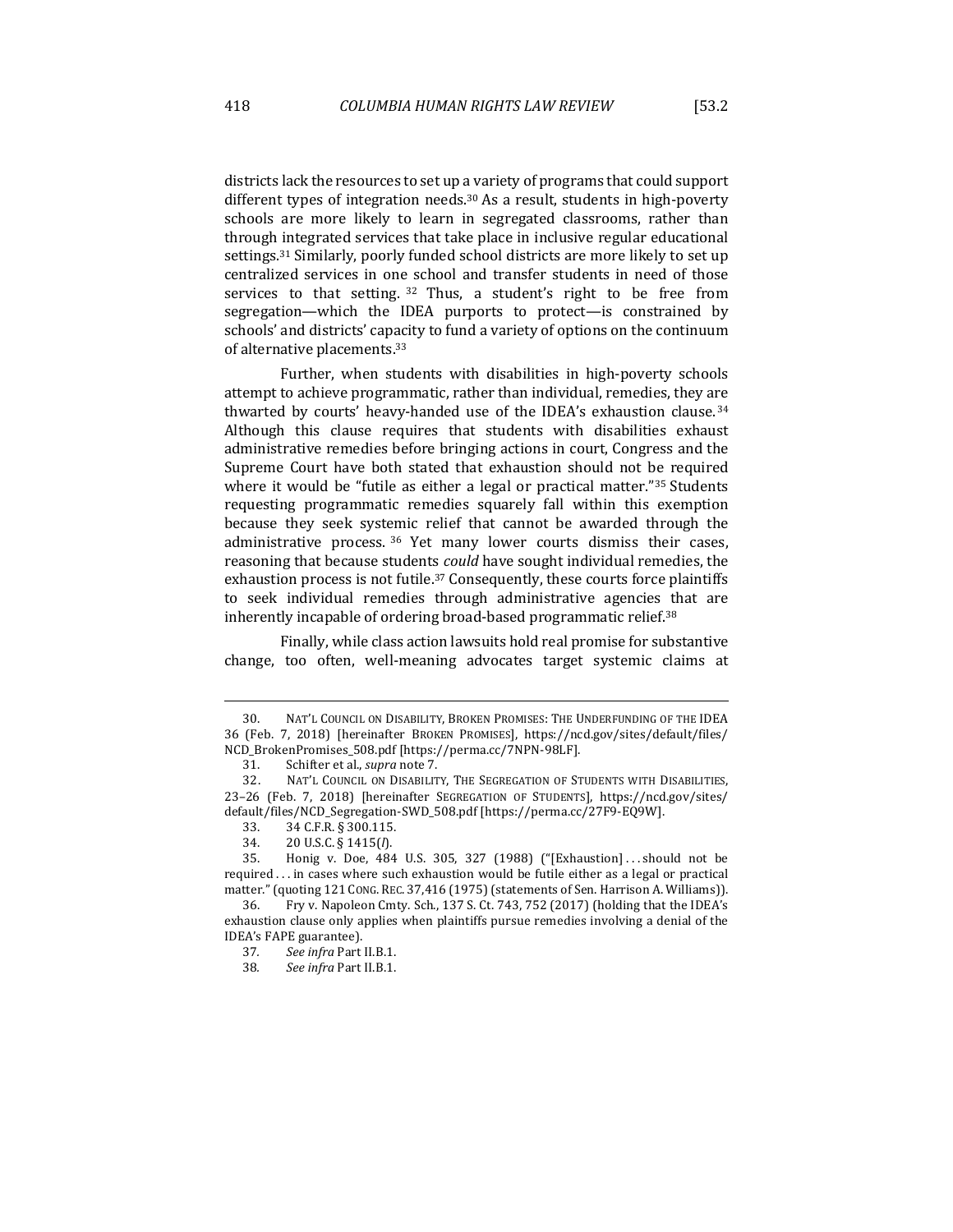procedural issues, leaving the substance up to chance.<sup>39</sup> This Article offers an original analysis of certified and putative class actions in federal courts during the last fifteen years, revealing an almost singular focus on issues of process in IDEA class actions.<sup>40</sup> Plaintiffs' allegations involved screening and evaluation procedures, meaningful access to interpreters, and timely implementation of related services, among others.<sup>41</sup> While such claims are both necessary and helpful, they do not strike at the heart of the problem for students in high-poverty schools—improving the educational program itself. Stated differently, class actions must be directed not just at improved access to special education services, but at the quality of those services and by extension, the educational programs in which they operate.

In essence, too many students are trapped in under-resourced, failing school systems.<sup>42</sup> When these students are also identified as having disabilities, the IDEA is supposed to help shore them up by offering specialized instruction tailored to meet their unique needs.<sup>43</sup> But when the larger educational program is broken, the IDEA alone cannot fix it. Fundamentally, the issues outlined in this Article are interwoven with the decades-old problem of educational inequity. Solutions are within reach, but they cannot be accomplished without a willingness to sufficiently fund public schools. The IDEA has never been fully funded.<sup>44</sup> When signing the bill into law, President Ford questioned whether the federal government could ever deliver on its promised funding.<sup>45</sup> In 2019, the federal government covered less than 15% of its funding obligations towards the IDEA.<sup>46</sup> Yet, the law both assumes and demands a significant level of resources to be effective.  $47$ Further, evidence demonstrates that school funding matters—particularly for students of color from low-income families.<sup>48</sup>

45. "Despite my strong support for full educational opportunities for our handicapped children, the funding levels proposed in this bill will simply not be possible if Federal expenditures are to be brought under control and a balanced budget achieved over the next few years." Ford 1975 Statement, supra note 1.

46. CONG. RSCH. SERV., R44624, THE INDIVIDUALS WITH DISABILITIES EDUCATION ACT (IDEA) FUNDING: A PRIMER 8 (Aug. 29, 2019) [hereinafter IDEA FUNDING PRIMER], https://fas.org/sgp/crs/misc/R44624.pdf [https://perma.cc/ZYX8-TDQ5].

47. BROKEN PROMISES, *supra* note 30 (discussing how a lack of funding denies critical resources to students with disabilities).

48. Jackson et al., *supra* note 8.

<sup>39</sup>*. See infra* Part II.B.2.

<sup>40</sup>*. Id.* 

<sup>41</sup>*. Id.* 

<sup>42.</sup> CENTURY FOUND., CLOSING AMERICA'S EDUCATION FUNDING GAPS (July 22, 2020), https://tcf.org/content/report/closing-americas-education-funding/ [https://perma.cc/X4HA-Q5H4].

<sup>43. 20</sup> U.S.C. § 1400(d).

<sup>44.</sup> BROKEN PROMISES, *supra* note 30, at 18.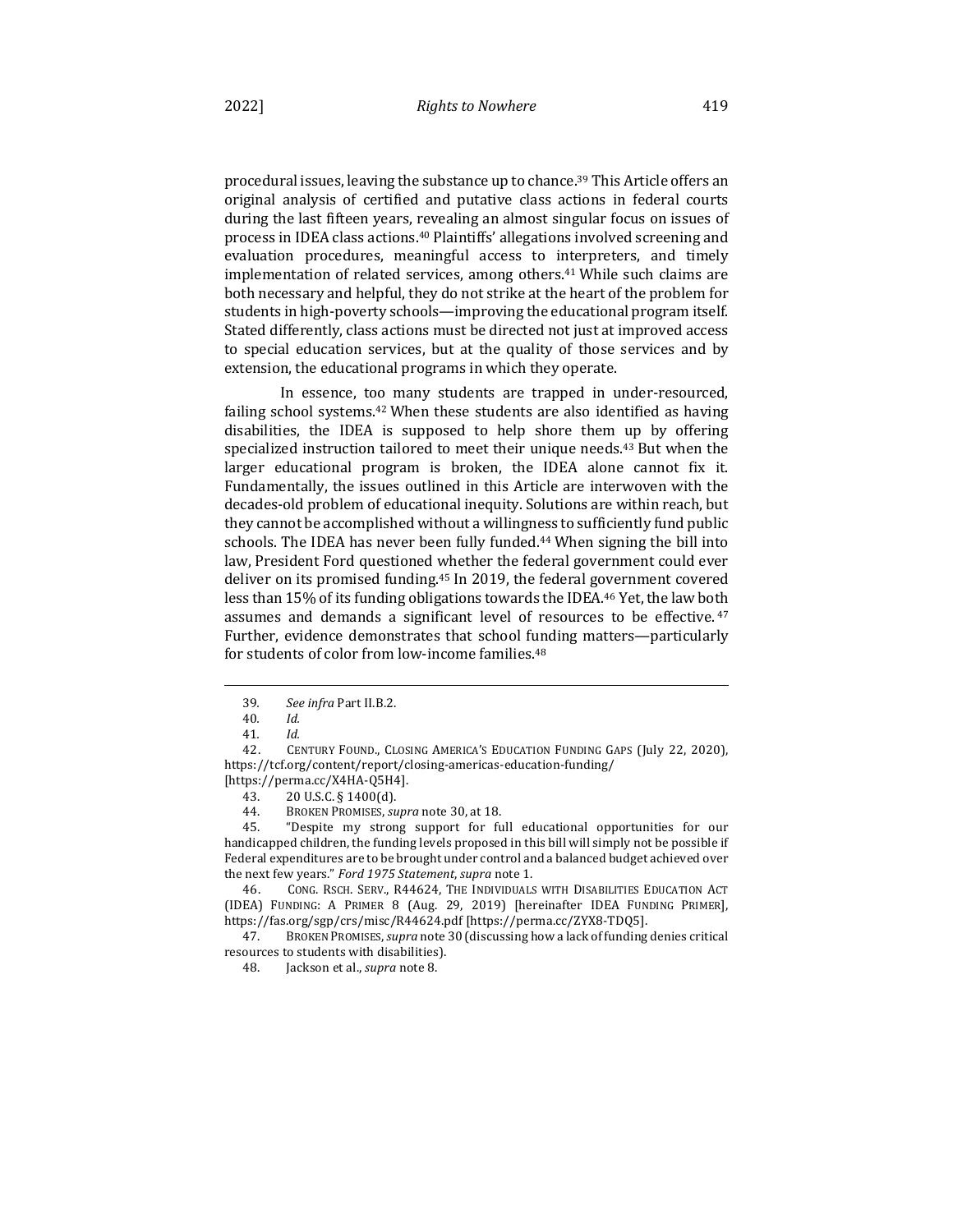This Article suggests three potential solutions to begin to tackle these inequities. As a first step, fully funding the IDEA would go a long way to resolving the burdens unjustly placed on the shoulders of low-income students of color. But since full funding has yet to materialize in the more than forty years since the law's enactment, this Article suggests a more modest and achievable proposal in the form of competitive grants targeting school districts that serve majority low-income populations.<sup>49</sup> Designing a competitive grant program could target funding towards those districts that have the highest level of need and incentivize their participation in finding solutions that work for their particularized challenges. Second, Congress should amend the IDEA to give the Department of Justice ("DOJ") the authority to investigate and litigate systemic violations of the law. Federal enforcement is necessary to address the inequities embedded in a private enforcement scheme. But rather than punishing bad actors by withholding federal dollars, consequences should involve collaborative planning and oversight towards improved educational outcomes with objectively quantifiable goals. Finally, advocates must orient class actions towards substantive educational practices rather than focusing only on process. Such suits may face a series of obstacles, including, as a starting point, the federal rules governing class certification.<sup>50</sup> Still, class-based litigation has the ability

This Article proceeds in four parts. Part I presents the IDEA's core principles of FAPE and LRE, describing how the IDEA's rights and remedies are tied to the individual, but delivery of those rights exists in a larger programmatic structure. It then briefly describes the state of public schools, paying particular attention to high-poverty schools serving a majority Black and/or Latinx student population. Part II illustrates how each of the IDEA's core principles—procedural rights, substantively appropriate education, and the promise of integration—are gravely weakened when applied to students with disabilities in high-poverty schools. It then details how courts' flawed application of the exhaustion clause unjustly prevents students from accessing crucial systemic remedies. Finally, it analyzes the past fifteen years of IDEA class actions, uncovering advocates' focus on procedural claims. Part III explores three compelling and practical solutions: (1) targeted funding

to force changes directed at substantive educational practices-the surest way to improve educational outcomes for students with disabilities.<sup>51</sup>

<sup>49.</sup> U.S. DEP'T OF EDUC., RACE TO THE TOP PROGRAM EXECUTIVE SUMMARY 2 (Nov. 2009) [hereinafter RACE TO THE TOP EXECUTIVE SUMMARY], https://files.eric.ed.gov/ fulltext/ED557422.pdf [https://perma.cc/9APL-4V97].

<sup>50.</sup> Pasachoff, *supra* note 19, at 1456.

<sup>51.</sup> Thomas Hehir, *Looking Forward: Toward a New Role in Promoting Educational Equity for Students with Disabilities from Low-Income Backgrounds*, *in* HANDBOOK OF EDUCATION POLICY RESEARCH 831, 836 (Gary Sykes et al. eds., 2009).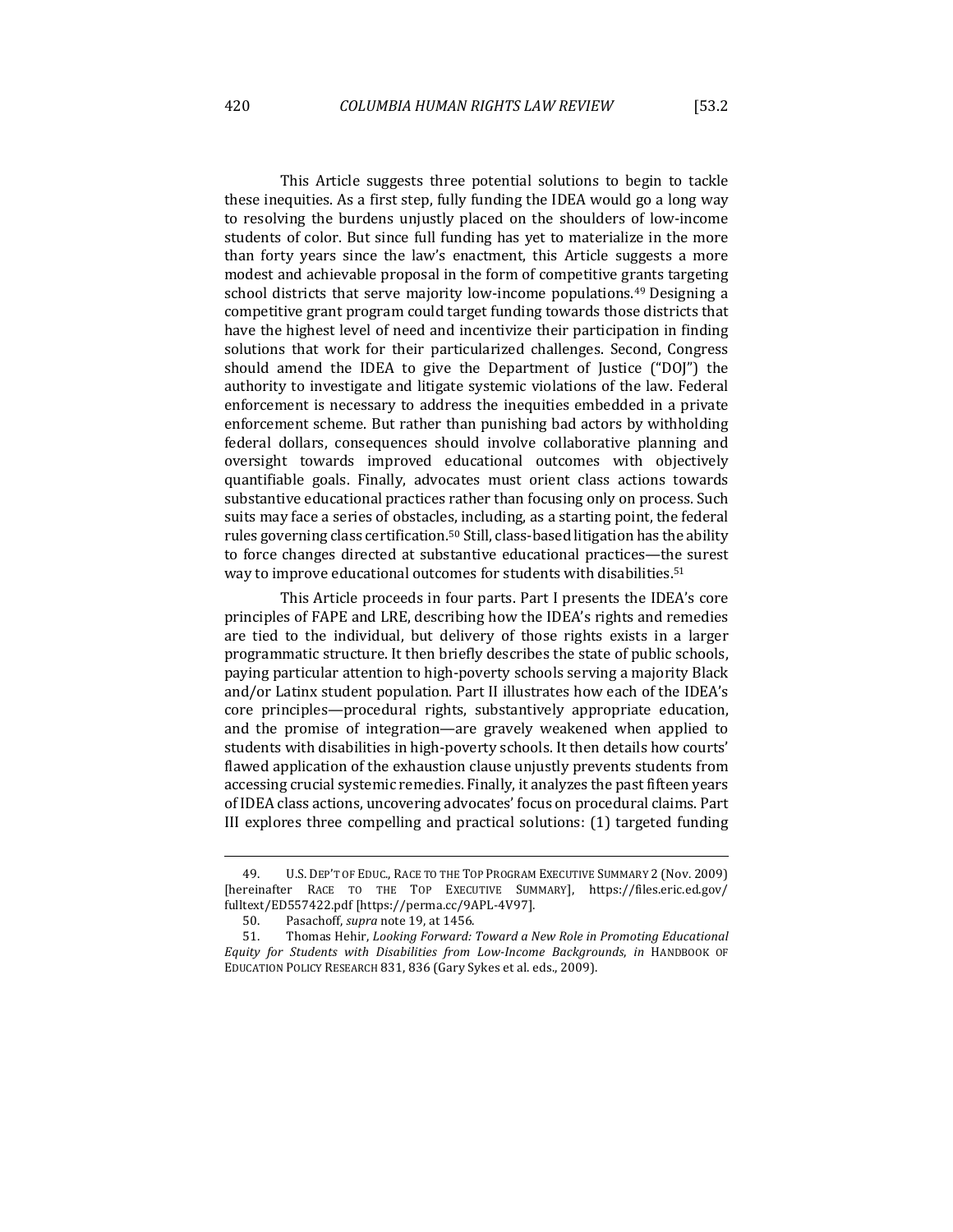through a competitive grant-based program, (2) federal, rather than private, enforcement of the IDEA, and  $(3)$  focused class action lawsuits aimed at substantive educational practices. Part IV concludes.

## I. The IDEA in High-Poverty Schools

The IDEA has been lauded as a successful example of civil rights legislation, in part, because it provides a clear right of action for eligible children with disabilities and their parents to demand accountability from their school systems.<sup>52</sup> By design, the IDEA's rights and remedies are rooted in the individual child.<sup>53</sup> Congress was particularly concerned with ensuring that disability categories did not drive educational programming, but rather that each individual child's need would determine the types of services and supports they would receive.<sup>54</sup> However, an individual child's educational program exists as a part of a broader curriculum. When the overall educational program is healthy, an individual child can leverage the IDEA to ensure their needs are being appropriately addressed by that program. But, when the overall system is broken, the IDEA's remedies are relatively powerless.

Students with disabilities attending under-resourced, high-poverty schools face programmatic challenges that strike at the heart of the IDEA's structure. The following section first describes the core principles that make up that structure. It then portrays the challenges faced by students with disabilities in under-resourced schools to situate the later conversation regarding the IDEA's depleted efficacy for those students.

## A. The Tension Between Individuals and the Collective

The IDEA was born out of the Civil Rights Movement and is essentially a civil rights bill for children who have disabilities that adversely impact their education.<sup>55</sup> Like advocates for racial equality, advocates for

<sup>52.</sup> COLKER, *supra* note 2. For instance, Winkelman noted (1) that Congress's choice to allow parents these rights "was consistent with the purpose of IDEA and fully in accord with our social and legal traditions," (2) that the parent-child relationship "is sufficient to support  $a[n]$ ... interest in the education of one's child," and, finally, (3) "Congress has found that 'the education of children with disabilities can be made more effective by ... strengthening the role and responsibility of parents and ensuring that families of such children have meaningful opportunities to participate in the education of their children at school and at home."" Winkelman ex rel. Winkelman v. Parma City Sch. Dist., 550 U.S. 516, 535 (2007) (citation omitted).

<sup>53.</sup>  $20 \text{ U.S.C.}$  §  $1400(d)(1)(A)$ .

<sup>54.</sup> COLKER, *supra* note 2, at 33-35.

<sup>55.</sup>  *Id.* at 20–26.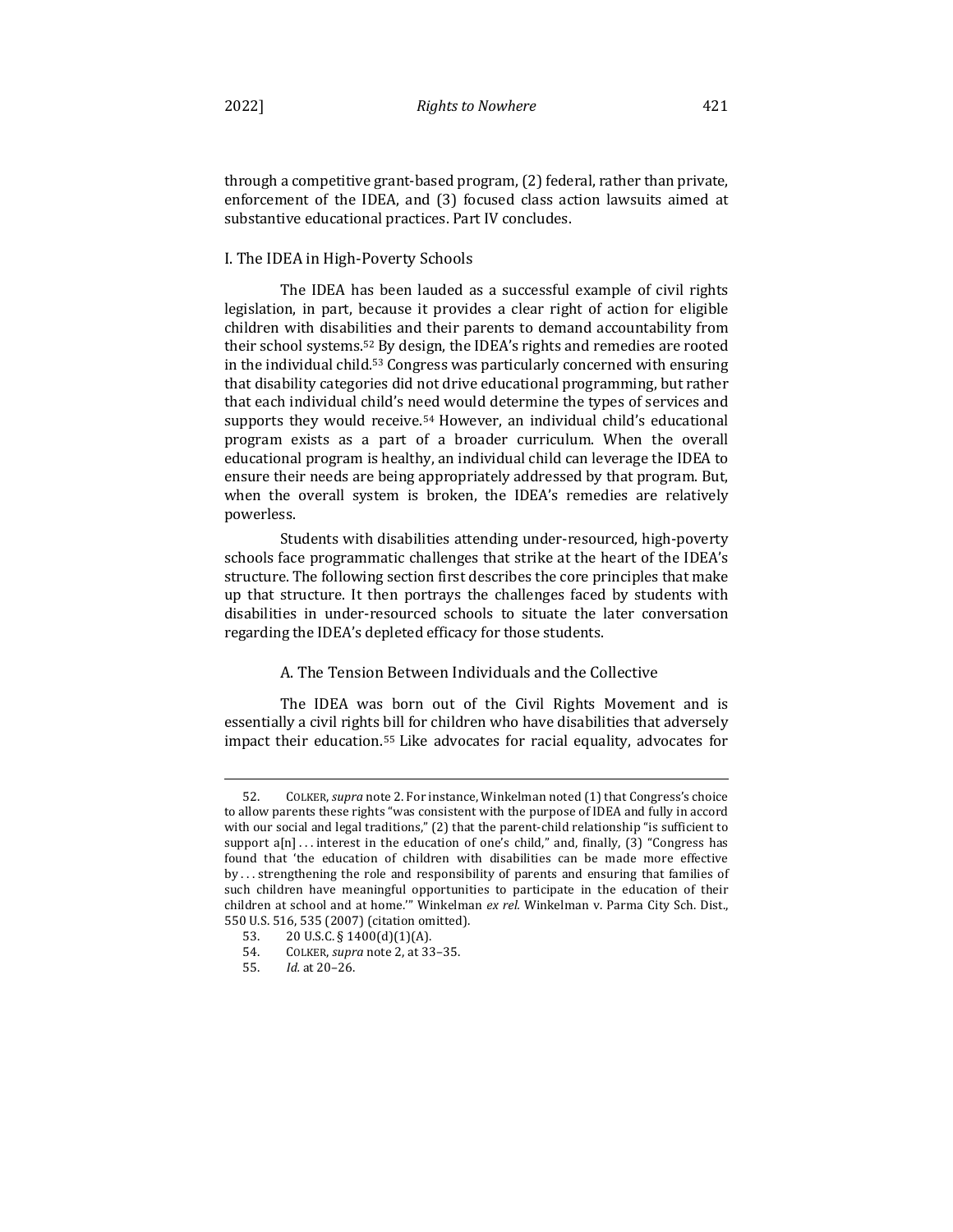disability rights battled against segregation and fought for the promise of equal educational opportunity.<sup>56</sup>

But the IDEA is different from other civil rights legislation in a few critical ways. The law was enacted under the Spending Clause, promising states federal funding in return for their agreement to educate students with disabilities according to the law's terms and setting up a system in which states are reliant, in part, on federal funds to ensure compliance with these terms.<sup>57</sup> In addition, the Department of Education ("DOE") does not have the authority to investigate individual students' complaints under the IDEA. Rather, students with disabilities and their parents are tasked with ensuring schools live up to the IDEA's obligations by making use of the statute's due process protections.<sup>58</sup> In short, the law is privately, not publicly enforced.

The IDEA is entirely focused on the individual student and does not promise equal educational outcomes. Instead, it offers students with disabilities a substantive right to free appropriate public education ("FAPE"), measured using the individual child's current ability and their expected capacity for progress.<sup>59</sup> However, students highly individualized procedural and substantive rights<sup>60</sup> exist within a broader educational program. The IDEA prefers integration of students with disabilities in regular education classrooms, known as education in the least restrictive environment ("LRE"). Consequently, tension exists between what is best for the individual student and what can be provided by the general program.

## 1. FAPE Is Grounded in the Individual

One of the IDEA's core principles is that all children with disabilities are capable and should be held to appropriately high standards.  $61$  This principle is captured through the concept of FAPE. Every child who qualifies for services under the IDEA is guaranteed a FAPE delivered through special education and related services designed to meet the "unique needs of a child with a disability." $62$  While the FAPE standard does not require schools to maximize a child's potential, it does require more than trivial progress

<sup>56</sup>*. Id.*

<sup>57. 20</sup> U.S.C. § 1412; Arlington Cent. Sch. Dist. Bd. of Educ. v. Murphy, 548 U.S. 291, 295 (2006).

<sup>58. 20</sup> U.S.C. § 1415.

<sup>59.</sup> *Id.* § 1401(9); Winkelman *ex rel.* Winkelman v. Parma City Sch. Dist., 550 U.S. 516, 523 (2007).

<sup>60</sup>*. See* Endrew F. *ex rel.* Joseph F. v. Douglas Cnty. Sch. Dist. 137 S. Ct. 988, 1001 (2017) (describing the rights conferred by the FAPE provision of the IDEA).

<sup>61.</sup>  $20 \text{ U.S.C.} \S 1400(c)(5)$ .

<sup>62.</sup> *Id.* § 1401(9), (29); *Endrew F.*, 137 S. Ct. at 992.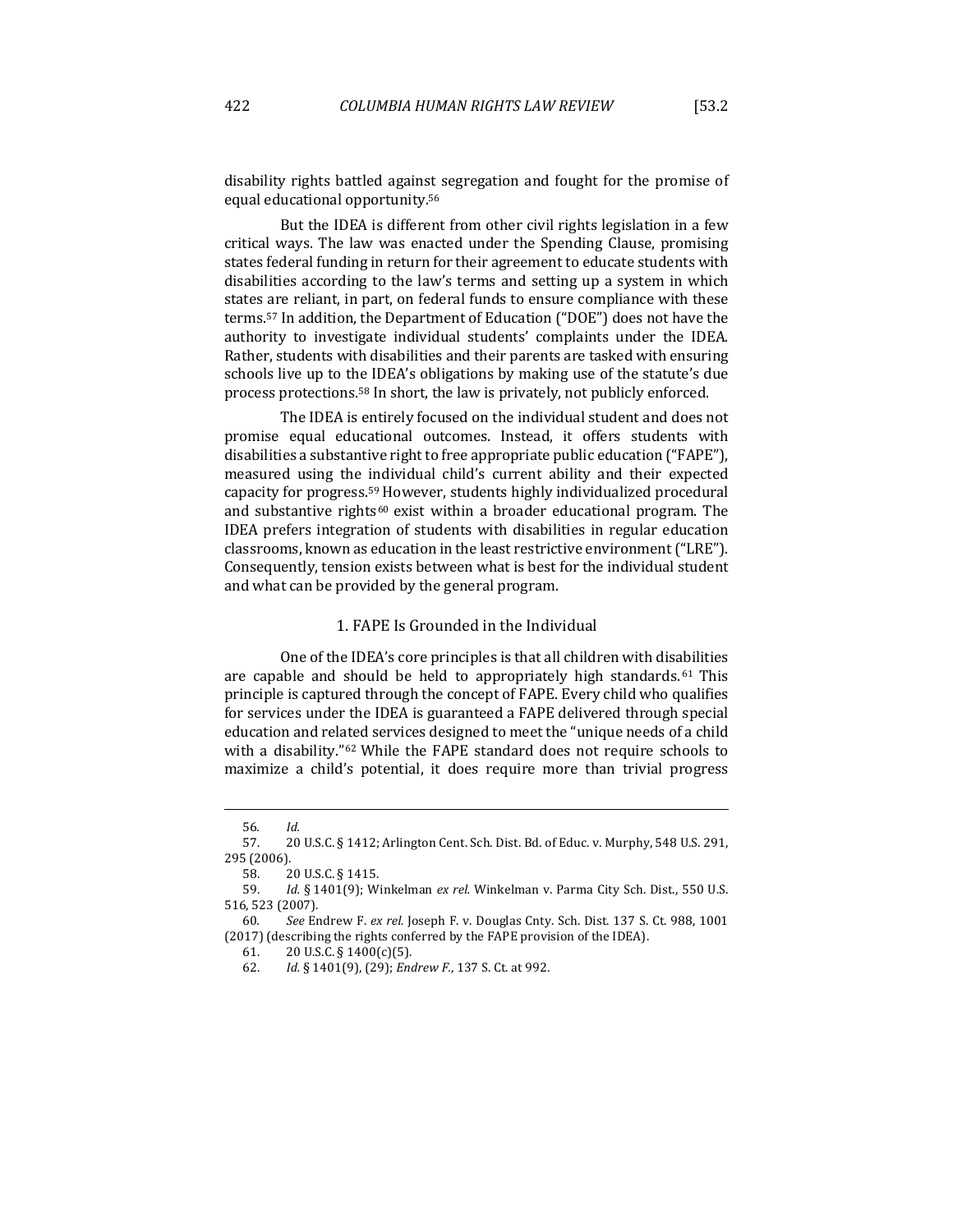towards academic goals.<sup>63</sup> Moreover, the right to FAPE is conferred through a federal statute and thus, exists separately from any state constitutional or statutory duties surrounding public education.<sup>64</sup> Thus, the right to FAPE can confer a more meaningful substantive education than what is guaranteed for students without disabilities.<sup>65</sup>

FAPE is conferred through an Individualized Education Program ("IEP").  $66$  The IEP is a document developed by a designated group of teachers, school officials, parents, and, where appropriate, the child in question, that describes a child's current academic and annual goals and the special education and supported services the child will receive to reach those goals.<sup>67</sup> It is "the centerpiece of the statute's education delivery system for disabled children ...." <sup>68</sup> Specificity and individualized data are key components of the IEP.<sup>69</sup> IEPs are governed by a detailed set of procedures which emphasize the need for data that both gauges a child's current level of performance and estimates achievable growth for the upcoming academic year.<sup>70</sup> The IEP team is then tasked with using this data as a baseline from which to write appropriately ambitious annual goals.<sup>71</sup>

For most children with disabilities, academic goals must be tied to the regular educational curriculum to ensure that students with disabilities have the special education and related supports needed to meet state

69.  $20 \text{ U.S.C.}$  § 1414(d).

<sup>63.</sup> *Endrew F.*, 137 S. Ct. at 1001 (citing Bd. of Educ. v. Rowley, 458 U.S. 176, 191 (1982)) ("[A] student offered an educational program providing merely more than *de minimis* progress...can hardly be said to have been offered an education at all  $\ldots$  [R]eceiving instruction that aims so low would be tantamount to sitting idly ... awaiting the time when they were old enough to drop out." (quotations omitted)).

<sup>64.</sup> *Id.*; Fry v. Napoleon Cmty. Sch., 137 S. Ct. 743, 752 (2017) ("The IDEA offers federal funds to States in exchange for a commitment: to furnish a 'free appropriate public education'—more concisely known as a FAPE—to all children with certain physical or intellectual disabilities.").

<sup>65.</sup> For example, South Carolina's state constitution only provides the right to a "minimally adequate education." Abbeville Cnty. Sch. Dist. v. State, 515 S.E.2d 535, 540 (1999).

<sup>66.</sup>  20 U.S.C. §§ 1412(a)(4), 1414(d).

<sup>67.</sup>  *Id.* § 1414(d)(1)(B).

<sup>68.</sup> Honig v. Doe, 484 U.S. 305, 311 (1988).

<sup>70.</sup> For instance, every IEP must include "a statement of the child's present levels of academic achievement and functional performance," describe "how the child's disability affects the child's involvement and progress in the general education curriculum," and set out "measurable annual goals, including academic and functional goals," along with a "description of how the child's progress toward meeting" those goals will be gauged. *Id.* § 1414(d)(1)(A)(i)(I)–(III).

<sup>71.</sup> *Id.* § 1414(d)(1)(B).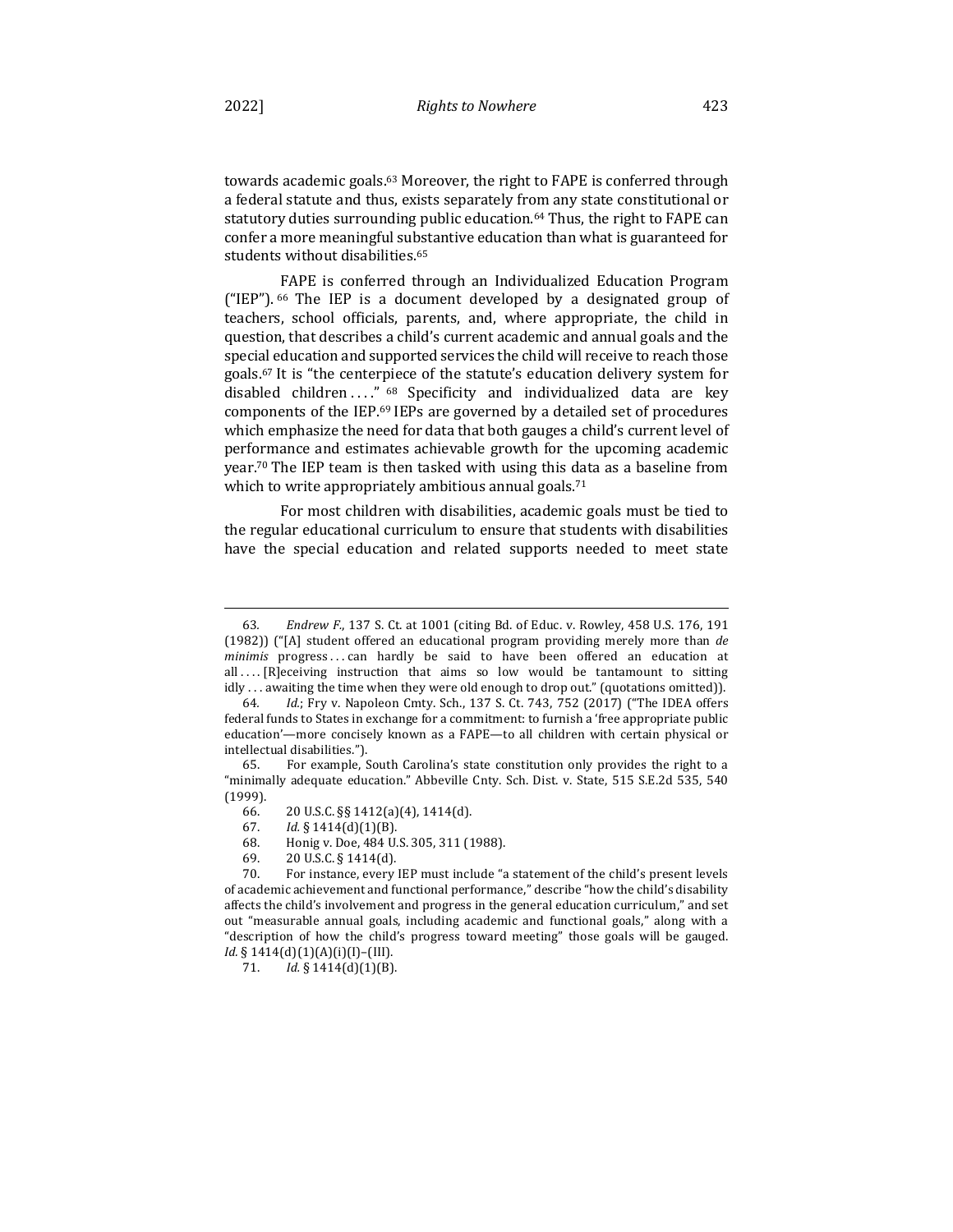educational standards for competence in basic subject areas.<sup>72</sup> For a minority of children for whom their disability greatly impacts cognitive functioning, grade level standards may not be appropriate.<sup>73</sup> In these circumstances, IEP teams must ensure "appropriately ambitious" goals.  $74$  Once goals are identified, the IEP team determines the nature and amount of special education and related services necessary to ensure advancement towards those goals and then determines placement.<sup>75</sup> Placement does not refer to a particular school, but rather the type of setting where a child will receive the special educational supports and services.  $76$  This leads directly into a discussion of the IDEA's second core principle, education in the "least restrictive environment."77

## 2. LRE Emphasizes the Collective

While FAPE is often thought of as the centerpiece of the IDEA's rights, equally important is the right to an education in the LRE. The IDEA was enacted in response to the exclusion of children with disabilities from regular educational settings.  $78$  From its inception, the law contained a mandate that students with disabilities be educated in the LRE, meaning that the law favors the integration of students with disabilities with their nondisabled peers.<sup>79</sup> Inclusion, or "mainstreaming," is an educational term that refers to the practice of placing students with disabilities in regular education classes with appropriate instructional support. 80 The LRE regulation specifically outlines that "special classes, separate schooling, or other removal of children with disabilities from the regular educational

<sup>72.</sup> Endrew F. *ex rel.* Joseph F. v. Douglas Cnty. Sch. Dist. 137 S. Ct. 988, 999 (2017) ("Accordingly, for a child fully integrated in the regular classroom, an IEP typically should, as *Rowley* put it, be 'reasonably calculated to enable the child to achieve passing marks and advance from grade to grade."" (citing Bd. of Educ. v. Rowley, 458 U.S. 176, 191 (1982))).

<sup>73.</sup> Students with intellectual disabilities accounted for about 6% of the students who received special education services under the IDEA during the 2019-20 school year. Students with Disabilities in Condition of Education, NAT'L CTR. FOR EDUC. STATS. 1 (May 2021) [hereinafter *Students with Disabilities*], https://nces.ed.gov/programs/coe/ indicator/cgg [https://perma.cc/T8XK-5P3E].

<sup>74.</sup> Endrew F., 137 S. Ct. at 1000.

<sup>75.</sup>  $20 \text{ U.S.C.} \S 1414(d)(1)(A)(i)(IV)$ .

<sup>76. 34</sup> C.F.R. § 300.116 ("Placements").

<sup>77. 20</sup> U.S.C. § 1412.

<sup>78.</sup> The Education for All Handicapped Children Act is the precursor to what is now the IDEA, and it set forth the principle of inclusion. COLKER, *supra* note 2, at 6 ("In 1975, more than 1 million children with disabilities were excluded from public school; today, virtually no child with a disability is excluded from public school.").

<sup>79</sup>*. Id.* at 26.

<sup>80.</sup> Oberti ex rel. Oberti v. Bd. of Educ. of Borough of Clementon Sch. Dist., 995 F.2d 1204, 1207 (3d Cir. 1993).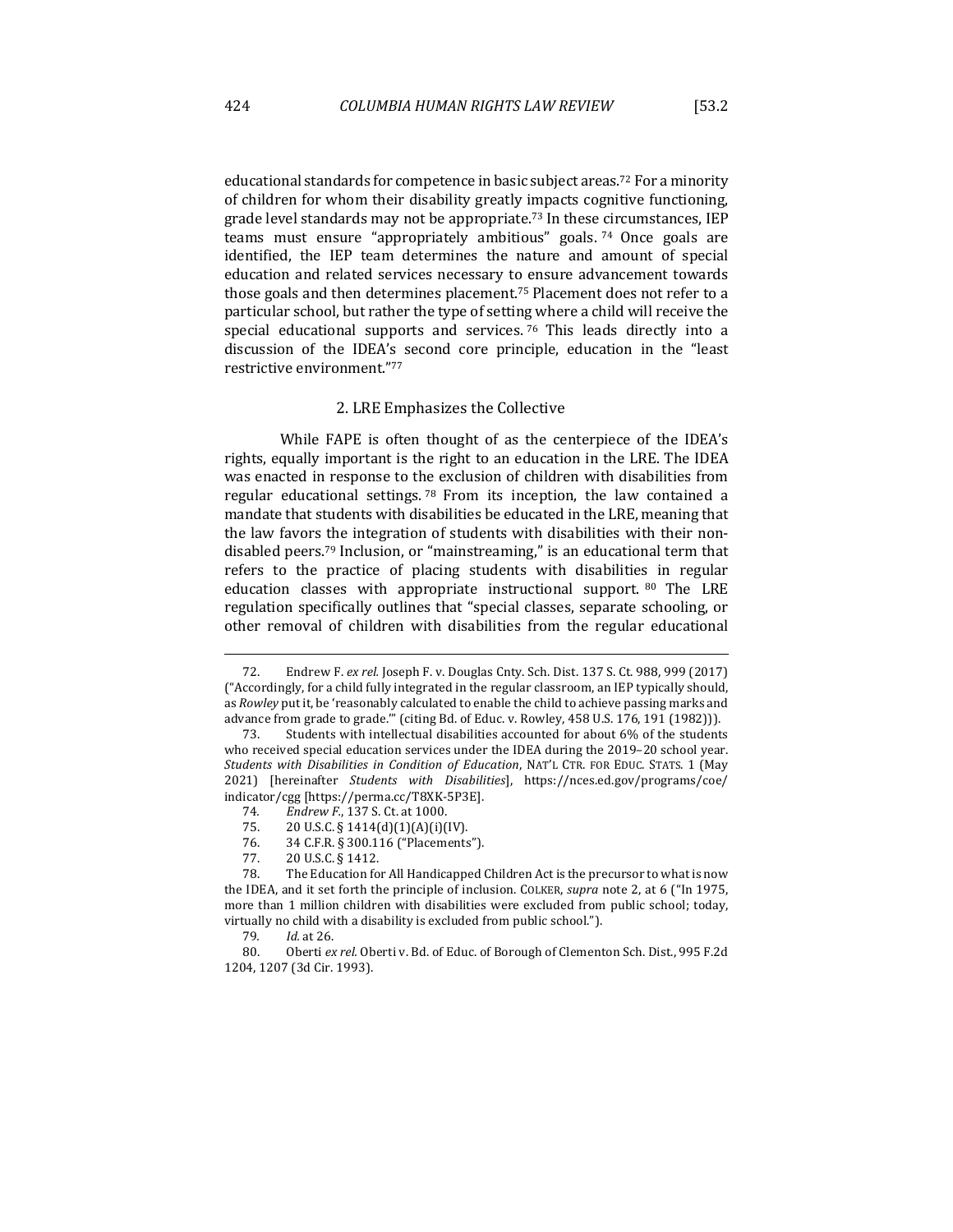environment occurs only when the nature or severity of the disability of a child is such that education in regular classes with the use of supplementary aids and services cannot be achieved satisfactorily."81 In this way, the IDEA quite purposefully ties the fates of students with disabilities to the larger school program.

While inclusion is undoubtedly preferred, it is by no means mandatory. Instead, the IDEA allows for segregated settings when the regular education setting, with supplementary supports, is not beneficial.<sup>82</sup> As an extension of LRE, IDEA's regulations require states to commit to establishing a "continuum of alternative placements."83 Essentially, school districts must offer a variety of placements to ensure every child the opportunity to be educated in the LRE, or in an environment similar to the regular education setting. Placement options range from instruction in the regular classroom with supportive services, pullout instruction to occur outside of the regular education classroom, separate classrooms within the same school, separate specialized schools, to residential treatment programs or hospitals.<sup>84</sup>

A tension exists between FAPE and LRE. FAPE must be determined within the context of LRE, meaning that what might be best for the child's educational progress must be balanced with what can be achieved in an inclusive setting. Emotional and social benefits must be considered along with academic progress.<sup>85</sup> These decisions can be particularly difficult when parents and school officials value academic and social benefits differently.<sup>86</sup> Take the example of an elementary school child with severe cognitive deficits who clearly cannot achieve on grade level with their peers. School-based members of the IEP team may want to remove the child to a more segregated environment for all core academic classes and only integrate the child during extracurricular activities. Parents, on the other hand, may value peer relationships and acceptance much more than

86*. Id.*

<sup>81. 20</sup> U.S.C. § 1412(a)(5).

<sup>82</sup>*. Id.*

<sup>83. 34</sup> C.F.R. § 300.115(a). LRE requires states to ensure that each child with a disability is educated with children without disabilities "to the maximum extent appropriate." 20 U.S.C. § 1412(5). When a school district wants to place a child outside of the general education setting, it must ensure that the general education setting, with supports and services, is inappropriate, and be able to justify the need for removal from this setting with individualized data points. *Id.* § 1412(5)(A)–(B); *id.* § 1412; *id.* § 1414(a)(1)–(2).

<sup>84.</sup> *Id.* § 1414(e); 34 C.F.R. § 300.115(b).

<sup>85.</sup> Daniel R.R. v. State Bd. of Educ., 874 F.2d 1036, 1048 (5th Cir. 1989) (involving a dispute over the segregated placement of a child with Down syndrome who received minimal academic benefits in the general education setting).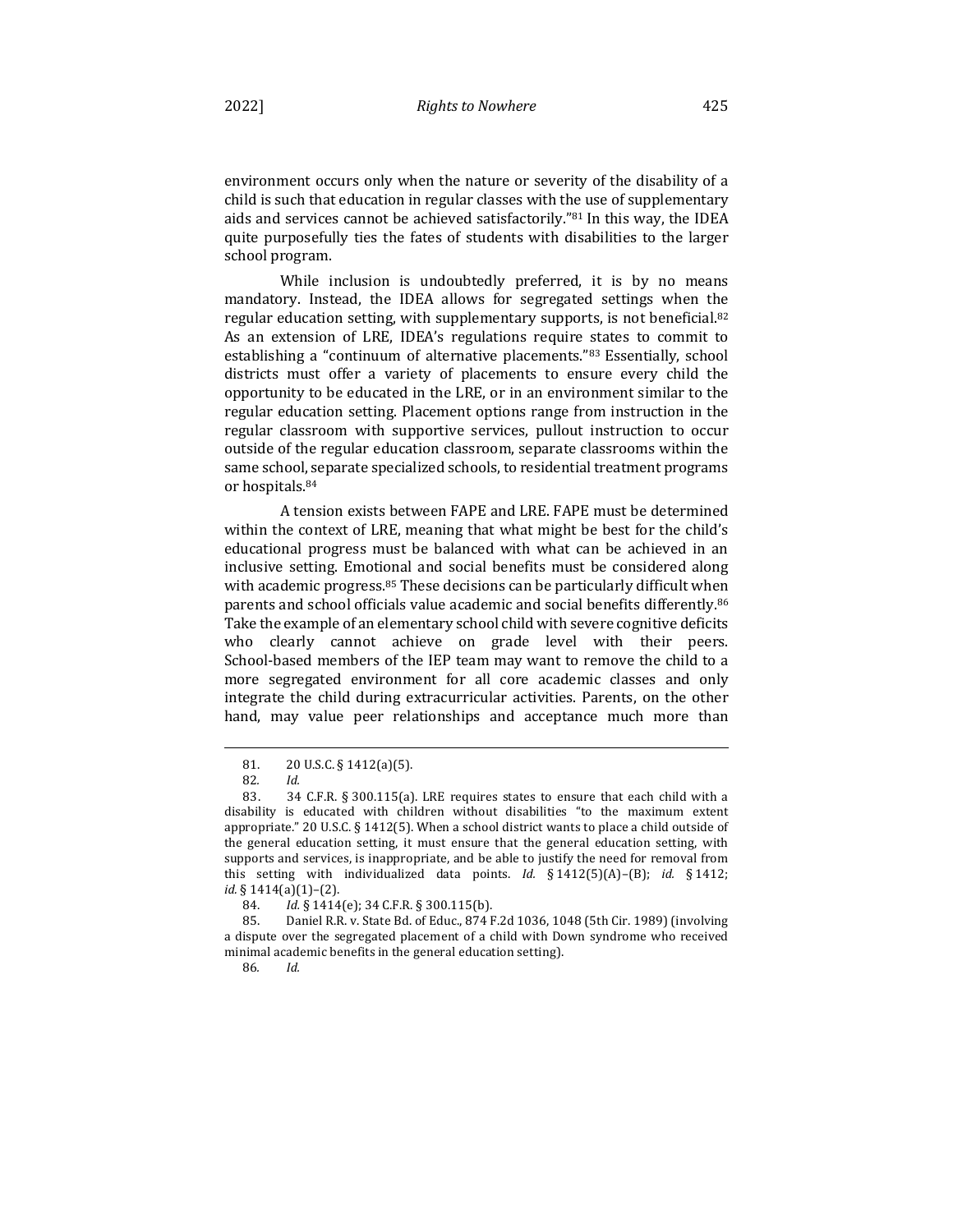academic achievement and may prefer as much time as possible in the integrated settings.

Because the LRE mandate requires inclusion "to the maximum extent appropriate," the decision about what educational setting is most appropriate is ultimately a subjective judgement, and courts have vacillated on the strength of the inclusion presumption, with some scholars illustrating a slight weakening of the presumption over time.<sup>87</sup> When the strength of the LRE requirement was first being litigated, courts generally favored inclusive settings, if plaintiffs could demonstrate social benefits and were willing to sacrifice academic achievement for the value of socialization. 88 Recently, however, the pendulum has swung slightly in the other direction. Several circuits have upheld schools' recommendations of segregated settings, particularly when schools determine that inclusion is detrimental to the education of other students, or when there is conclusive evidence that an inclusionary placement will not be successful.<sup>89</sup>

Decisions regarding placement, where a child is to receive specialized instruction and other related services, are supposed to be made by the IEP team, which includes parents.<sup>90</sup> But placement is largely a function of what options are available along the continuum of alternative placements in any given school district.  $91$  School districts, and in some cases state legislatures, are in control of designing and structuring these placements.<sup>92</sup>

89. Hartmann ex rel. Hartmann v. Loudon, 118 F.3d 996, 999 (4th Cir. 1997); T.R. v. Kingwood Twp. Bd. of Educ., 205 F.3d 572, 575 (3d Cir. 2000) (holding that a school's placement of a child in a hybrid preschool program, involving a half-day preschool class composed of half disabled children and half non-disabled children, with afternoon placement in the school's resource room, satisfied FAPE); P. ex rel. Mr. & Mrs. P. v. Newington Bd. of Educ., 546 F.3d 111, 121 (2d Cir. 2008) (finding that a school satisfied LRE when it ensured a student would be in a regular classroom 74% of the time, where evidence produced during an administrative proceeding demonstrated that education in a regular classroom, with use of supplemental aids and services, could not be achieved satisfactorily).

<sup>87.</sup> Allan G. Osborne, Jr., *Is the Era of Judicially-Ordered Inclusion Over?*, 114 ED. L. REP. 1011, 1011 (1997).

<sup>88.</sup> *Id.* at 1014 ("In striking the balance between the benefits of placement in the mainstream and the need for specialized educational services, these courts approved a trade-off in favor of mainstreaming only when it was shown conclusively that the student would benefit from the social facets of mainstreaming.").

<sup>90. 20</sup> U.S.C. § 1414(e).

<sup>91.</sup> T.R., 205 F.3d at 579 ("A district that does not operate a regular preschool program is not required to initiate one simply . . . to create a least restrictive environment (LRE) opportunity for a disabled child .... However, the school district is required to account [for] a continuum of possible alternative placement options when formulating an IEP.").

<sup>92</sup>*. See infra* Part II.A.3.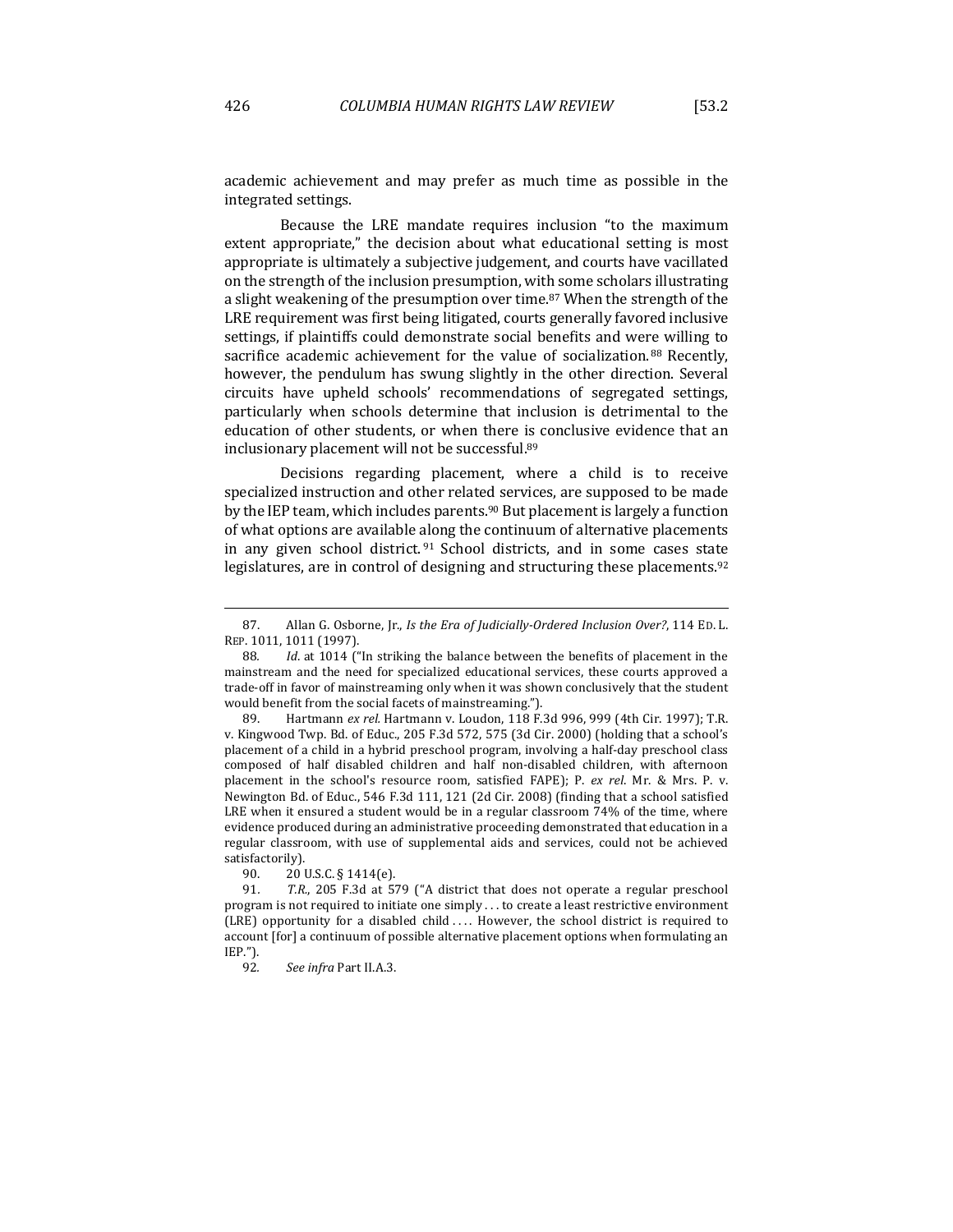Overall education budgets, staffing, and at times, state laws, all impact what is offered along this continuum.<sup>93</sup> School districts determine whether to offer specialized instruction in the regular setting or pull the child out of the classroom for those services due to staffing constraints.<sup>94</sup> School districts also determine how many teachers, school psychologists, behavioral support staff, and other related service providers are full time at each school, and how many are itinerant, which impacts caseloads and availability of services.<sup>95</sup> School districts often pool resources and expertise to create programs that specialize in educating students with particular types of disabilities which allows districts to save money and build on expertise in certain programs.<sup>96</sup>

When school districts are well-funded and well-managed, they can structure this continuum of alternative placements to adequately meet the needs of a range of students with disabilities. But, when school districts are poorly funded or poorly managed, students with disabilities are less likely to have the same opportunities for integration.<sup>97</sup> Higher rates of segregation lead to poorer academic outcomes.<sup>98</sup> Consequently, a school's wealth will impact the particular placements it offers, which impacts its ability to ensure FAPE. Thus, no matter how much the law may value integration, the practical reality is that district resources limit opportunities for integration. Even more troubling, as this Article will demonstrate, is that the IDEA fails to offer meaningful remedies to assist those students who find themselves trapped in poorly functioning segregated educational programs.

## B. The Intersections of Poverty, Disability, and Public Schools

Students with disabilities who attend high-poverty schools confront educational environments that are particularly poorly suited to meet their needs. First, schools serving predominantly low-income students operate on fewer dollars per pupil than other schools. As the Education Trust, a national nonprofit, finds, these schools on average receive \$1,000 less per pupil than

<sup>93.</sup> SEGREGATION OF STUDENTS, *supra* note 32, at 24-25.

<sup>94</sup>*. Id.* at 25.

<sup>95</sup>*. Id.* at 34–36.

<sup>96.</sup> Letter to Trigg, 50 IDELR 48 (Nov. 30, 2007) ("Although IDEA does not require that each school building  $\dots$  be able to provide all the special education  $\dots$  for all types and severities of disabilities, the LEA has an obligation to make available ... alternative placement options that maximize opportunities for its children with disabilities to be educated with nondisabled peers . . . .").

<sup>97.</sup> BROKEN PROMISES, *supra* note 30, at 41.

<sup>98.</sup> SEGREGATION OF STUDENTS, *supra* note 32, at 37-38.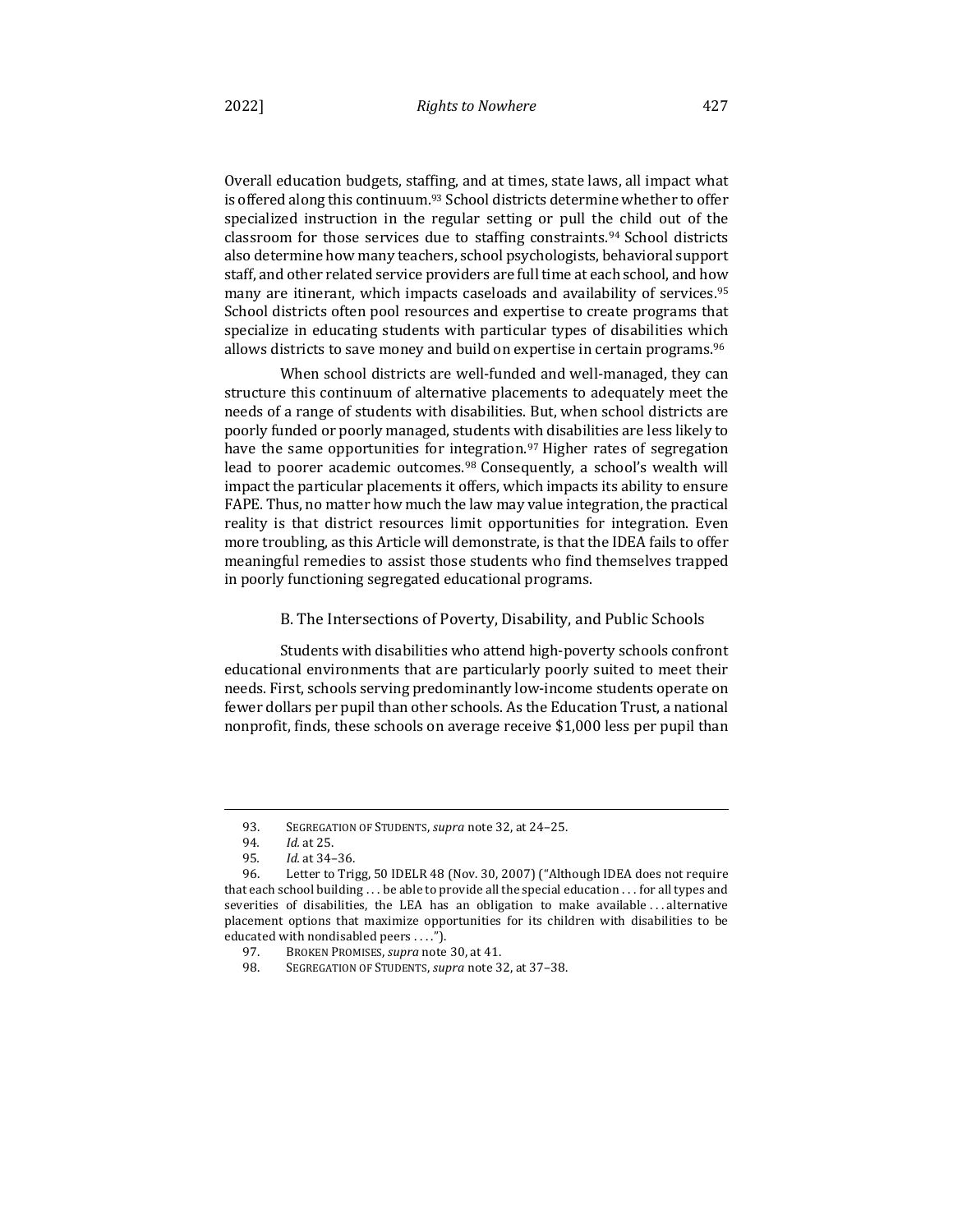schools serving relatively few low-income students. <sup>99</sup> Second, schools enrolling predominantly low-income students have greater needs than other students.<sup>100</sup> Poverty brings with it a host of external difficulties, including housing instability, health issues, and food shortages which can negatively impact education. <sup>101</sup> Students living in poverty also often have fewer resources at home to help support their learning. They may lack access to computers, internet, study aids, or simply quiet space in which to complete homework. <sup>102</sup> Studies and federal standards estimate that low-income students need at least 40% more school resources than their peers to receive an adequate education—and those estimates are even higher for students attending schools in concentrated poverty.<sup>103</sup>

This mismatch between school resources and student need translates into a funding gap in excess of \$10,000 per pupil in many districts containing high-poverty schools.<sup>104</sup> The tangible effects of this funding gap are clear. Their classrooms tend to be more crowded, their facilities more dilapidated, and their offerings lower in quality. Staffing, however, may be their most serious challenge.

High-poverty school districts feel the effects of national teacher shortages more keenly and struggle to maintain qualified special education teachers.<sup>105</sup> One recent study indicates that 90% of high-poverty school districts struggle to staff qualified special education teachers. 106 Highpoverty schools are also lacking in other professional staff like school psychologists, social workers, behavioral interventionists, and speech

<sup>99.</sup> IVY MORGAN & ARY AMERIKANER, FUNDING GAPS: AN ANALYSIS OF SCHOOL FUNDING EQUITY ACROSS THE U.S. AND WITHIN EACH STATE 6 (Feb. 27, 2018), https://edtrust.org/resource/funding-gaps-2018/ [https://perma.cc/CR3S-6RDE].

<sup>100.</sup> See id. at 7 (estimating that it costs districts at least 40% more to educate student in poverty than those not in poverty).

<sup>101.</sup> James E. Ryan, *Poverty as Disability and the Future of Special Education Law*, 101 GEO. L.J 1455, 1459 (2013).

<sup>102.</sup> *Id.* at 1486.

<sup>103.</sup> THE EDUCATION TRUST, FUNDING GAPS 2006, at 6 (2006), https://edtrust.org/ wp-content/uploads/2013/10/FundingGap2006.pdf [https://perma.cc/J6XD-C7AG].

<sup>104.</sup> BRUCE D. BAKER ET AL., THE REAL SHAME OF THE NATION: THE CAUSES AND CONSEQUENCES OF INTERSTATE INEQUITY IN PUBLIC SCHOOL INVESTMENTS, app. at 45-50, https://www.shankerinstitute.org/sites/default/files/The%20Real%20Shame%20of%2 0the%20Nation.pdf [https://perma.cc/L465-KDRB].

<sup>105.</sup> See Why Is There a Special Education Teacher Shortage, SCH. EDUC. BLOG (Jan. 12, 2021) [hereinafter *Special Education Teacher Shortage*], https://soeonline. american.edu/blog/special-education-teacher-shortage [https://perma.cc/2TZC-5D3G] ("While the special education teacher shortage affects schools across the spectrum, it tends to impact high-poverty schools most acutely.").

<sup>106</sup>*. Id.*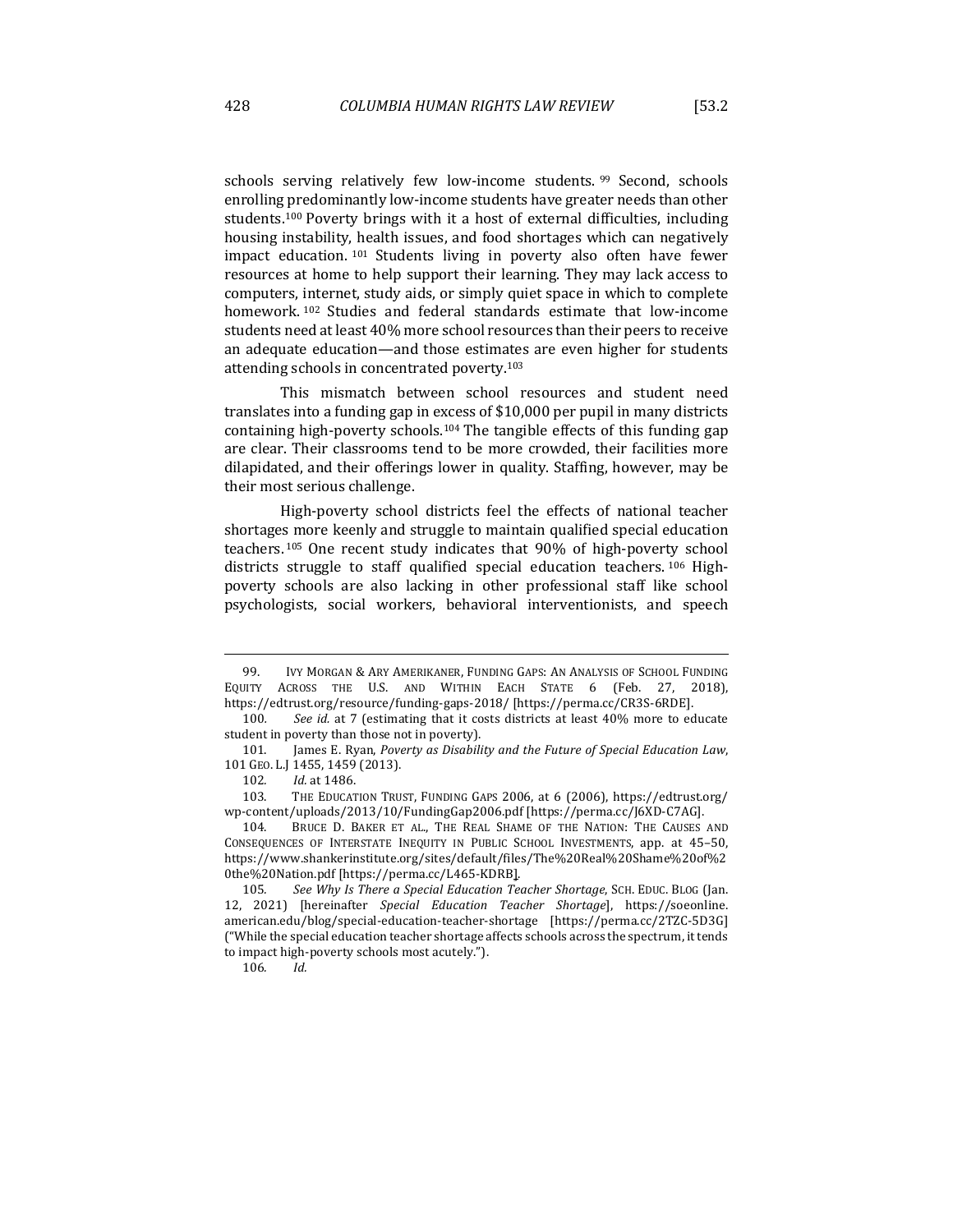pathologists,<sup>107</sup> all of whom play crucial roles in the success of students with disabilities.<sup>108</sup> When schools are unable to retain qualified teachers and employ crucial professional staff, students suffer.<sup>109</sup>

Third, low-income students with disabilities face serious challenges in education regardless of where they attend school, but those challenges are dramatically amplified in high-poverty schools.<sup>110</sup> A National Longitudinal Study on high school students with disabilities found that while there has been overall improvement in educational outcomes for students with disabilities, most of the gains are due to improvements in outcomes of children from middle- and upper-income homes.<sup>111</sup> Gains for students with disabilities from low-income homes remained largely flat. <sup>112</sup> Professor Thomas Hehir, former director of the DOE's Office of Special Education Programs, theorized a compelling reason for the stagnation: factors that resulted in improvement for middle- and upper-income students were simply happening to a lesser degree for low-income students.<sup>113</sup> These factors include integration, access to challenging academic subjects, early intervention services, and improved training for general education teachers.<sup>114</sup> In fact, other data suggests that low-income students with disabilities are more likely to be placed in substantially separate classrooms and have less access to high quality teachers and challenging course work than middle-income students with disabilities, which supports Hehir's segregation thesis.<sup>115</sup>

<sup>107.</sup> BROKEN PROMISES, *supra* note 30, at 36.

<sup>108.</sup> *Id.* at 13.

<sup>109.</sup> See Matthew Ronfeldt et al., *How Teacher Turnover Harms Student* Achievement, 50 AM. EDUC. RSCH. J. 4, 30-32 (2013); Gary T. Henry & Christopher Redding, The Consequences of Leaving School Early: The Effects of Within-Year and End-of-Year Teacher Turnover, 15 EDUC. FIN. & POL'Y 332, 343 (2020) (finding that losing a teacher during the school year is linked with losing between 32 to 72 instructional days).

<sup>110.</sup> See Hyman et al., *supra* note 19, at 110; see also Jennifer Rosen Valverde, *A* Poor IDEA: Statute of Limitations Decisions Cement Second-Class Remedial Scheme for Low-*Income Children with Disabilities in the Third Circuit*, 41 FORDHAM URB. L.J. 599, 612-15 (2013) (finding that poverty and disability double the challenges that students face).

<sup>111.</sup> LYNN NEWMAN ET AL., U.S. DEP'T OF EDUC., SECONDARY SCHOOL PROGRAMS AND PERFORMANCE OF STUDENTS WITH DISABILITIES 16 (2011), https://ies.ed.gov/ncser/pubs/ 20123000/pdf/20123000.pdf [https://perma.cc/6TBS-34L5].

<sup>112</sup>*. Id.*

<sup>113.</sup> Hehir, *supra* note 51, at 7.

<sup>114</sup>*. Id.* at 8.

<sup>115.</sup> Schifter et al., *supra* note 7, at 1 ("[A]cross all states, descriptively, students from low-income families had about twice or more than twice the identification rate with emotional disability or intellectual disability as compared to non-low-income children." With the exception of a few, "in nearly every case  $\dots$  of intellectual disability, students from low-income families had twice (or more) the rate of placement in substantially separate classrooms than non-low-income students.").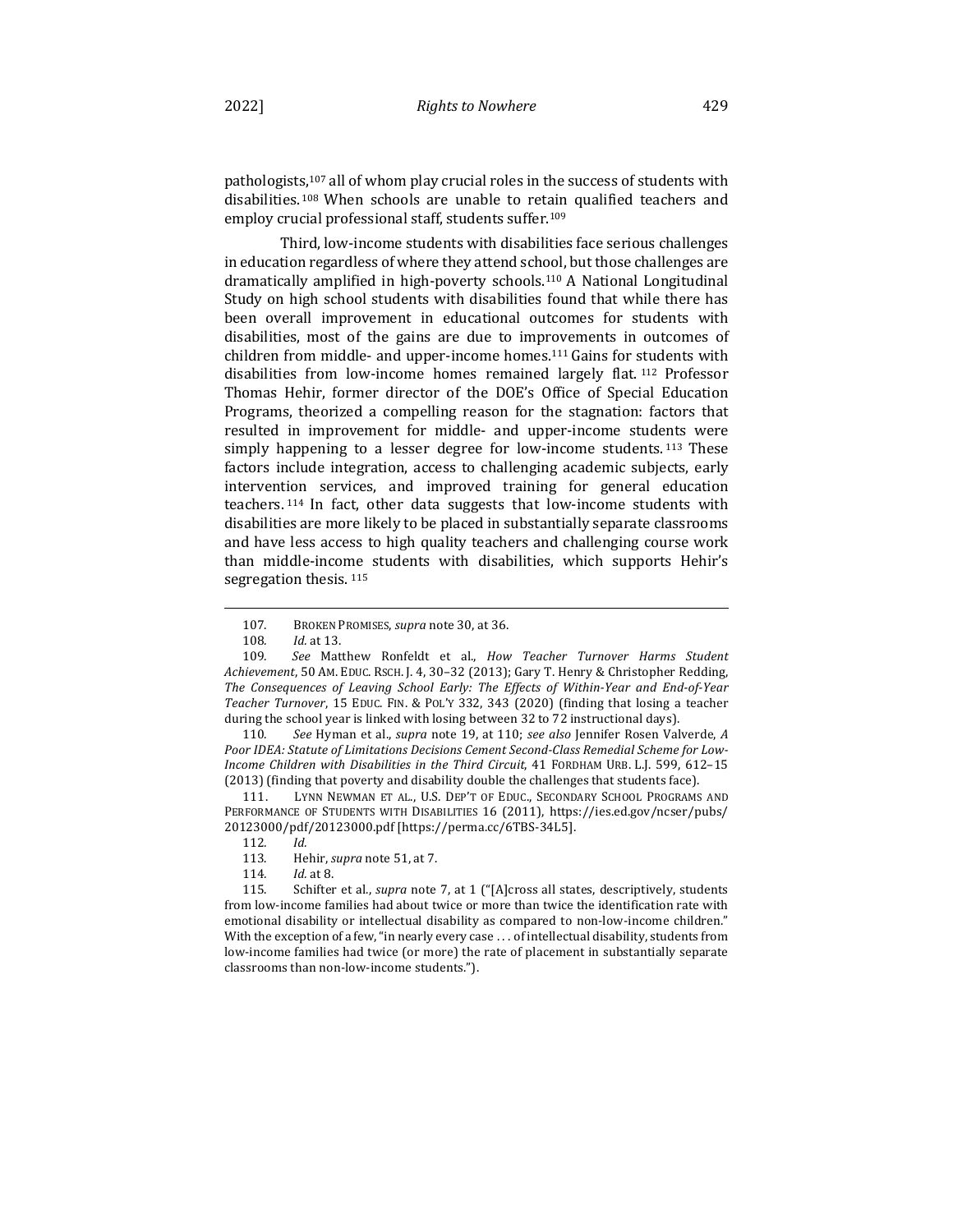These challenges only increase in high-poverty schools. The specific programmatic changes that students with disabilities need—access to highquality teachers, evidence-based reading programs, early intervention services, and the opportunity to learn in an inclusive setting with peers—are a heavier lift, in part, because they speak to deficiencies in the overall education program in these schools, not just the special education program. Thus, students with disabilities face two major educational challenges: those related to their individual disability and those related to their school's structural disadvantage. The IDEA becomes powerless because it cannot fix the first set of challenges without also fixing the second. But the statute itself, and courts' interpretation of it, whittle away its usefulness by stripping the law of its power to challenge the second. 116 While other scholars have illustrated the inequity inherent in the IDEA's private enforcement scheme,<sup>117</sup> this Article theorizes that the problem lies with the statute itself and the limits courts have read into it which, in turn, weaken the law's ability to beget meaningful programmatic change.

#### II. The IDEA's Weaknesses Exposed

The IDEA is often praised for its robust private enforcement scheme, but when analyzing the statute's ability to bring about meaningful change for students in high-poverty schools, these seemingly robust rights prove hollow. Both in the context of individuals and groups, the IDEA is rarely leveraged to produce meaningful remedies for students attending highpoverty schools.<sup>118</sup> Individual students in under-resourced and failing schools are unable to leverage the IDEA's core rights meant to guarantee meaningful process, substantive educational programs, and integrated learning environments. Each of these principles assumes a functioning educational system and are unable to remedy a broken one. Further, students are often blocked when they band together to access class-based programmatic relief in two ways. First, courts' misuse of the IDEA's exhaustion clause prevents systemic claims from moving forward. Second, advocates too often focus class-based litigation on procedural fixes and assume that guaranteeing meaningful process will translate to substantive quality—a false equivalency.

<sup>116</sup>*. See infra* Part II.A.

<sup>117.</sup> See supra note 19.

<sup>118.</sup> Hyman et al., *supra* note 19, at 114 ("[R]elative to the number of due process filings, there is little IDEA litigation in federal courts  $\dots$ ").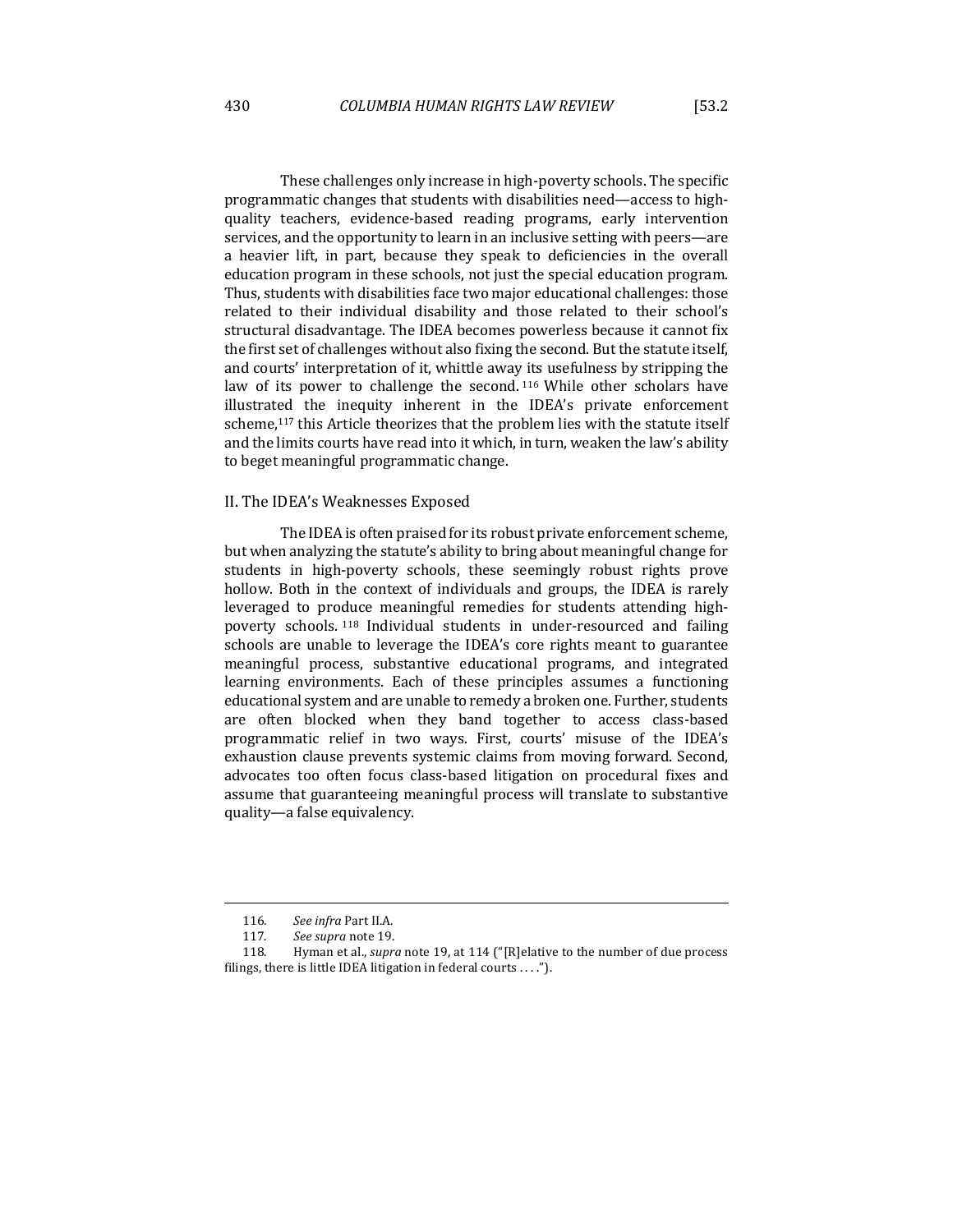## A. The Ineffectiveness of Individual Remedies

The IDEA's core components—procedural rights, FAPE, and LRE are all badly diminished when applied to resource-starved school systems. To function as intended, all three rights require sufficiently staffed, funded, and capable schools. The law makes assumptions about the collaborative nature of the IEP process, reliable baseline data, and the availability of sufficient resources to implement a variety of learning environments. But, as illustrated in this section, none of these assumptions hold true in high-poverty schools. Parents are often not seen as equal team members in a collaborative process and do not have the resources to effectively challenge schools' conclusions about their child. Further, the inability of underfunded schools to ensure competent teachers, professional staff, and a variety of effective learning environments impacts students' access to the IDEA's core components of FAPE and LRE. Courts, however, too often fail to scrutinize these inequities and instead automatically defer to schools' decisions no matter how flawed.

## 1. The Futility of Procedural Rights

The IDEA's procedural rights can be broken down into two categories: design rights (relevant to the IEP development phase) and demand rights (parents' rights to invoke a variety of actions to challenge schools' obligations under the law).<sup>119</sup> Design rights, related to the start of the special education process, include parents' right to notice and right to meaningful participation at meetings that involve their child's eligibility for special education services and the resulting IEP meant to convey those services.<sup>120</sup> Procedural rights at this stage also specify the "who" and "what" of IEP design—who must participate on the IEP team, what information that team must consider, and what information must be included in an  $\text{IEP}.121$ Later stages include demand rights that give parents the ability to request access to records, seek an independent evaluation of their child, or invoke a

<sup>119.</sup> Ion Romberg, *The Means Justify the Ends: Structural Due Process in Special Education Law*, 48 HARV. J. ON LEGIS. 415, 446, 451 (2011) (outlining that procedural protections at the IEP formation stage include specific directives about the individuals who must be part of the IEP team (including parents), the types of data that must be considered and form the basis of the IEP, and the substance of the IEP itself).

<sup>120. 20</sup> U.S.C. § 1415(b)(1); Deal v. Hamilton Cnty. Bd. of Educ., 392 F.3d 840, 857 (6th Cir. 2004) (finding a school's predetermination not to offer autistic student intensive applied behavioral analysis was a procedural violation of the IDEA and because predetermination of placement did not allow the student's parents to meaningfully participate in the IEP, causing substantive harm.); *see also* Romberg, *supra* note 119, at 449 (describing the goals of structural due process protections).

<sup>121.</sup>  $20 \text{ U.S.C.} \S 1414(d)(1)-(3)$ .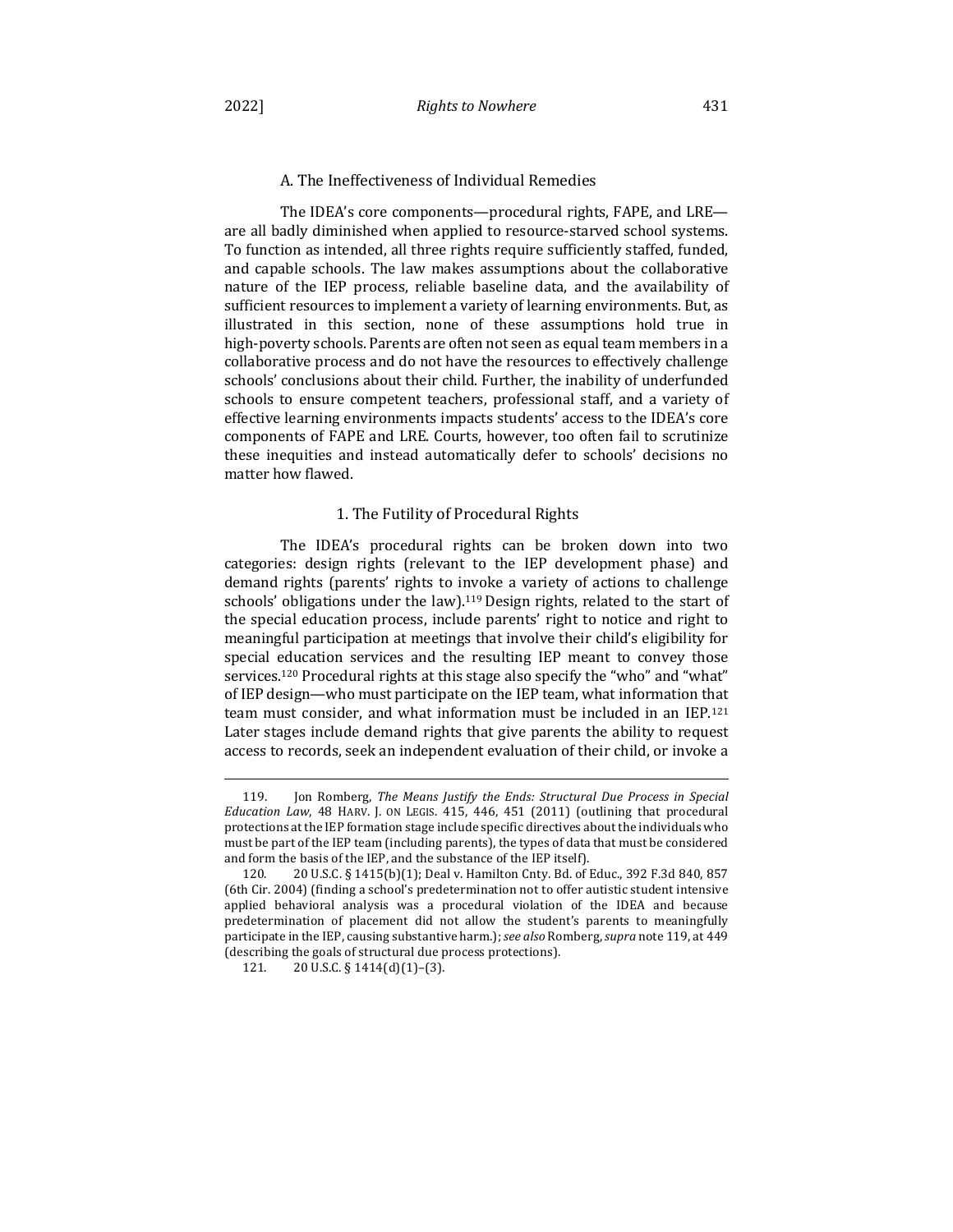variety of procedural mechanisms to demand review of the school's compliance with the IDEA as it relates to their child.<sup>122</sup> Parents can request formal mediation, file a complaint to be investigated by the state's department of education, or request a due process hearing before an independent hearing officer appointed by the state's department of education.<sup>123</sup> They can also appeal unfavorable due process decisions to federal courts.<sup>124</sup> Due process complaints are the predominant choice for dispute resolution, but are more often invoked by wealthy parents than those with limited resources.<sup>125</sup>

Several researchers have highlighted the inequities low-income families face when attempting to invoke demand rights.<sup>126</sup> These include a lack of resources to hire lawyers and experts (both of which greatly increase the chance of success in a due process case), information asymmetries unique to low-income families, and limitations on the usefulness of prospective relief.<sup>127</sup> Less scrutinized, however, is the emptiness of design rights when applied to students in high-poverty schools.<sup>128</sup>

Design stage procedural protections are meant to ensure meaningful parent participation and the quality of the IEP itself, but they are dependent on a functioning and appropriately staffed educational system. Without that, simply ensuring who must participate in the IEP drafting process and what information must be considered, does nothing to ensure a collaborative decision-making process or an effective IEP.<sup>129</sup> Mandating parents' presence

127. Hyman et al., *supra* note 19, at 121. The IDEA allows for equitable remedies including reimbursement for out-of-pocket expenses such as the cost of private tuition. It allows a court to order placement into a private school program if the public school has denied FAPE. The authors point out that this relief, while theoretically allowed, is rarely practically invoked because it would require a private school to hold a place open for the student while the student litigated the tuition payment. Id.

128. Romberg, *supra* note 119, at 420 (addressing the theoretical and functional role of due process in special education law, but without specific attention paid to lowincome students).

129.  $20 \text{ U.S.C.}$  § 1414(d)(1)(A)(i)(I)–(III). The IDEA requires that every IEP include "a statement of the child's present levels of academic achievement and functional

<sup>122.</sup>  *Id.* § 1415(a)–(b).

<sup>123.</sup> *Id.* § 1415(e)-(f); 34 C.F.R. § 300.151 ("State Complaint Procedures").

<sup>124.</sup>  *Id.* § 1415(i)(2).

<sup>125.</sup> CTR. APPROPRIATE DISP. RESOL. SPECIAL EDUC., IDEA DISPUTE RESOLUTION DATA SUMMARY FOR: U.S. AND OUTLYING AREAS 2008-09 TO 2018-19, at 5 (2021), https://www.cadreworks.org/sites/default/files/resources/National%20IDEA%20Disp ute%20Resolution%20Data%20Summary%20201920%20%20Accessible%20FINAL\_1. pdf [https://perma.cc/ST56-SPWJ] (containing chart of relative use of dispute resolution options).

<sup>126.</sup> Pasachoff, *supra* note 19; Hyman et al., *supra* note 19.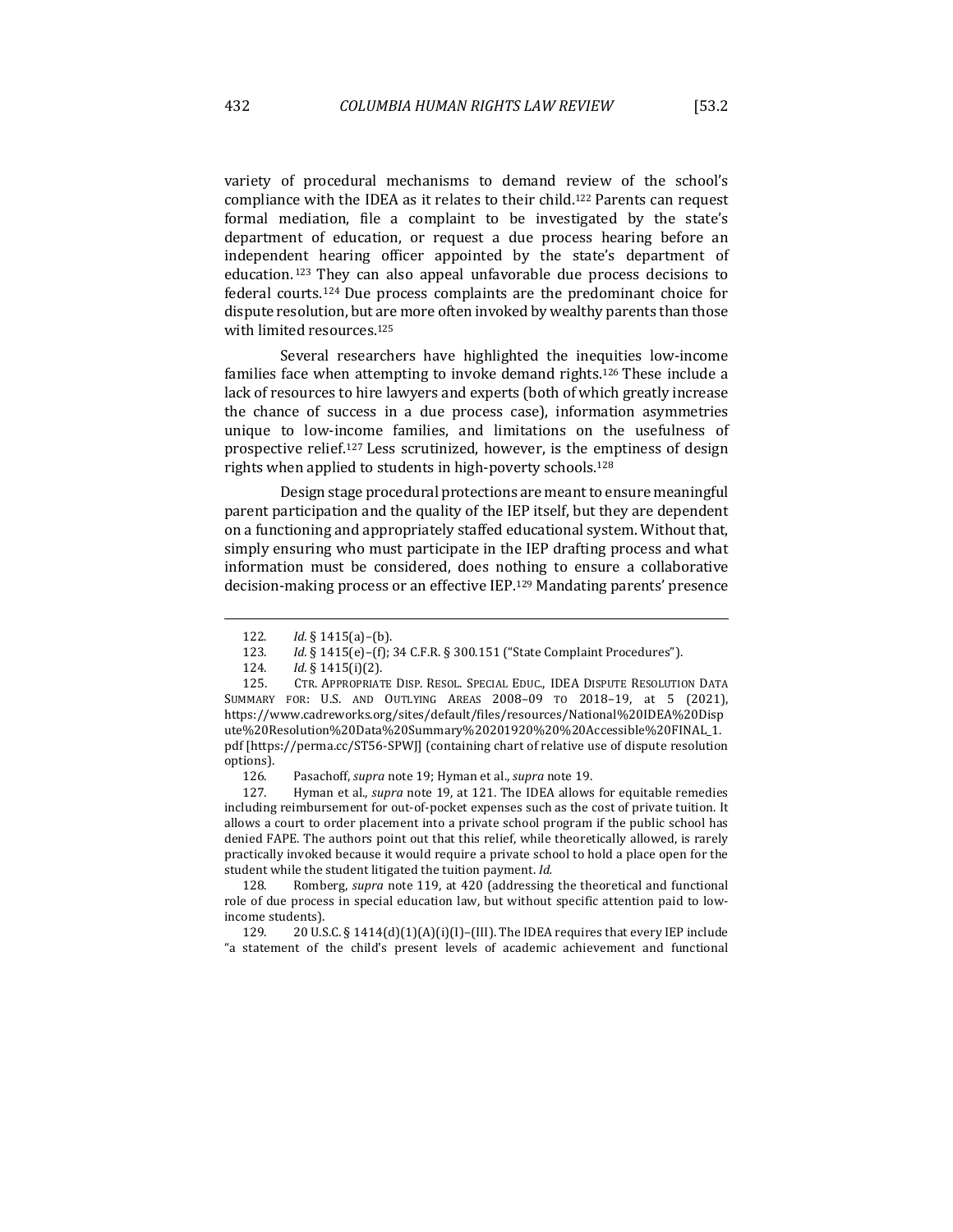at IEP meetings cannot guarantee that schools will take time to fully understand the complicated evaluation data about the child. Nor can it ensure that schools will sincerely consider parents' requests. Rather, research demonstrates that low-income parents have limited bargaining power throughout the IEP process. Without access to advocates, they are less able to serve as a check on schools' decisions.<sup>130</sup> In fact, several schools with large populations of non-native English speakers do not even ensure that translation or interpretation services are routinely available to families who need them. <sup>131</sup> Further, when parents attempt to invoke due process procedures to complain about being shut out of decision-making, they rarely win. 132 Parents who present evidence of short meeting times, 133 their incomplete understanding of evaluation data, $134$  or their complete exclusion

133*. R.F.*, 919 F.3d. at 242.

134. Colonial Sch. Dist. v. G.K. *ex rel.* A.K., 763 F. App'x 192, 192 (3d Cir. 2019) (finding parents of an elementary school student with autism and specific learning disabilities could not show that a Pennsylvania district excluded them from the IEP process by failing to ensure that they fully understood their son's IEP goals).

performance," describe "how the child's disability affects the child's involvement and progress in the general education curriculum," and set out "measurable annual goals, including academic and functional goals," along with a "description of how the child's progress toward meeting" those goals will be gauged. *Id.*  $\S 1414(d)(1)(A)(i)(IV)$ . The IEP must also describe the "special education and related services . . . that will be provided" so that the child may "advance appropriately toward attaining the annual goals" and, when possible, "be involved in and make progress in the general education curriculum." Endrew F. ex rel. Joseph F. v. Douglas Cnty. Sch. Dist. 137 S. Ct. 988, 994 (2017).

<sup>130.</sup> Pasachoff, *supra* note 19 (discussing information asymmetries that prevent low-income parents from effectively participating in the IEP process); David M. Engel, *Law*, *Culture, and Children with Disabilities: Educational Rights and the Construction of*  Difference, 1991 DUKE L.J. 166, 169 (arguing that the goal of the collaboration may have been thwarted, at least in part, because parents are unwilling to jeopardize relationships with their child's school by asserting their children's rights).

<sup>131.</sup> T.R. v. Sch. Dist. of Phila., 458 F. Supp. 3d 274, 282 (E.D. Pa. 2020); H.P. v. Bd. of Educ. of City of Chi., 385 F. Supp. 3d 623, 637 (N.D. Ill. 2019).

<sup>132.</sup> R.F. ex rel. E.F. v. Cecil Cnty. Pub. Sch., 919 F.3d 237, 249 (4th Cir. 2019), cert. denied, 140 S. Ct. 156 (2019) (holding that school did not significantly impede parents' procedural rights to participate in decision making regarding their child's education when their child's placement was changed for four months without involving them). The court determined that participation in decision making regarding R.F.'s education was not "significantly impeded" when Cecil County Public Schools ("CCPS") changed R.F.'s placement without conferring with her parents. *Id.* at 249 (quoting 20 U.S.C. § 1415(f)(3)(E)(ii)(II)). In changing R.F.'s placement, CCPS provided her more special education services, not fewer, in the ICSC, consistent with her parents' objection that her IEP contained too many hours in the general education classroom. *Id.* at 248. Yet, the court held that CCPS did not significantly impede R.F.'s parents' participation rights when it failed to inform them that it was gradually changing R.F.'s placement in line with their expressed wishes. *Id.* at 249.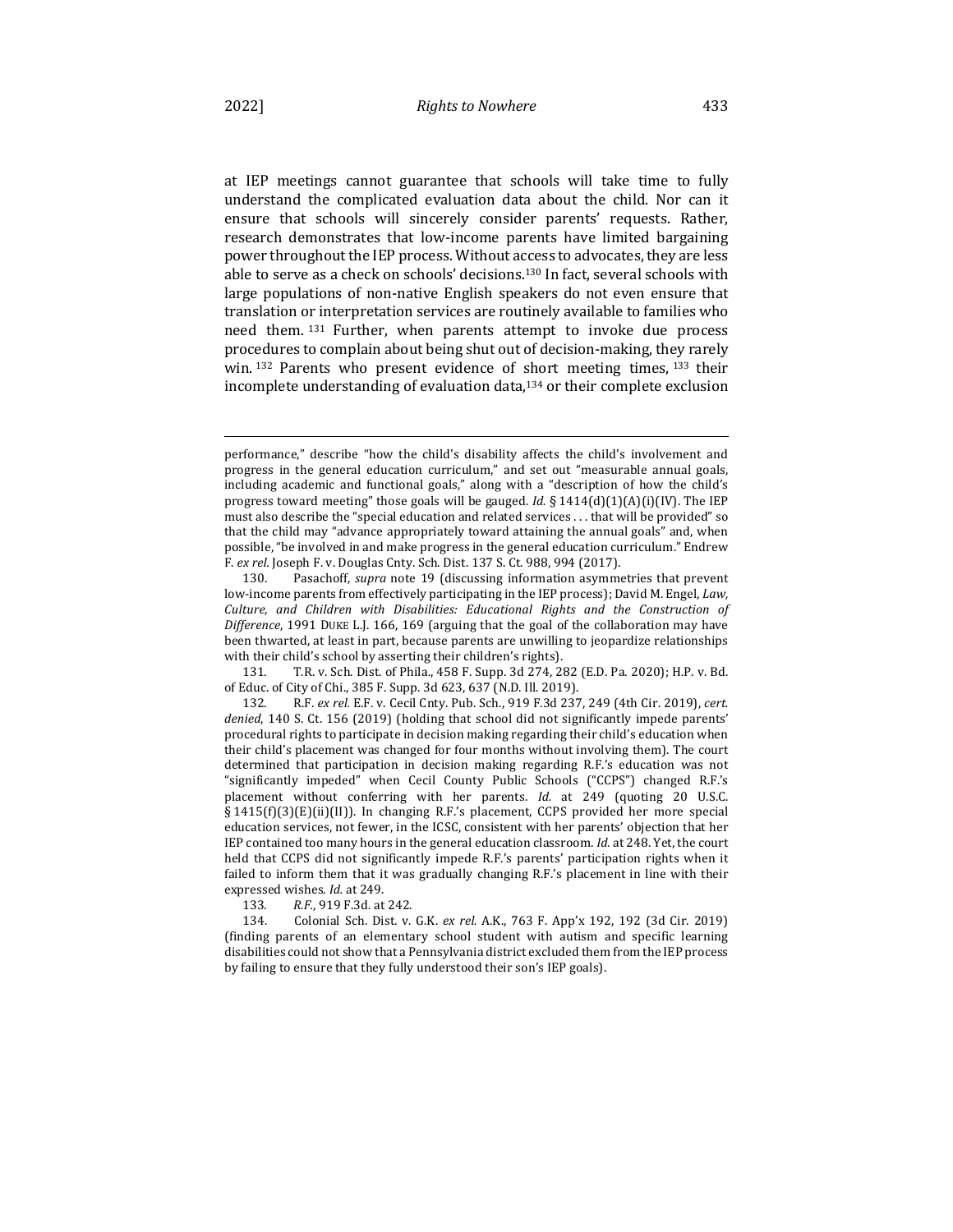from meetings have not persuaded courts to find that schools violated their obligations to confer FAPE.<sup>135</sup>

Requiring the right people to be present at the meeting and specifying the type of data to be considered does not ensure sufficient quality of the people or the data. High-poverty schools struggle to attract and retain qualified teachers.<sup>136</sup> When teachers lack training and experience it is less likely they are delivering effective instruction.<sup>137</sup> For the vast majority of students with disabilities, most of their learning takes place in the regular education classrooms.<sup>138</sup> Data that the IEP team considers when assessing a child's current academic performance and when making predictions about their potential relies in large part on the quality of instruction delivered in that setting.  $139$  When instruction in regular education is ineffective, the picture about a child's current performance and future potential is tainted. In short, a child's lack of progress may be a reflection of poor educational instruction rather than the impact of a disability, but school-based members of the IEP team are not likely to admit or even consider such a perspective. Further, the limited resources of high-poverty schools result in fewer professional staff, like school psychologists. As a result, higher caseloads decrease the likelihood of providing quality assessments and evaluations from which to base decisions.<sup>140</sup>

138. Students with Disabilities in Condition of Education, supra note 73, at 4 ("Ninety-five percent of students ages  $6-21$  served under IDEA in fall 2019 were enrolled in regular schools ... the percentage who spent most of the school day ... in general classes in regular schools increased from 59 percent in fall 2009 to 65 percent in fall 2019.").

<sup>135.</sup> D.S. v. Bayonne Bd. of Educ.,  $602$  F.3d 553, 565 (3d Cir. 2010) (holding that a school district did not violate the IDEA when it ignored parents' letters for months but included the parents in their child's IEP meeting because they eventually could participate in their child's IEP).

<sup>136.</sup> Special Education Teacher Shortage, supra note 105 ("While the special education teacher shortage affects schools across the spectrum, it tends to impact highpoverty schools most acutely.").

<sup>137.</sup> BROKEN PROMISES, *supra* note 30; *see also* Linda Darling-Hammond, *Teacher Quality and Student Achievement: A Review of State Policy Evidence*, 8 EDUC. POL'Y ANALYSIS ARCHIVES 1 (Jan. 1, 2000) (finding that policy investments in the quality of teachers may be related to improvements in student performance).

<sup>139.</sup> LINDA P. BLANTON ET AL., NAT'L CTR. FOR LEARNING DISABILITIES, PREPARING GENERAL EDUCATION TEACHERS TO IMPROVE OUTCOMES FOR STUDENTS WITH DISABILITIES 16 (2011), https://www.ncld.org/wp-content/uploads/2014/11/aacte\_ncld\_recommenda tion.pdf [https://perma.cc/EMC6-5695].

<sup>140.</sup> NAT'L ASS'N OF SCH. PSYCHS., SHORTAGES IN SCHOOL PSYCHOLOGY: CHALLENGES TO MEETING THE GROWING NEEDS OF U.S. STUDENTS AND SCHOOLS 1 (2021) (recommending "a ratio of no more than 500 students per school psychologist when more comprehensive and preventive services are being provided .... The ratio of students per school psychologist was estimated to be 1,211 to 1 in the United States in the 2019-2020 school year").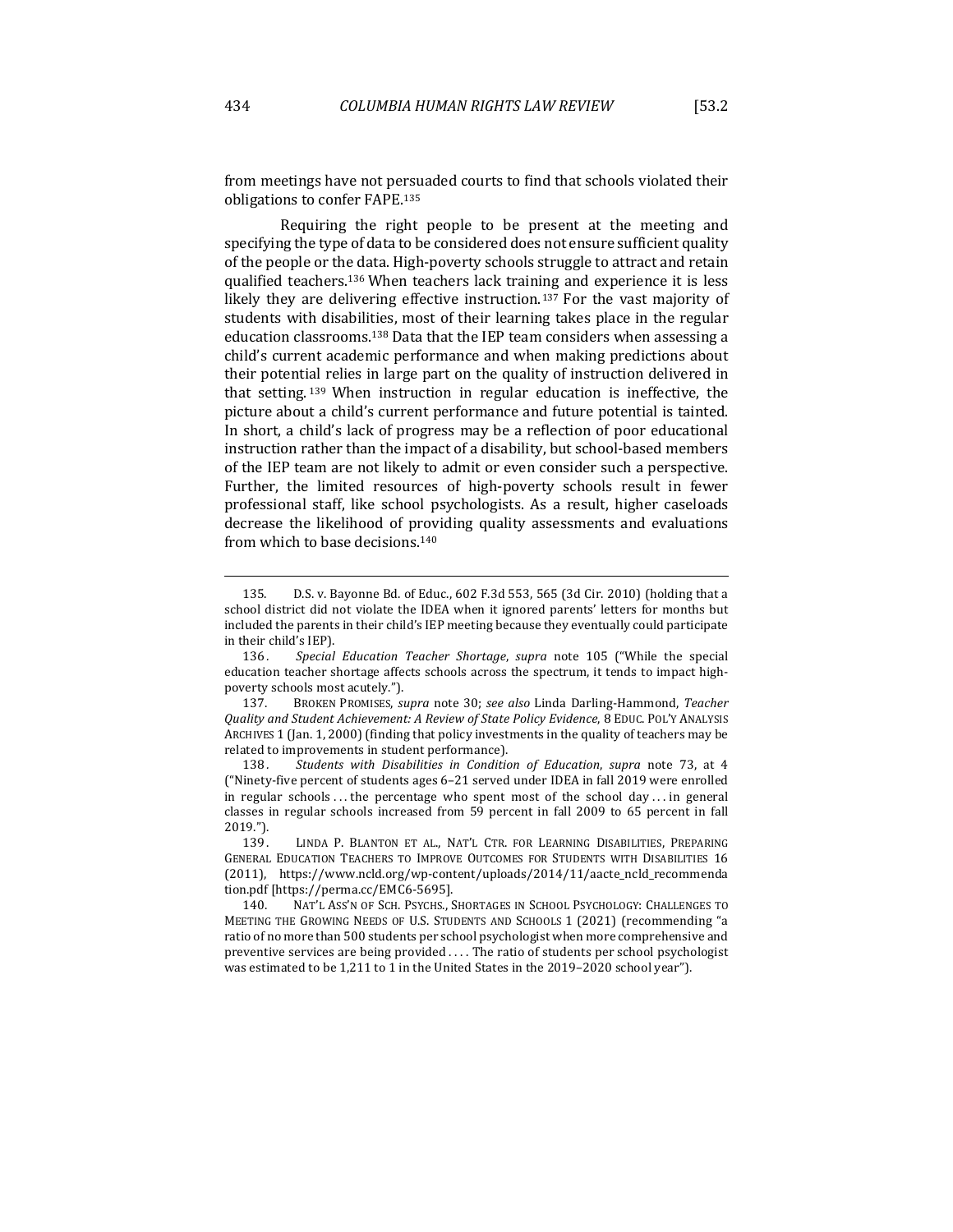Consequently, for most parents, design stage procedural protections only guarantee certain people will be present at an IEP meeting. They do not ensure unbiased or objective views on any of the data presented. Parents, without some level of independent expertise about educational assessments, are unable to effectively challenge schools' decisions about their child's performance, projected progress, the effectiveness of educational instruction, or recommendations about the specialized instruction needed. Meaningful leverage at the design stage would require the ability to challenge the school's conclusions with an expert who could argue that their child was capable of more or needed something different than what the school proposes. However, because few low-income parents have the resources to hire outside experts, they often must wait until the IEP is implemented and their child fails to have the evidence needed to challenge the school's program. <sup>141</sup>

Critics may argue that parents can still challenge an ineffective IEP by demonstrating a child's inability to meet the goals contained therein. While true, there are at least two problems with this remedy. First, it puts parents in the position of having to wait for their child to fail before gaining enough leverage to compel change in their child's services.  $142$  Second, because of the Supreme Court's exaltation of procedure, many lower courts defer to schools' decision-making regarding substance when schools demonstrate their adherence to process. Stated differently, courts fail to adequately scrutinize the substantive educational program. This second point is explored in the following section by analyzing how the IDEA's substantive promise of FAPE is significantly diminished for students with disabilities in high-poverty schools.

## 2. A Diminished Right to FAPE

Students with disabilities' right to a substantively adequate educational program is encased in the IDEA's concept of FAPE. The Supreme Court first had occasion to scrutinize the FAPE standard in its seminal case, *Board of Hendrick Hudson v. Rowley.* 143 There, the Court contrasted the IDEA's "elaborate and highly specific procedural safeguards" with its "general and somewhat imprecise" substantive requirement concluding that, "the importance Congress attached to these procedural safeguards cannot be

<sup>141.</sup> Hyman et al., *supra* note 19, at 113 (describing the shortage of special education lawyers).

<sup>142.</sup> Pasachoff, *supra* note 19, at 1436 (describing how informational asymmetries and a lack of lawyers lead to less bargaining power for low-income parents).

<sup>143.</sup> Bd. of Educ. of Hendrick Hudson Cent. Sch. Dist. v. Rowley, 458 U.S. 176, 180–85 (1982).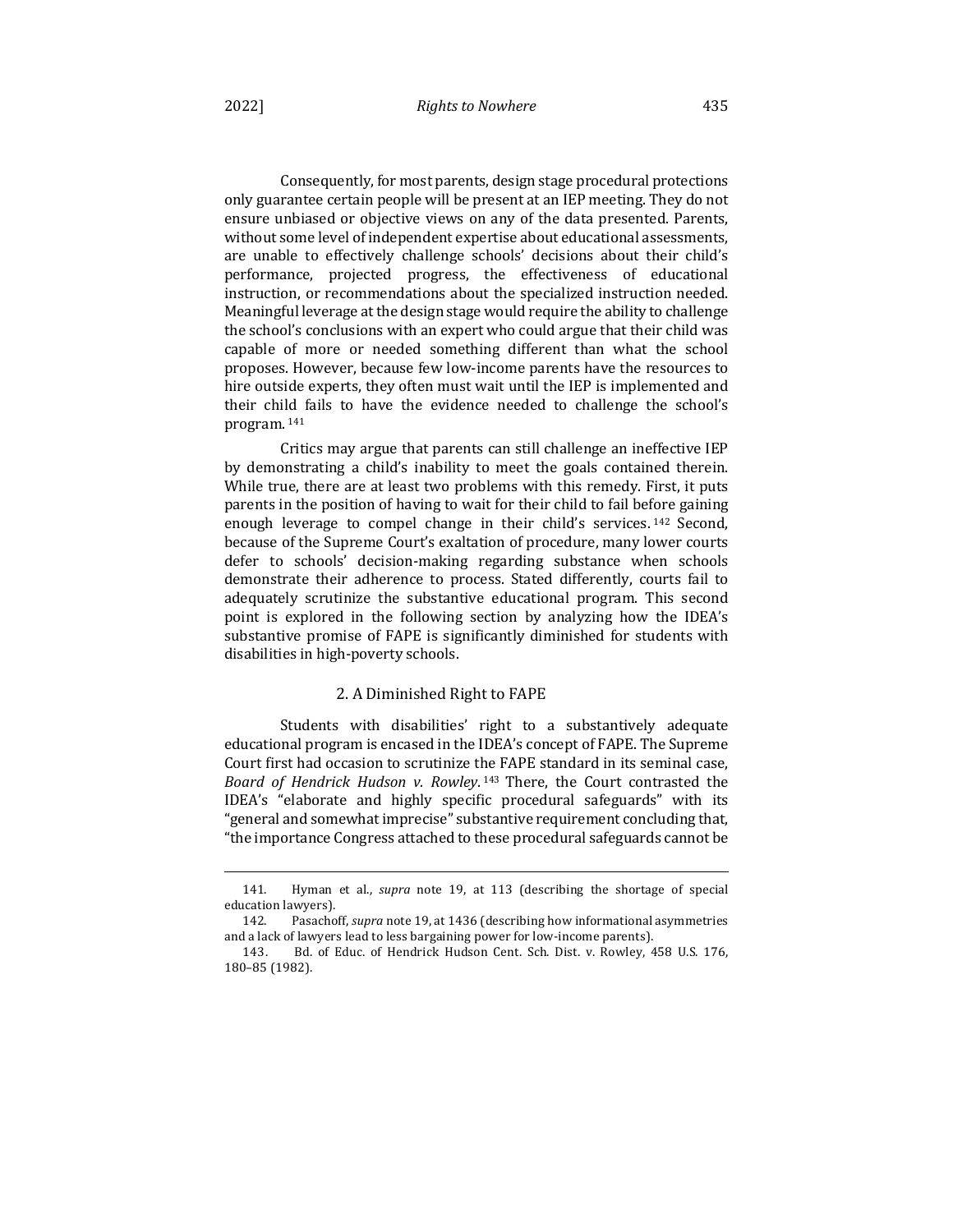gainsaid."<sup>144</sup> With this framing in mind, the Supreme Court instructed lower courts to apply a two-part test when reviewing the sufficiency of an IEP asking: First, has the school complied with the procedures of the IDEA? Second, was the IEP reasonably calculated to confer educational benefits?<sup>145</sup> Ultimately, the Court emphasized procedure and concluded that "adequate compliance with the procedures prescribed would in most cases assure much if not all of what Congress wished in the way of substantive content in an IEP."<sup>146</sup> In short, *Rowley* stood for the proposition that scrupulous attention to procedures would help guarantee the IDEA's more opaque promise to confer a substantively appropriate education.

Then, in 2004 Congress amended the IDEA to both clarify and limit when procedural violations could rise to the level of remediable harms.<sup>147</sup> It instructed hearing officers to base their determinations on substantive rather than procedural grounds, unless the procedural violation resulted in a denial of FAPE.<sup>148</sup> Lower courts began diminishing the effects of procedural violations, holding that even where a school had violated a procedural right, parents were not entitled to remedies unless they could link that violation to substantive harm.<sup>149</sup>

More than thirty years after *Rowley*, the Supreme Court revisited the FAPE standard in *Endrew F. v. Douglas County School District*, focusing on the second part of the test and looking at the substantive requirement of FAPE.<sup>150</sup> The Court held that schools meet their obligation to confer FAPE when they reasonably calculate an IEP to "enable a child to make progress appropriate in light of the child's circumstances."<sup>151</sup> For a child fully integrated in the regular classroom, an appropriate IEP should enable them to "achieve passing marks and advance from grade to grade."<sup>152</sup> When a child is not capable of grade level achievement, the IEP must be "appropriately ambitious in light of [their] circumstances."<sup>153</sup> Notably, *Endrew F.* did not

<sup>144.</sup> *Id.* at 205.

<sup>145</sup>*. Id.* at 206–07.

<sup>146.</sup> *Id.* at 205-06.

<sup>147. 20</sup> U.S.C. § 1415(f)(3)(E)(ii).

<sup>148</sup>*. Id.*

<sup>149.</sup> See, e.g., Urban ex rel. Urban v. Jefferson Cnty. Sch. Dist. R-1, 89 F.3d 720, 727 (10th Cir. 1996) ("Because the District's procedural violation did not amount to a substantive deprivation  $\dots$  there was no violation of [the student's] right to an appropriate education. In the absence of a violation of his right to an appropriate education, [he] is not entitled to compensatory education.").

<sup>150.</sup> Endrew F. ex rel. Joseph F. v. Douglas Cnty. Sch. Dist. RE-1, 137 S. Ct. 988, 999 (2017).

<sup>151</sup>*. Id.* at 998–99.

<sup>152</sup>*. Id.* at 999–1000 (citation omitted).

<sup>153.</sup> *Id.* at 1000.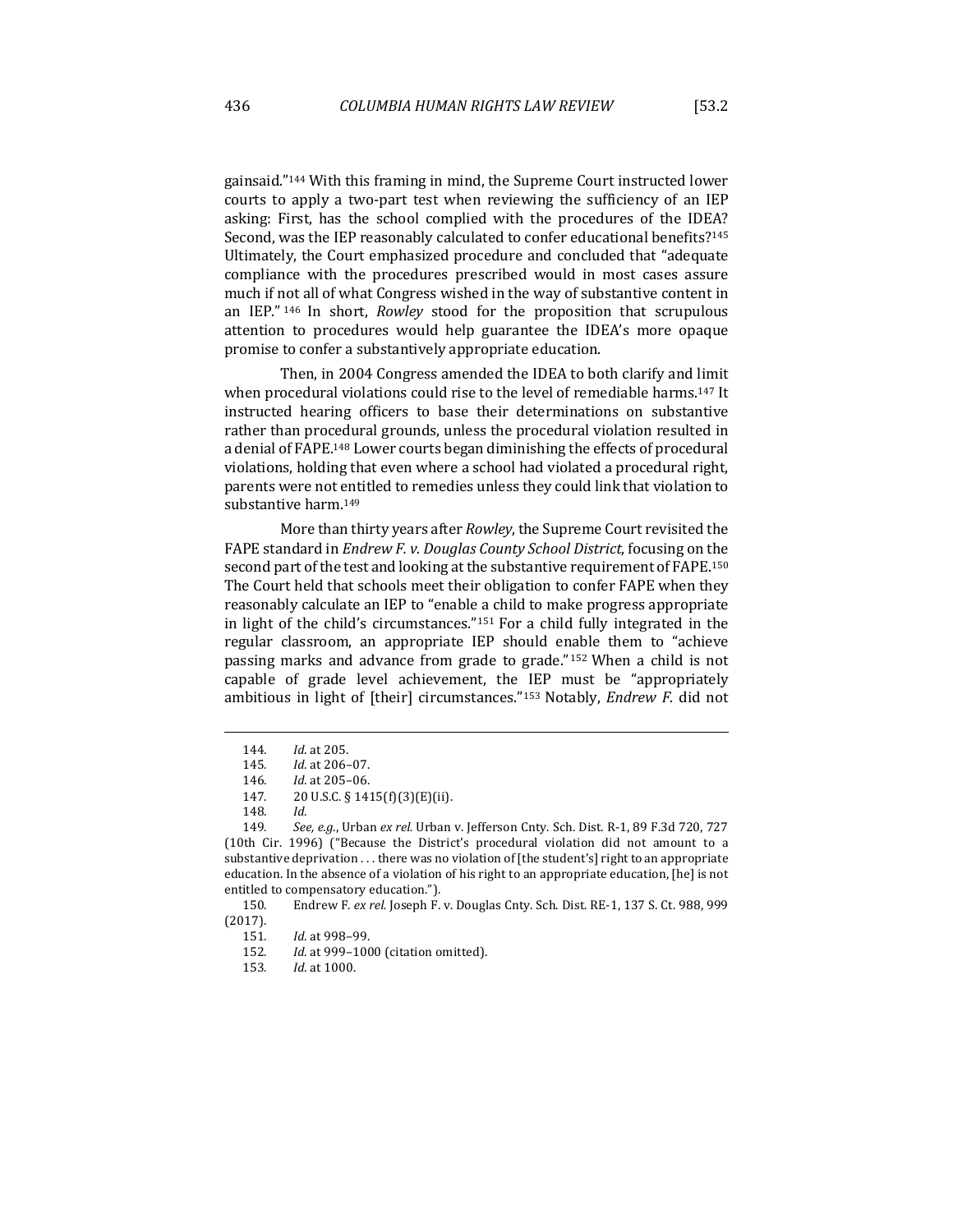overrule *Rowley* and thus, the Court's steadfast faith in the value of the IDEA's procedural protections remains.<sup>154</sup>

For students in broken school systems, the foundational principle of FAPE is compromised in three ways. First, courts fail to recognize the futility of process (as described above) and continue to adhere to precedent which commands uncompromising deference to schools' decision-making. Stated differently, some courts continue to place more value on the first part of the *Rowley* standard—whether the IEP was reasonably calculated. When schools can demonstrate compliance with process, courts fail to adequately scrutinize the second question—whether the IEP delivered substantively appropriate education.<sup>155</sup> Second, the metric used to measure "appropriate" education, grade level performance, is itself flawed because high-poverty schools struggle to ensure basic grade level competency overall. Thus, courts turn to *Endrew F.'s* more amorphous instruction to look for "appropriately ambitious" goals. 156 Once an objective standard is lost, students with disabilities struggle to convince courts that they are capable of something more than what a school has ordained as "appropriate." Third, courts consistently find that instructional programs are entirely within the control of schools. Consequently, there is little parents can do to improve the quality of instruction in a high-poverty school, even when that instruction is clearly inadequate.

### a. Courts' Misplaced Reliance on Process

The Supreme Court's exaltation of process has caused many lower courts to narrow their inquiry when reviewing FAPE challenges.<sup>157</sup> Several circuits refuse to examine educational outcomes after an IEP is in place, instead indicating that the only relevant evidence is the information that was before the IEP team at the time it developed the IEP.<sup>158</sup> Stated differently, in certain circuits, evidence relating to whether the child succeeded or failed

<sup>154.</sup> Distinguishing *Rowley* on the basis that it "had no need to provide concrete guidance with respect to a child who is not fully integrated in the regular classroom and not able to achieve on grade level." Id.

<sup>155.</sup> Bd. of Educ. of Hendrick Hudson Cent. Sch. Dist. v. Rowley, 458 U.S. 176, 206–07 (1982).

<sup>156</sup>*. Id.*

<sup>157.</sup> See, e.g., L.H. v. Hamilton Cnty. Dep't of Educ., 900 F.3d 779, 790-91 (6th Cir. 2018) ("If the procedural requirements are satisfied, the court grants greater deference to the State ALJ's determinations on the second step, the substantive analysis.").

<sup>158.</sup> Dennis Fan, Note, *No Idea What the Future Holds: The Retrospective Evidence Dilemma*, 114 COLUM. L. REV. 1503, 1505 (2014) ("Courts in many jurisdictions refuse to consider evidence of any later educational benefit the student *actually* received when determining whether the school district provided a FAPE via the IEP.").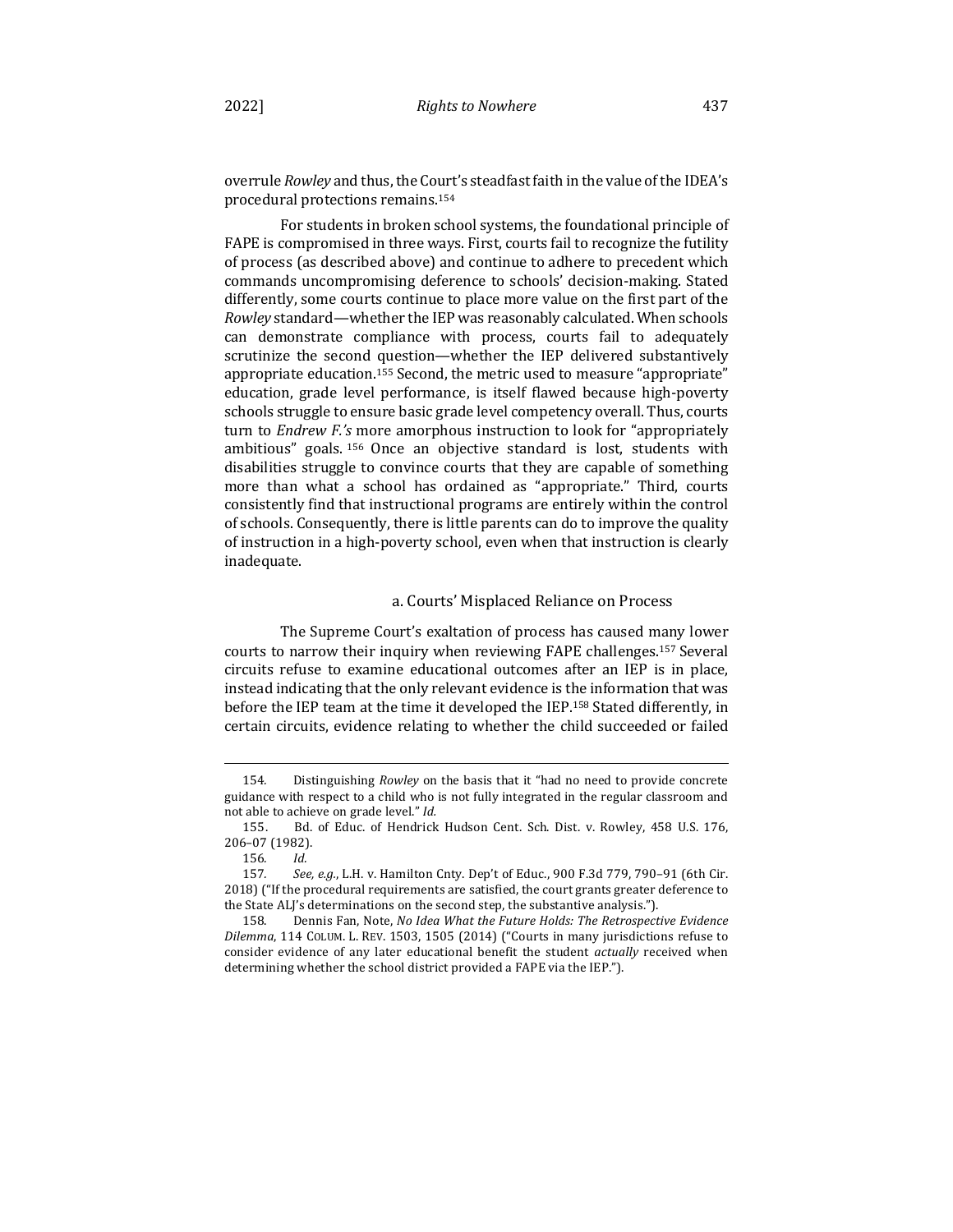under the IEP is irrelevant to determining the sufficiency of an IEP. Courts that restrict evidence to the time the IEP was written reason that actual progress or regression following the IEP is not "legally relevant" to the question of whether an IEP "was calculated to confer some educational benefit."<sup>159</sup> Thus, for parents in these particular circuits, challenging the effectiveness of an IEP without access to experts who can challenge school psychologists' conclusions about their child's potential is an all but impossible task. Further, because courts only look to whether the IEP was "reasonable" and not ideal, schools are often unaccountable for poor decisions made at the design stage.<sup>160</sup>

The problem with fixating on process as a measure of adequacy becomes even more evident when the substantive program itself is deficient. An IEP can be both procedurally adequate and reasonably calculated, but entirely ineffective. For instance, if a school lacks quality teachers or simply does not have access to the training or other specialized supports children with disabilities require, a perfectly written IEP is meaningless because it cannot be successfully implemented. A well-written IEP will not address the fact that untrained or poorly trained teachers will be limited in their ability to effectively advance the knowledge of their pupils. Likewise, chaotic and understaffed classrooms and ineffective methodology will inhibit learning. All of these represent programmatic challenges that contribute to a denial of FAPE but have nothing to do with whether or not an IEP was reasonably designed according to procedure.

Even where parents have resources to secure experts, they struggle to overcome courts' deference to schools' judgements. Essentially, plaintiffs must prove that a child's failure to meet annual academic goals is the fault of the school's instructional program and not due to the child or their disability. For example, in a case before the Third Circuit, parents of a child with ADHD and undiagnosed dyslexia alleged the school district denied FAPE when their daughter demonstrated minimal reading progress after four years of special

<sup>159.</sup> Carlisle Area Sch. v. Scott P. ex rel. Bess P., 62 F.3d 520, 534 (3d Cir. 1995) ("In any event, appropriateness is judged prospectively so that any lack of progress under a particular IEP, assuming arguendo that there was no progress, does not render that IEP inappropriate."); see also Fuhrmann ex rel. Fuhrmann v. E. Hanover Bd. of Educ., 993 F.2d 1031, 1039-40 (3d Cir. 1993) ("*Rowley* requires, at the time the initial evaluation is undertaken, an IEP need only be 'reasonably calculated to enable the child to receive educational benefits."").

<sup>160.</sup> Endrew F. ex rel. Joseph F. v. Douglas Cnty. Sch. Dist. RE-1, 137 S. Ct. 988, 999 (2017). "The 'reasonably calculated' qualification reflects a recognition that crafting an appropriate program of education requires a prospective judgment by school officials . . . any review of an IEP must appreciate that the question is whether the IEP is *reasonable*, not whether the court regards it as ideal." Id. at 991-92.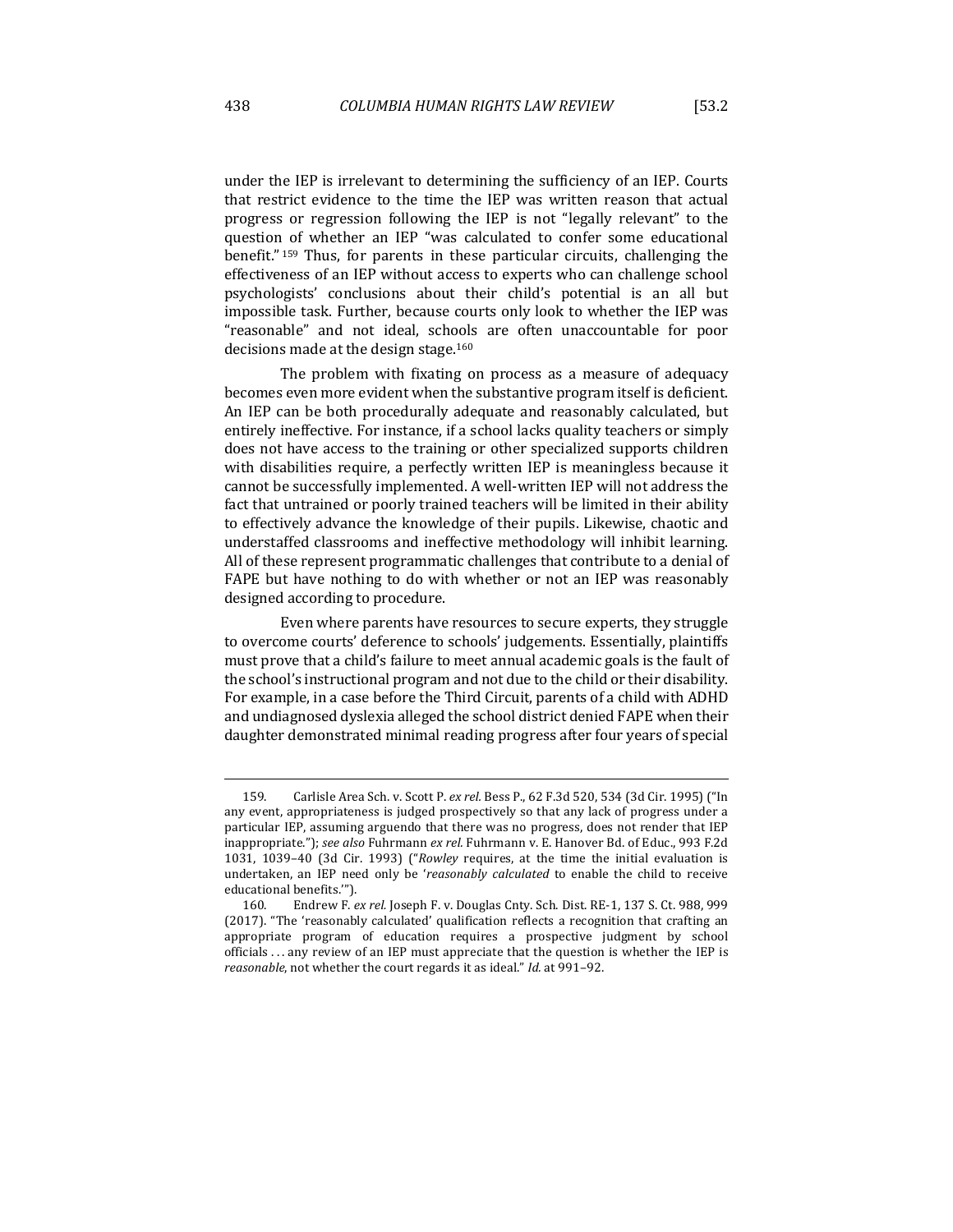education services.<sup>161</sup> This case involved parents who, over a three-year period, consistently advocated with the school in an effort to obtain better outcomes for their daughter before invoking due process rights.<sup>162</sup> The Third Circuit upheld the district court's ruling on behalf of the school, finding no denial of FAPE despite the child's admittedly slow progress.<sup>163</sup> The court sided with the school in large part because of evidence indicating frequent meetings with the parents and updates to the IEP. The parents' expert, a neuropsychologist, testified that their child's poor achievement demonstrated that she was not benefiting from the school's instruction and evidenced the school's "global disregard for this level of impairment."<sup>164</sup> However, the court declined to credit this testimony, and instead deferred to the school, stating "we may not rely on hindsight to second-guess an educational program that was reasonable at the time."<sup>165</sup>

Setting aside the question of whether the evidence actually demonstrated that the school's program was adequate, what is striking here is the court's dogged determination to credit the school for its continued willingness to engage with the parents, and the court's unwillingness to question the root of the parents' concerns—the quality of the school's educational program. Whether the school meets its obligation to confer FAPE turns on what is reasonable progress for this particular child given the effects of her disability (here dyslexia and ADHD).<sup>166</sup> The parents found at least one expert who determined that their daughter was capable of making more progress—of learning to read past a first grade level with the right instruction and support.<sup>167</sup> But one expert was not enough to overcome the deference afforded to schools who met the procedural requirements of the IDEA—even where it was the parents and not the school who were pushing for improvements to their child's IEP, as was the case here.<sup>168</sup> This distinction matters because the obligation to confer FAPE rests with the school, not with parents. Thus, it was arguably parent pressure, not the FAPE obligation, that

<sup>161.</sup> K.D. *ex rel.* Dunn v. Downingtown Area Sch. Dist., 904 F.3d 248, 253 (3d Cir. 2018) (noting that when entering her third-grade year, the student was reading on a first-grade level).

<sup>162</sup>*. Id.* at 252.

<sup>163.</sup> *Id.* at 253 ("He found that Downingtown remained aware of K.D.'s slow progress and kept trying to improve her programming in response to K.D.'s performance and Dr. Kelly's report . . . Downingtown 'did not simply hand out the same IEP year after year,' but repeated foundational skills where needed . . . .").

<sup>164.</sup> *Id.* at 252.

<sup>165</sup>*. Id.* at 255.

<sup>166</sup>*. Id.* at 251.

<sup>167</sup>*. Id.* at 252.

<sup>168</sup>*. Id.* at 252–53.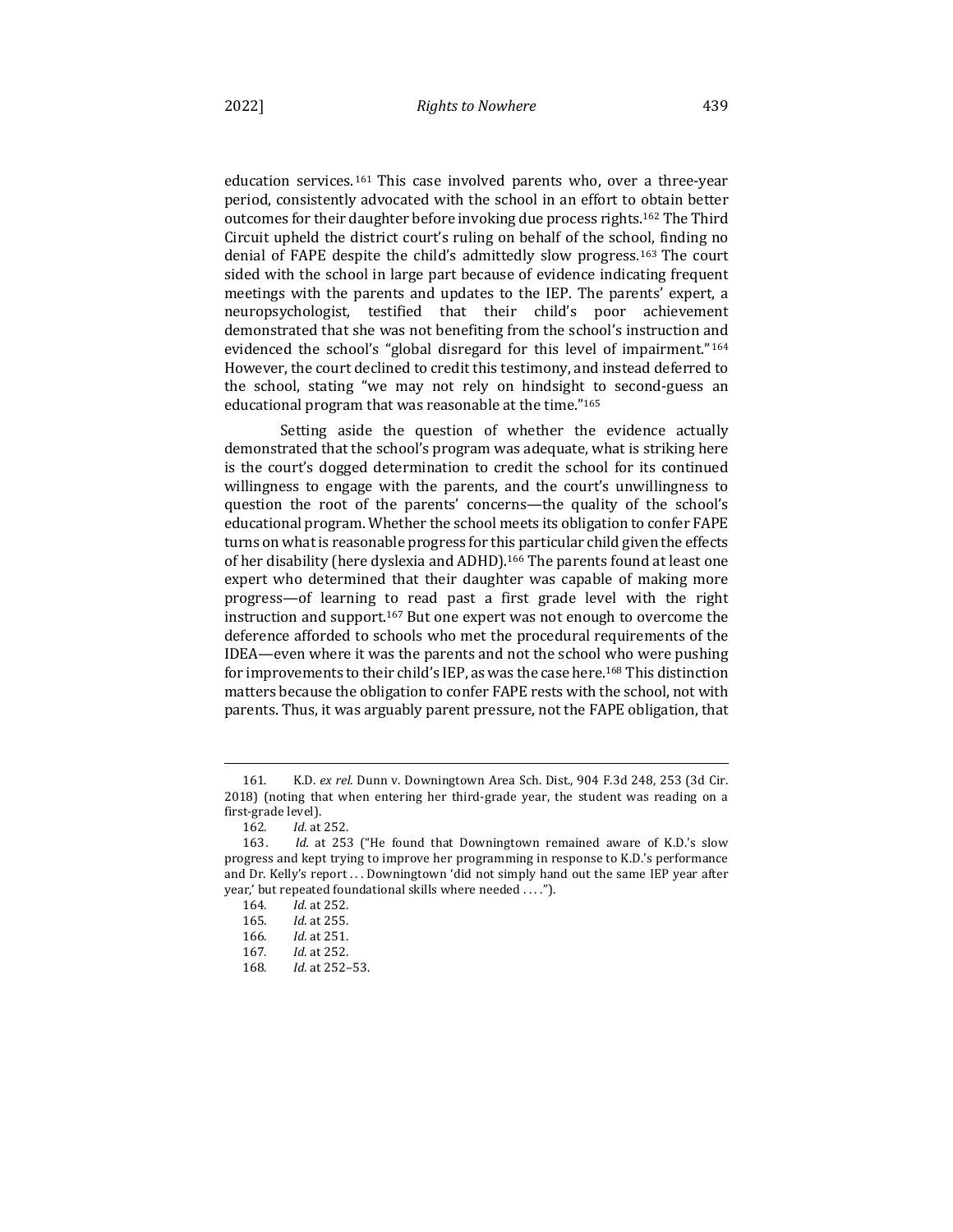schools who meet procedural requirements of the IDEA.<sup>170</sup>

caused the school to revise the IEP.<sup>169</sup> But the Third Circuit did not review the case with that in mind. This is not to suggest that schools can never be held accountable for their failures to ensure progress, but it does illustrate the steep hill parents must climb to overcome the deference afforded to

This general problem is even worse for students in high-poverty schools. Where a school can demonstrate that they are meeting procedural requirements of the IDEA, courts will all too quickly lay the blame for slow progress on children themselves, rather than attribute it to the instructional program.<sup>171</sup> Even when schools have terrible instructional programs, it can be difficult for students to attribute these failings to the school rather than their disability, particularly without the aid of an expert and where courts are unwilling to scrutinize the outcomes of an IEP.<sup>172</sup> As long as schools continue to offer special education services, engage in timely reviews and updates of a child's IEP, and can demonstrate the child made some sort of progress, a reviewing court will likely find that they have met the IDEA's FAPE requirement. Thus, for the students whose families do not have the resources to hire experts, or front the cost of private tuition and sue for reimbursement, the IDEA holds little promise to remedy failing educational programs.

Even when courts move past procedural deference to examine whether a program was substantively sufficient to confer FAPE, students in high-poverty schools are at a disadvantage. As discussed below, the FAPE standard itself depends on a healthy educational program, and without it, the standard is fatally flawed.

<sup>169.</sup> *Id.* at 256 ("After K.D.'s parents notified Downingtown of Dr. Kelly's evaluation and recommendations, Downingtown responded within a week. It scheduled a meeting, sought more assessments, and offered a one-on-one aide. And it developed a fourth IEP, which incorporated many of Dr. Kelly's recommendations, including adopting a new reading program.").

<sup>170.</sup> *See, e.g.*, D.C. v. Klein Indep. Sch. Dist., No. 20-20339, 2021 WL 2492842, at \*3 (5th Cir. June 17, 2021) (upholding a hearing officer's decision ordering the school district to modify their reading instruction program and provide compensatory education).

<sup>171.</sup> Johnson v. Bos. Pub. Schs., 906 F.3d 182, 195-96 (1st Cir. 2018) ("To the extent that Johnson implies that 'slow' progress is, in and of itself, insufficient to constitute a 'meaningful educational benefit,' we cannot agree. Instead, the relationship between speed of advancement and the educational benefit must be viewed in light of a child's individual circumstances.").

<sup>172.</sup> Endrew F. ex rel. Joseph F. v. Douglas Cnty. Sch. Dist. RE-1, 290 F. Supp. 3d 1175, 1179 (D. Colo. 2018) ("[A]t the end of his fourth grade year, Petitioner's parents  $\dots$  enroll [ed] Petitioner at  $\dots$  a private school that specializes in the education of children with autism. It is undisputed that Petitioner has been able to access education [there] where he is making academic, social and behavioral progress."].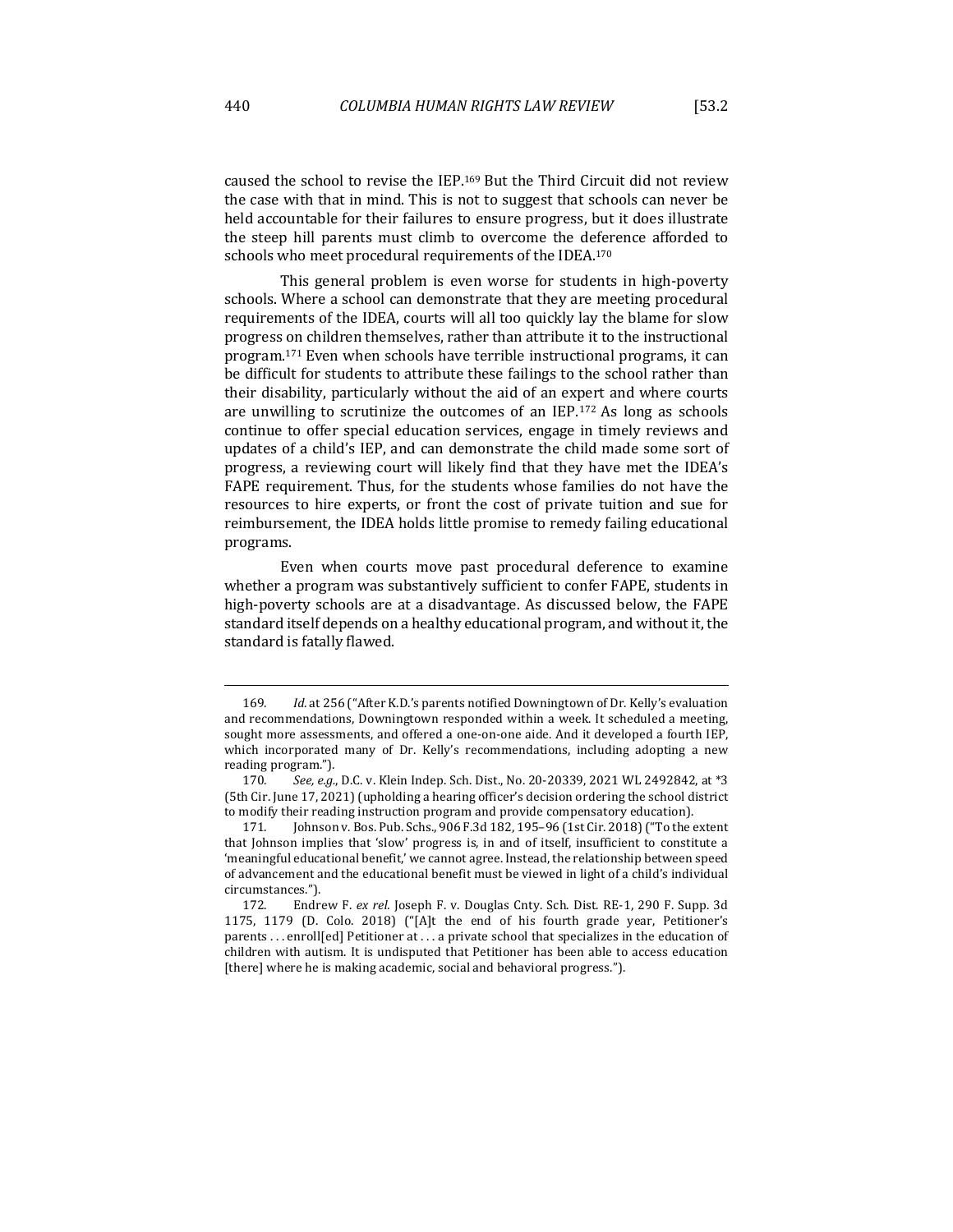In *Endrew F.*, the Supreme Court confirmed that FAPE was meant to provide a substantive standard of education to students with disabilities.<sup>173</sup> The Court declined to create a bright-line rule, and instead tied the standard to an individual student's capacity. When a child is capable of learning on grade level and fully integrated into the regular classroom, the Court concluded said that a legally sufficient IEP would enable the child to progress through the regular curriculum.<sup>174</sup> When a child is not capable of grade level progress, their goals must be "appropriately ambitious" in light of their individual circumstances.<sup>175</sup> But, in some high-poverty schools, virtually no children are meeting grade level standards.  $176$  Thus, in these schools the more amorphous guideline requiring "appropriately ambitious goals" takes hold and opens the door to lower academic standards.

The DOE's guidance instructs schools to ensure IEPs have annual goals that are "sufficiently ambitious to help close the gap" between the child's current progress and grade level achievements.<sup>177</sup> Yet, in some public high schools, less than half of students are passing state standardized reading and math tests.<sup>178</sup> Essentially, the FAPE standard assumes high-functioning,

Detroit schoolchildren, regularly show little to no proficiency across all subject areas).<br>177. Dear Colleague Letter: FAPE Guidance, Director Office of Special Education of Dear Colleague Letter: FAPE Guidance, Director Office of Special Education and *Rehabilitative Services* 1, U.S. DEP'T OF EDUC. (Nov. 16, 2015), https://www2.ed.gov/policy/speced/guid/idea/memosdcltrs/guidance-on-fape-11-17- 2015.pdf [https://perma.cc/PMQ8-DPQ4] (clarifying that in order to ensure that children with disabilities have meaningful access to a State's academic content standards and are held to high expectations, an IEP must align with the state's academic standard depending on the child's grade).

178. SC School Report Card, Allendale County Schools, 2020-2021, https://screportcards.ed.sc.gov/overview/?q=eT0yMDIxJnQ9RCZzaWQ9MDMwMTAwN A [https://perma.cc/Q3J8-PFFZ] (reporting a 29.9% pass rate for English One end of year course assessment and 17.2% pass rate on Algebra One end of year course assessment); *see also* Class Action Complaint ¶¶ 6, 91–92, Gary B. v. Snyder, No. 16-CV-13292, 2016 WL 4775474 (E.D. Mich. Sept. 13, 2016) (finding that among certain high-poverty Detroit

<sup>173.</sup> Endrew F. *ex rel.* Joseph F. v. Douglas Cnty. Sch. Dist. RE-1, 137 S. Ct. 988, 995  $(2017)$  ("[T]he Court nonetheless made clear that the Act guarantees a substantively adequate program of education to all eligible children.").

<sup>174.</sup> *Id.* at 999 (citing *Rowley*, 485 U.S. at 203-04 ("[R]easonably calculated to enable the child to achieve passing marks and advance from grade to grade")).

<sup>175</sup>*. Id.* at 1000.

<sup>176.</sup> The Conditions of Education: Reading Performance, NAT'L CTR. FOR EDUC. STATS. (2019), https://nces.ed.gov/programs/coe/pdf/coe\_cnb.pdf [https://perma.cc/ A4DX-XQUW] (reporting that the average reading score for 8th-grade students in highpoverty schools was lower than the scores for 8th grade students in low- and mid-low poverty schools); see also Class Action Complaint  $\P$ <sub>1</sub> 7–8, Gary B. v. Snyder, No. 16-CV-13292, 2016 WL 4775474 (E.D. Mich. Sept. 13, 2016) (identifying that the plaintiffs,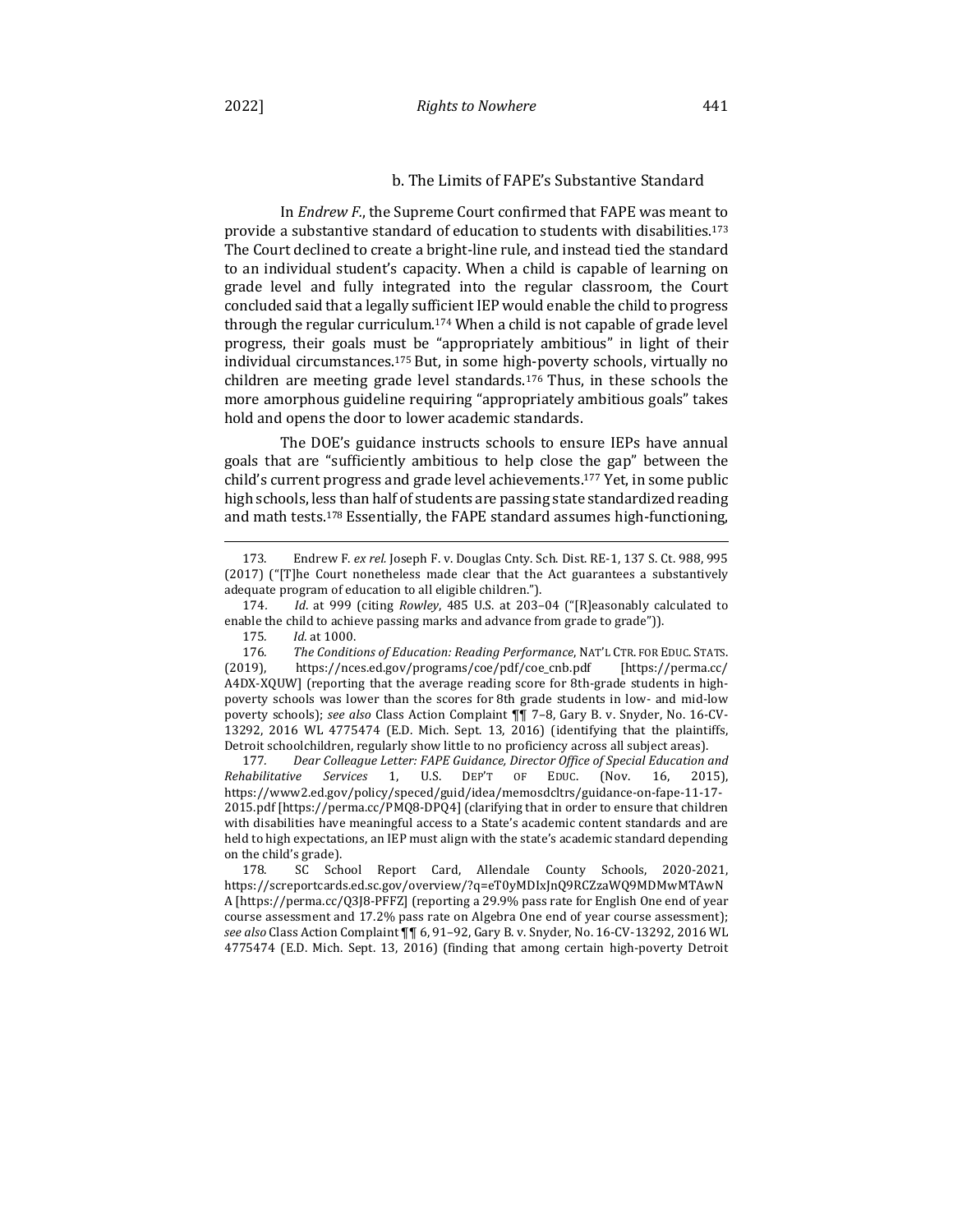students are meeting grade level standards. In that setting, a student with a disability struggling to keep up with grade level achievement may be able to hold a school accountable for more, different, or better special education services.<sup>179</sup> But, in high-poverty schools with diminished levels of grade level achievement, students with disabilities are unable to leverage grade level standards for improved outcomes. In short, rather than raising the bar, the FAPE standard aligns with a lowered standard reflecting the depressed level of achievement in these schools.

When a child is not learning at grade level or not fully integrated into the regular classroom, determining the appropriate academic achievement becomes more muddled. 180 In this scenario, a school meets its FAPE obligation when it designs an IEP that is "appropriately ambitious" in light of the child's circumstances.  $181$  Yet, determining what is "appropriately ambitious" for a child is subjective. While schools should certainly rely on data gathered from the child's performance on tests, teacher observations, and other cognitive and achievement testing, there are limits to what that data can accurately reveal.  $182$  And when a child is trapped in a low-functioning school system, none of that data can accurately show whether a child's poor performance is due solely to their disability or rather to a low-quality instructional program. 183 In short, when schools can demonstrate procedural compliance, a child's poor performance is more likely to be attributed to their internal failings (disability and lack of motivation) rather than external factors (unqualified teachers and ineffective instruction). Moreover, as described below, if parents attempt to challenge the instructional program itself, their efforts are largely stymied by courts' ferocious deference to schools' judgements regarding educational methodology.

school districts, "only 4.2% of third grade students scored proficient or above on the State of Michigan's 2015-2016 English assessment test").

<sup>179.</sup> BROKEN PROMISES, *supra* note 30.

<sup>180.</sup> Endrew F., 137 S. Ct. at 992.

<sup>181</sup>*. Id.*

<sup>182.</sup> Ryan, *supra* note 101, at 1484; *see also* Torin D. Togut & Jennifer E. Nix, The Helter Skelter World of IDEA Eligibility for Specific Learning Disability: The Clash of *Response-to-Intervention and Child Find Requirements*, 32 J. NAT'L ASS'N ADMIN. L. JUDICIARY 568, 572 (2012) (critiquing the severe discrepancy model for identifying learning disabilities for producing inconsistencies across states and suggesting a different model is necessary to introduce more stability and consistency).

<sup>183.</sup> Ryan, *supra* note 101, at 1484.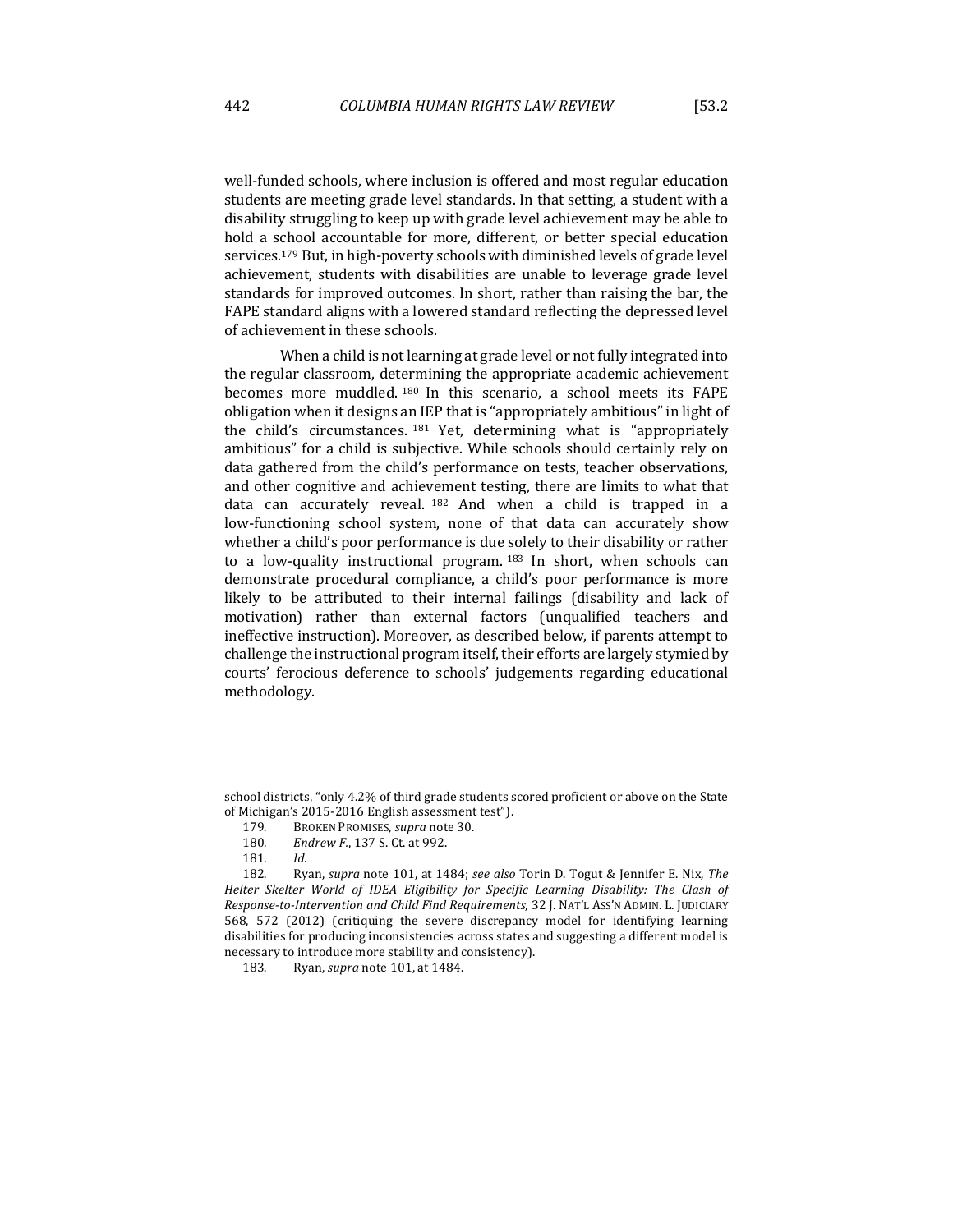## Programs

The final reason why students in high-poverty schools are unable to ensure substantively appropriate education is rooted in courts' unyielding deference to schools' decisions about educational instruction. An individual student's access to FAPE often rests in large part on the effectiveness of a school's chosen methodology, yet the individual student has little ability to demand that a certain program or approach be a part of the school's academic offerings. Courts are exceedingly deferential to schools as experts in determining matters of educational policy.<sup>184</sup> Thus, parents' preference for a specific methodology does not obligate a school district to employ it.<sup>185</sup> Moreover, schools are not required to choose programs that maximize a child's chance of success or even guarantee progress.<sup>186</sup> Practically speaking, parents are at the mercy of a school's chosen educational program and have little leverage within the IDEA to demand something different, even when experience demonstrates that certain methods work well for their child.<sup>187</sup> At best, once a child has failed under the school's chosen program, parents may be able to leverage the IDEA to get compensatory education or tuition

<sup>184.</sup> The absence of a bright-line rule "should not be mistaken for an invitation to the courts to substitute their own notions of sound educational policy for those of the school authorities which they review. At the same time, deference is based on the application of expertise and the exercise of judgment by school authorities. *Endrew F.*, 137 S. Ct. at 1001.

<sup>185.</sup> A.S. ex rel. S. v. N.Y.C. Dep't of Educ., 573 F. App'x 63, 66 (2d Cir. 2014) (ruling that while the parents preferred for their child to attend an ABA-based program, the student could also receive an educational benefit from the district's use of the TEACCH methodology); Carlson v. San Diego Unified Sch. Dist., 54 IDELR 213 (9th Cir. 2010) (noting that a parent's disagreement with the district's educational methodology was insufficient to establish an IDEA violation); Lachman v. Ill. State Bd. of Educ., 852 F.2d 290, 297 (7th Cir. 1988), cert. denied, 488 U.S. 925 (1988) (holding that parents do not have a right to compel a school district to provide a specific program or employ a specific methodology in providing for the education of a student with a disability); Matthews v. Douglas Cnty. Sch. Dist. RE 1, 73 IDELR 42 (D. Colo. 2018) (holding that a district did not violate the IDEA when it used the Wilson Reading System to provide instruction to a high schooler with dyslexia and other disabilities since some educational methodologies share the same core instructional approach).

<sup>186.</sup> Shakopee Indep. Sch. Dist., 52 IDELR 210 (Minn. SEA 2009) (finding that neither the IDEA nor its implementing regulations require an IEP to include a specific methodology or one that would maximize the student's abilities).

<sup>187.</sup> M.M. ex rel. C.M. v. Sch. Bd. of Miami-Dade Cty., Fla., 437 F.3d 1085, 1102 (11th  $Cir. 2006$  (ruling that although the parents argued that auditory-verbal therapy was the best methodology for the student, the district is only required to provide an appropriate methodology).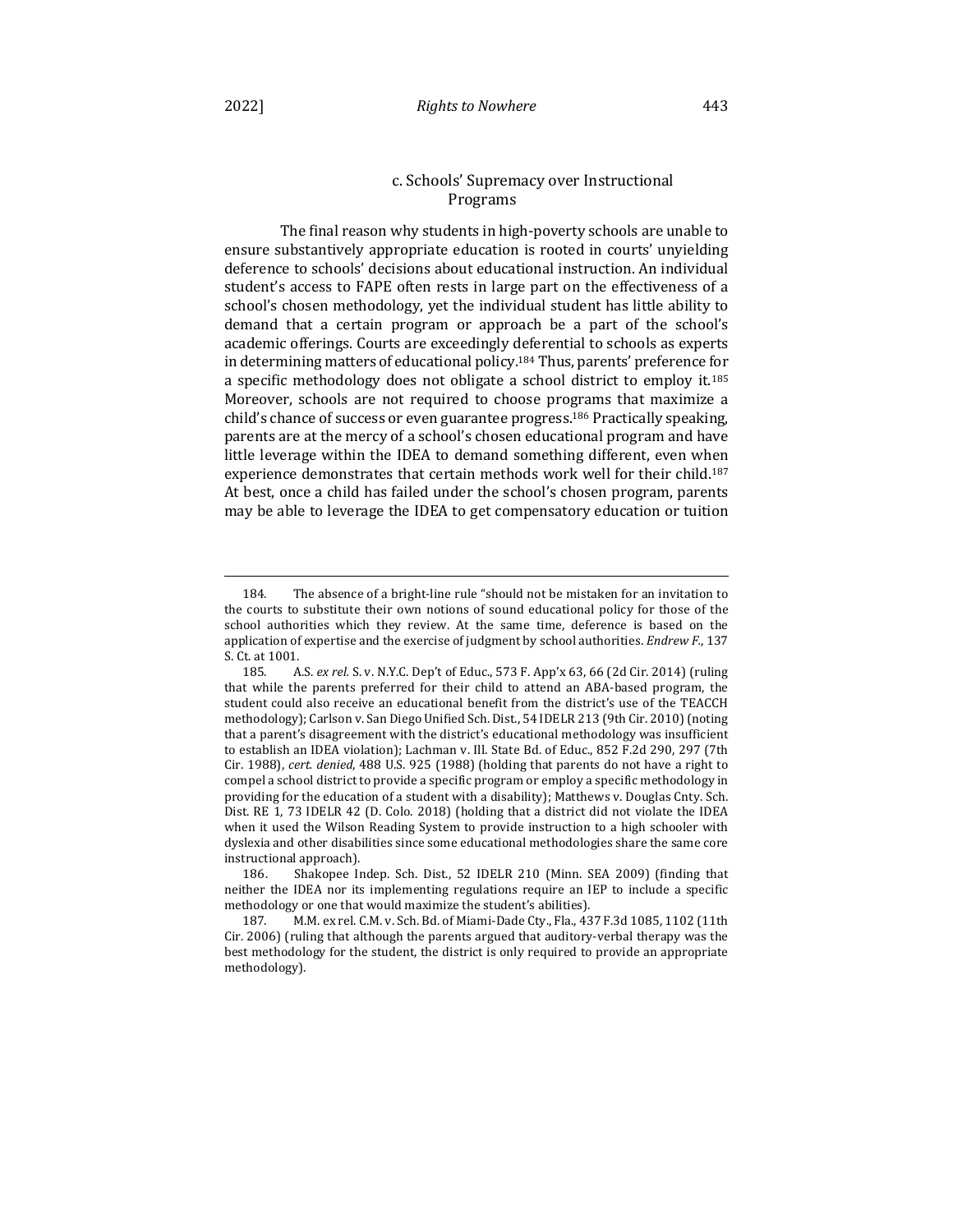reimbursement should they leave the public school setting for a private setting with more effective instruction.<sup>188</sup>

A brief hypothetical helps illustrate the programmatic constraints parents bump up against with methodology. "Specific Learning Disability" is by far the largest category within the IDEA, representing about 30% (almost 2.2 million) of students who receive services under the law.<sup>189</sup> Children with certain learning disabilities, including dyslexia, may struggle to grasp foundational building blocks of matching sounds to letters, known as phonemic awareness—an essential step in learning how to read.<sup>190</sup> A child with an identified deficit in this area will need specialized instruction to help them acquire basic reading skills and there is no shortage of reading programs to choose from. 191 The Orton Gillingham ("OG") method, a multi-sensory approach to teaching reading and spelling, is a well-known and highly effective program for students with dyslexia, in part because of its focus on phonemic awareness.<sup>192</sup> Yet, even where a parent has evidence that OG has worked for their child, a school district is under no obligation to implement it, or even find something similar. Rather, the school district can choose to implement whatever reading program or specialized instruction they prefer.

Critics may argue that schools should absolutely have the right to determine educational instruction and that giving parents the ability to demand different methodology is costly, unworkable, and inefficient. As a starting premise, the choice of instructional program, training provided to teachers, and delivery of that instruction are decisions rightfully left up to school officials. But that deference should not be a license to violate the IDEA's FAPE requirement. Yet, when courts afford schools unwavering

189*. Students with Disabilities*, *supra* note 73.

<sup>188. 20</sup> U.S.C. § 1412(a)(10)(C); Forest Grove Sch. Dist. v. T.A., 557 U.S. 230, 247 (2009) ("IDEA authorizes reimbursement for the cost of private special-education services when a school district fails to provide a FAPE and the private-school placement is appropriate, regardless of whether the child previously received special education or related services through the public school."); see also Endrew F. ex rel. Joseph F. v. Douglas Cnty. Sch. Dist. RE-1, 290 F. Supp. 3d 1175, 1179 (D. Colo. 2018) ("In May of 2010 ... Petitioner's parents decided to withdraw him from Summit View and enroll Petitioner at the Firefly Autism House, a private school that specializes in the education of children with autism [where Petitioner] is making academic, social and behavioral progress.").

<sup>190.</sup> *What Is Dyslexia?*, UNDERSTOOD.ORG, https://www.understood.org/articles/ en/whatisdyslexia?\_sp=b08b2a4316a140f08976ad40364e56a0.1627989366681#Snaps hot:\_What\_dyslexia\_is [https://perma.cc/SUY2-5CA3].

<sup>191</sup>*. Id.*

<sup>192.</sup> NAT'L READING PANEL, TEACHING CHILDREN TO READ: AN EVIDENCE-BASED ASSESSMENT OF THE SCIENTIFIC RESEARCH LITERATURE ON READING AND ITS IMPLICATIONS FOR READING INSTRUCTION 2-119, app. F (2000).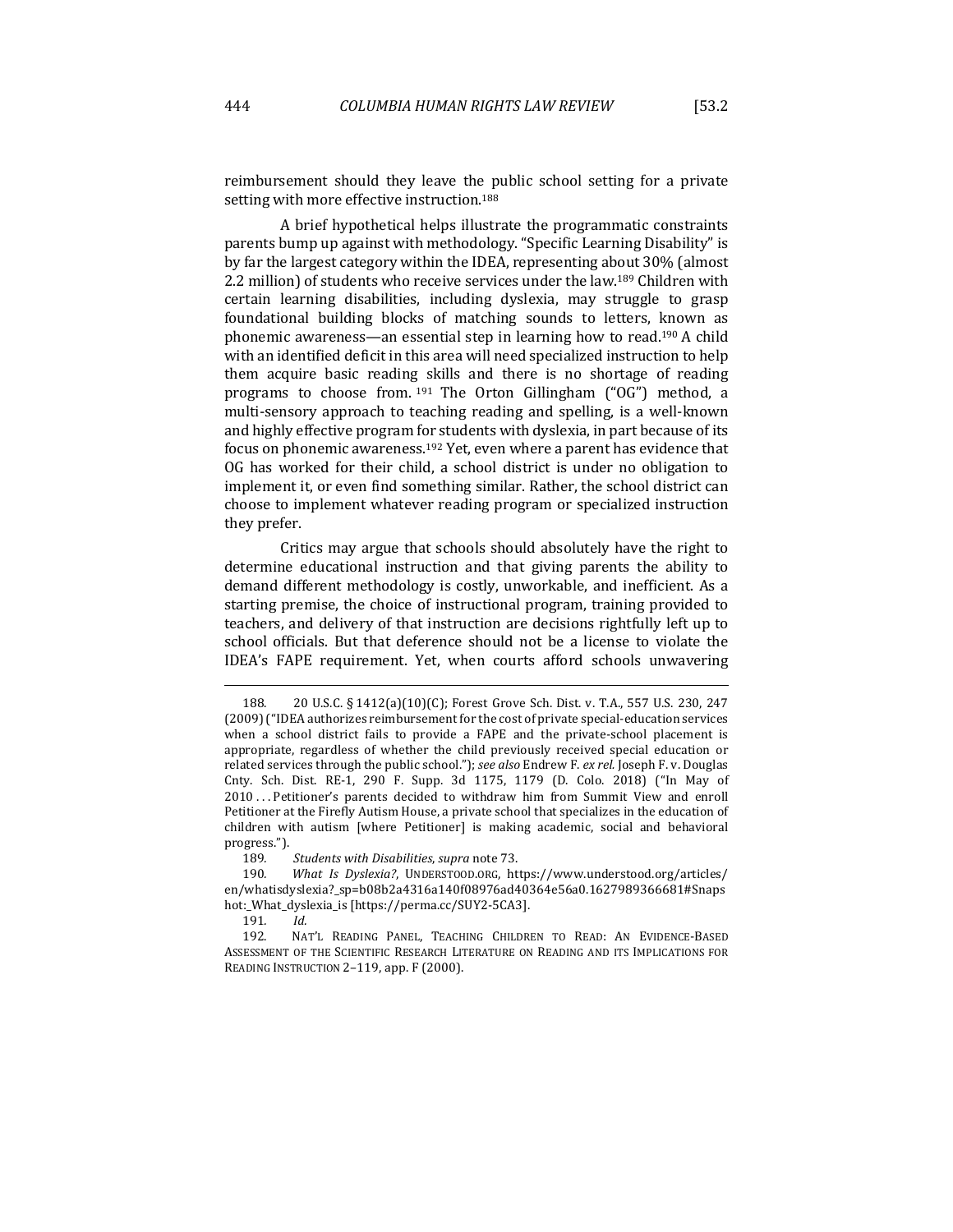deference in their choice of methodology, they do just that. Parents are left to fight for individualized fixes in an overall methodology that is not well suited to deliver FAPE for their child.

Returning to the hypothetical, to secure OG services, parents would either need to convince the school-based members of the IEP team that the OG method was necessary at the design stage of their child's IEP, or if that failed, invoke due process. In either scenario, parents likely need to enlist an expert willing to attest to the need for OG to counter the school's perceived expertise.<sup>193</sup> Further, should parents attempt to invoke due process, courts' unwillingness to engage in "Monday morning quarterbacking" of schools' IEP design leaves parents with little ammunition to challenge a school's chosen methodology.<sup>194</sup> Accordingly, parents' only recourse is to wait for the child to fail under the school's methodology and then allege a denial of FAPE. Even in this latter scenario, the likely remedy is reimbursement for an individualized OG tutoring program rather than implementation of OG for the entire school system.<sup>195</sup>

By force of circumstance, children who attend underfunded and under-resourced schools are likely to encounter low-quality instructional programs and the IDEA offers little hope to remedy their fate. By placing methodology entirely within a school's control, parents are unable to leverage the IDEA's FAPE requirement to advocate for better instructional programs, even when the school's existing program has failed.

## 3. Shortcomings of LRE

While the LRE mandate clearly directs schools to preference education in the regular education setting, it also allows for a continuum of alternative placements in anticipation of the fact that this setting will not be appropriate for all children.<sup>196</sup> School districts, and sometimes states, control these points along the continuum, and the IDEA allows for consolidation of

<sup>193.</sup> Endrew F. ex rel. Joseph F. v. Douglas Cnty. Sch. Dist. RE-1, 137 S. Ct. 988, 1001  $(2017)$  ("This absence of a bright-line rule, however, should not be mistaken for an invitation to the courts to substitute their own notions of sound educational policy for those of the school authorities which they review.") (citing Bd. of Educ. of Hendrick Hudson Cent. Sch. Dist., Westchester Cnty. v. Rowley, 458 U.S. 176 (1982)).

<sup>194.</sup> Fuhrmann ex rel. Fuhrmann v. E. Hanover Bd. of Educ., 993 F.2d 1031, 1040 (3d Cir. 1993) ("Neither the statute nor reason countenance 'Monday Morning Quarterbacking' in evaluating the appropriateness of a child's placement.").

<sup>195</sup>*. See infra* Part II.B.1.

<sup>196. 20</sup> U.S.C. § 1412(a)(5); 34 C.F.R. § 300.115.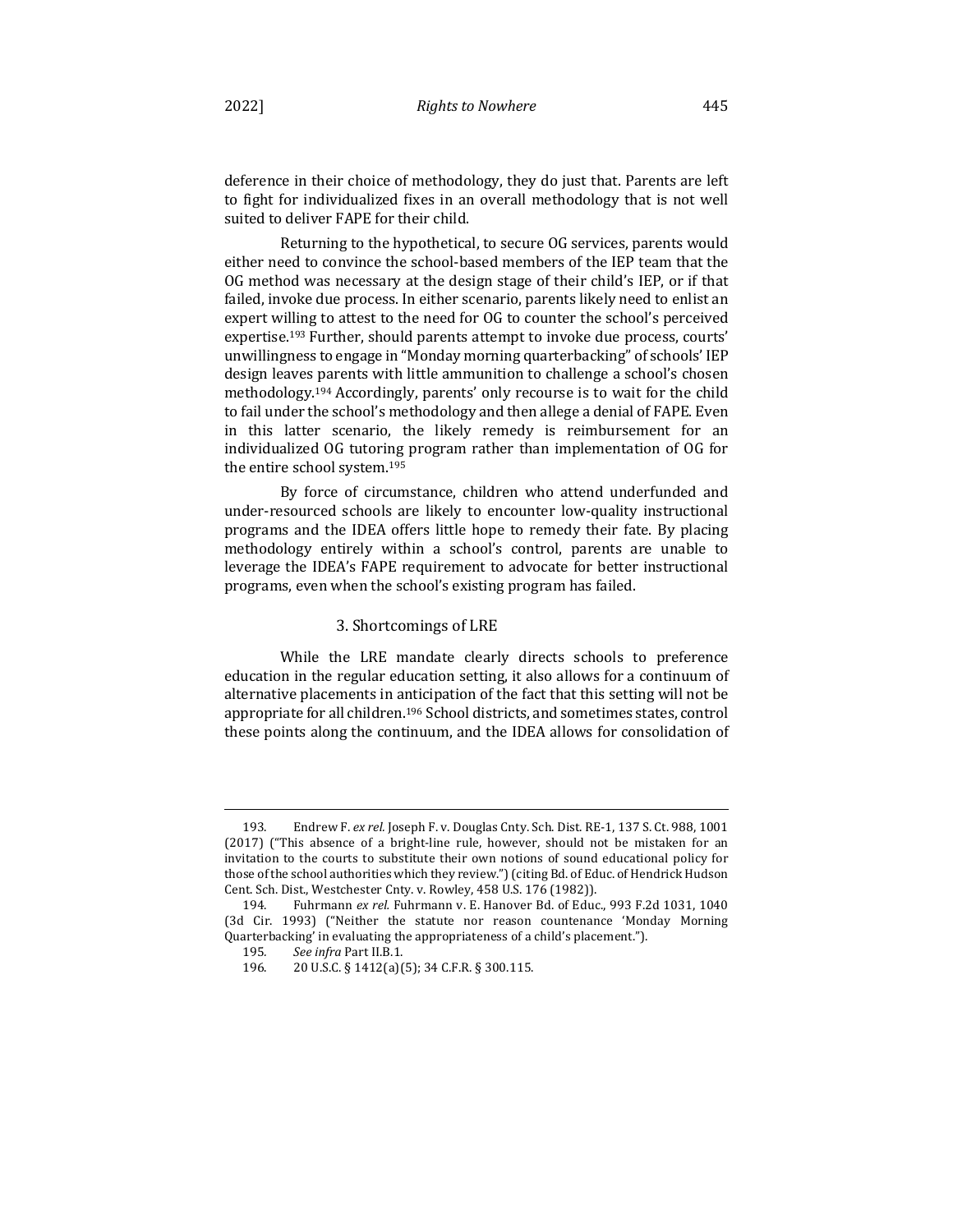services.<sup>197</sup> It should come as no surprise that schools with limited resources have diminished ability to design and implement a variety of options on the continuum.<sup>198</sup> Schools with limited resources instead look for efficiencies, which often leads to centralizing programs. Thus, students attending highpoverty schools have fewer options along the continuum for quality placements and are more likely to wind up in segregated programs.<sup>199</sup> Once in these segregated settings, students have little ability to leverage the IDEA to get themselves out of ill-suited programs.

An example of the LRE trap is Georgia's statewide system of segregated specialized schools, known as the Georgia Network for Education and Therapeutic Support ("GNETS") Program.<sup>200</sup> The program was originally limited to students in the IDEA category of Emotional Disturbance, but it has since been extended to include any student with a disability unable to succeed in the traditional classroom because of their behavior.<sup>201</sup> Despite founded accusations of mismanagement, poor educational outcomes, and

<sup>197.</sup> Osborne, *supra* note 87, at 1012 ("In the overwhelming majority of lawsuits in which a parent contests a placement in a school other than the neighborhood school, the courts have found that the student's IEP required the centralized placement."); see also Barnett *ex rel.* Barnett v. Fairfax Cnty. Sch. Bd., 927 F.2d 146, 152 (4th Cir. 1991) (upholding the placement of a hearing-impaired high school student at a centralized program, even though the placement was not at his neighborhood school).

<sup>198.</sup> SEGREGATION OF STUDENTS, *supra* note 32, at 35-36.

<sup>199.</sup> Schifter, *supra* note 7, at 4 (finding that low-income students with disabilities were more likely to be placed in substantially separate classrooms than their non-lowincome peers).

<sup>200.</sup> GA. COMP. R. & REGS. § 160-4-7-.15; Letter from Vanita Gupta, U.S. Dep't of Justice, C.R. Div., to The Honorable Nathan Deal, Governor (July 15, 2015) [hereinafter DOJ Findings Letter], https://www.ada.gov/olmstead/documents/gnets\_lof.pdf [https:// perma.cc/E5TY-LGML] ("Today, the GNETS Program consists of a network of 24 regions operated by the State, which serve approximately 5,000 students at any given time, all of whom have behavior-related disabilities.").

<sup>201.</sup> GNETS includes "students [with disabilities] who exhibit intense social, emotional and/or behavioral challenges with a severity, frequency or duration such that the provision of education and related services in the general education environment has not enabled him or her to benefit educationally based on the IEP. GA. COMP. R. & REGS.  $\S$  160-4-7-15(2)(a); see also Rachel Aviv, Georgia's Separate and Unequal Education System, NEW YORKER (Sept. 24, 2018), https://www.newyorker.com/magazine/2018/10/01/ georgias-separate-and-unequal-special-education-system [https://perma.cc/DCB3- YCM4] ("GNETS was created as a single educational center . . . to provide therapeutic and educational support for students with emotional or behavioral health needs  $\dots$  Georgia expanded the program to create a network of "psycho-educational centers" throughout the state.").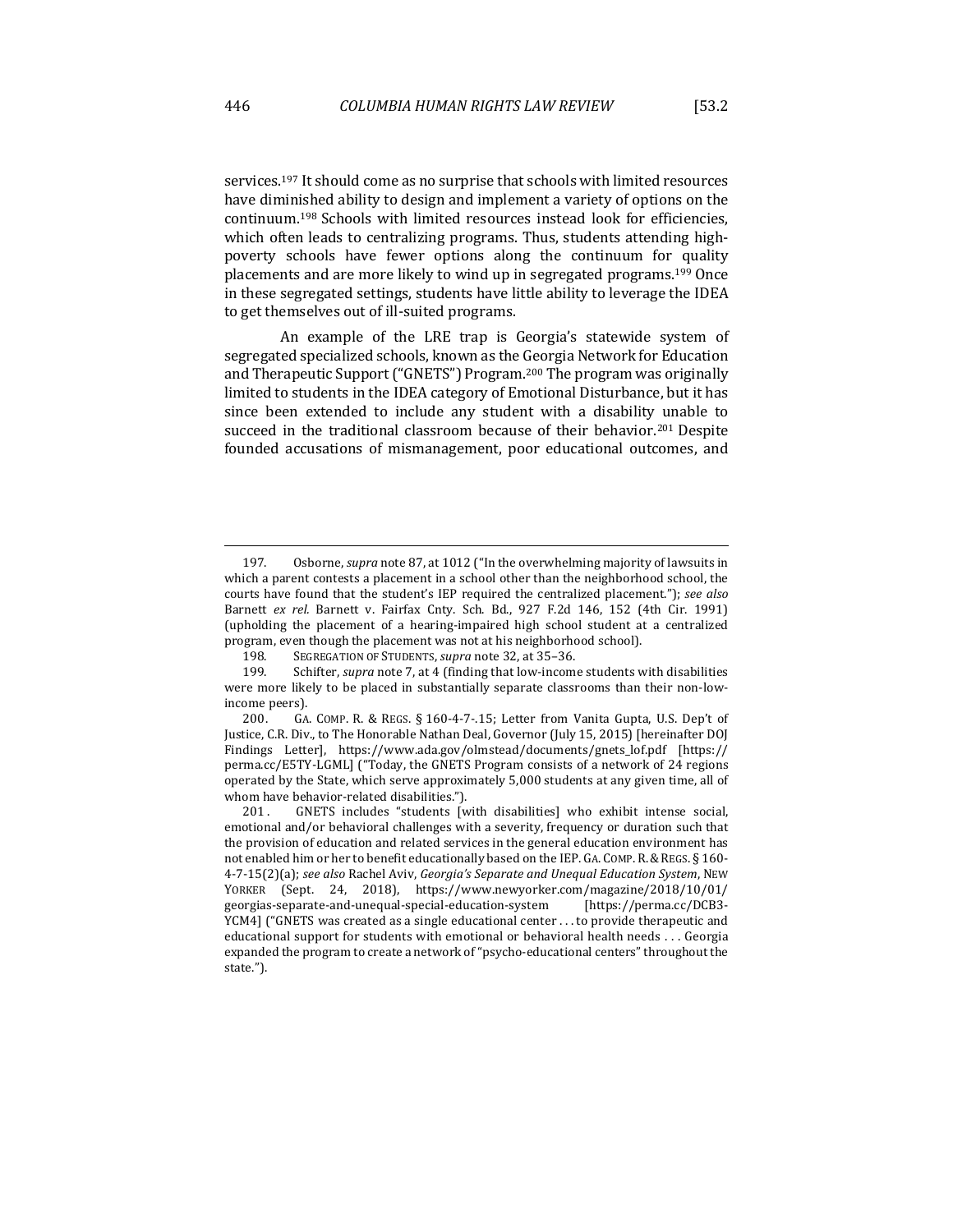even abuse, the program continues to exist and serve as a placement for children with emotional or behavioral challenges.<sup>202</sup>

By consolidating behavioral health supports into specialized schools, Georgia has created a program that is easy to enter and difficult to leave. Teachers refer children to the GNETS program if they determine a student's behavioral needs cannot be met in the regular school setting.<sup>203</sup> Of course, one reason the child's needs cannot be addressed in the regular education setting is because Georgia consolidated behavioral supports into the GNETS program. Thus, the child is not receiving supportive services that would allow them to be successful in a regular education classroom.<sup>204</sup> Once an individual child becomes part of the GNETS, they must meet exit criteria based on the behaviors that necessitated their placement to leave the program. <sup>205</sup> A DOJ investigation found "not only that the exit criteria developed for most students were vague or boilerplate, but also that exit criteria often contained higher standards of behavior than would be expected of students in general education schools, effectively rendering students with behavior-related disabilities 'stuck' in segregated GNETS programs."206

As is true for many segregated settings for students with disabilities, GNETS's academic programming is woefully inadequate. A 2015 DOJ investigation found that students generally do not receive grade level instruction and, in fact, that in some facilities, students are exclusively taught by computer based credit-recovery programs. <sup>207</sup> Further, many GNETS

<sup>202.</sup> Timothy Pratt, *The Separate, Unequal Education of Students with Special Needs: Georgia's System to Teach Children with Disabilities Falls Vastly Short of Its Promise, THE* ATLANTIC (Mar. 21, 2017), https://www.theatlantic.com/education/archive/ 2017/03/the-separate-unequal-education-of-students-with-special-needs/520140/ [https://perma.cc/XN7Q-EAL9].

<sup>203.</sup> DOJ Findings Letter, *supra* note 200 ("A number of parents reported, and our review of records indicated, that their children were often immediately referred to the GNETS Program after one incident or several interrelated incidents associated with a single event or problem, such as using inappropriate language with a teacher on more than one occasion.").

<sup>204.</sup> Id. ("The State's support and development of GNETS has effectively created one placement option for many students with behavior-related disabilities to the exclusion of all others. This structure limits the State-funded resources available to meet the needs of children with disabilities for mental health and behavior-related educational services.").

<sup>205</sup>*. Id.* at 10.

<sup>206</sup>*. Id.*

<sup>207.</sup> Id. at 17 ("According to our experts, many of the computer-based instructional programs used in GNETS programs are 'credit recovery programs,' designed to . . . allow[] students to make up course credits after missing classes . . . . We visited two GNETS Centers where the students received all ... academic instruction by computer using credit recovery programs.").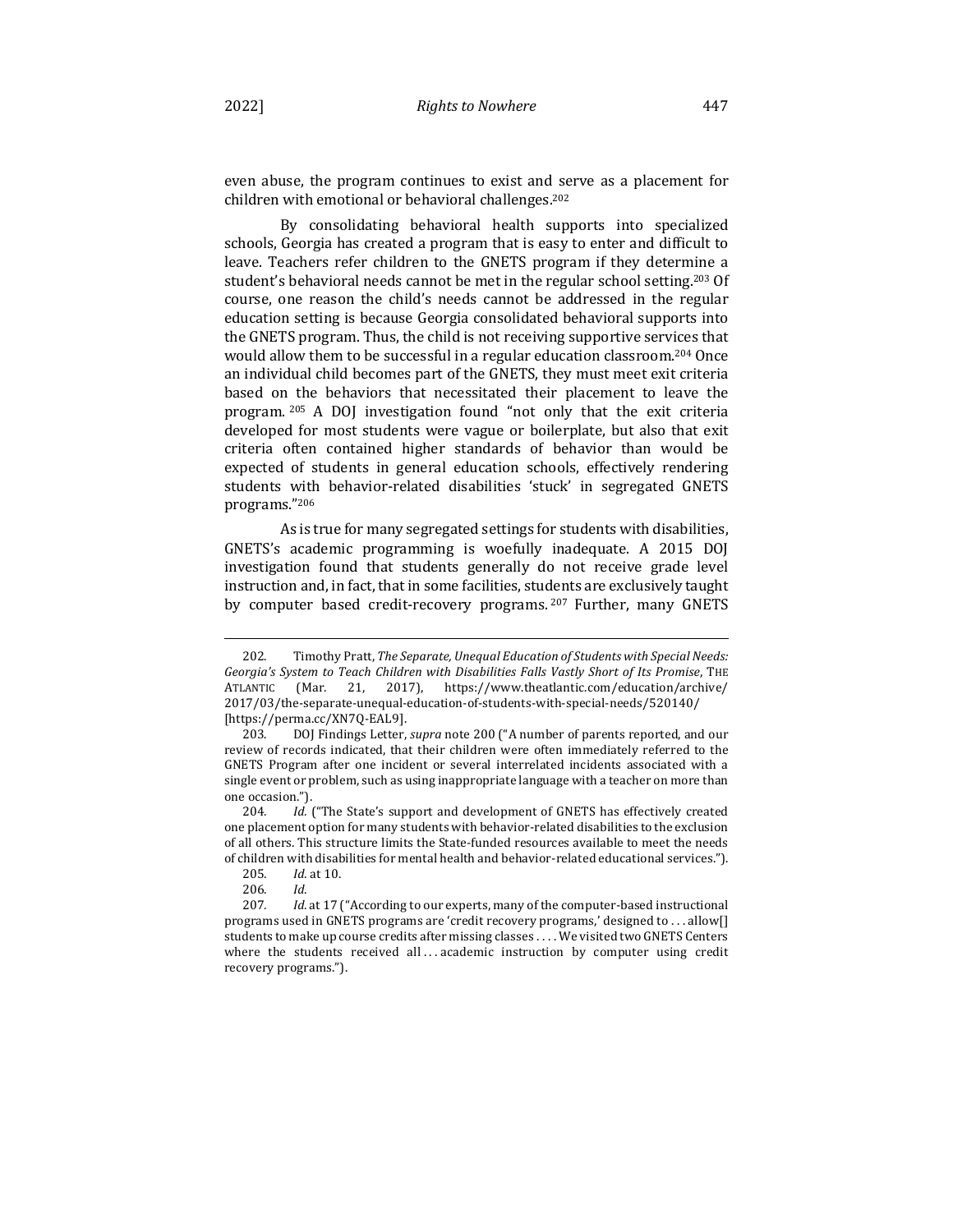students are denied access to electives and extracurricular activities and attend school in inferior facilities lacking core features of other schools, such as gymnasiums, cafeterias, libraries, science labs, and playgrounds.<sup>208</sup> And yet, the IDEA has not been successfully leveraged to close it down.

GNETS' flaws did not go unnoticed or unchallenged by parents,  $209$ disability rights activists, and even the federal government.<sup>210</sup> But the legal tool used to challenge the program was not the IDEA, but rather the Americans with Disabilities Act ("ADA") and its companion, Section 504 of the Rehabilitation Act of 1973 ("Section  $504$ ").<sup>211</sup> The choice to forgo the IDEA's remedies illustrates the shortcomings of the IDEA's ability to remedy programmatic concerns. The very existence of a statewide program like GNETS that not only segregates students with disabilities, but also relegates them to inferior educational opportunities, illustrates the IDEA's ineffectiveness at remedying programmatic concerns. The IDEA does not sanction unnecessary segregation, nor does it allow for unequal educational opportunities, yet the law could not be leveraged to put an end to such practices.

Because the IDEA's rights are built almost entirely around the individual student, it is difficult to expand on these remedies for broader change. Moreover, the IDEA incentivizes individual and incremental remedies, which can be meaningless in a largely broken educational system. As described in the following section, there are several obstacles to engaging

<sup>208.</sup> *Id.* at 3 ("Students in the GNETS Program also often lack access to electives and extracurricular $[s] \ldots$  Moreover, many  $\ldots$  [use] inferior facilities  $\ldots$  lack[ing] many of the features and amenities of general education schools .... Some GNETS Centers are ... in poor-quality buildings that ... served as schools for black students during *de jure* segregation . . . . ").

<sup>209.</sup> In 2017, parents of children with disabilities in—or at risk of entering— GNETS filed a class action lawsuit against the State of Georgia claiming discrimination under Title II of the ADA, Section 504, and the Equal Protection Clause of the Fourteenth Amendment. On March 19, 2020, the district court denied Georgia's motion to dismiss, allowing the case to proceed to discovery. Ga. Advoc. Off. v. Georgia, 447 F. Supp. 3d 1311, 1315 (N.D. Ga. 2020).

<sup>210.</sup> In July 2015, DOJ found GNETS violates Title II of the ADA by (1) unnecessarily segregating students with disabilities and (2) failing to offer grade level instruction that meets state education standards. DOJ Findings Letter, *supra* note 200, at 2. Despite the shocking conclusions in DOJ's letter of finding, Georgia continued to defend the GNETS program and refused to enter into settlement talks with DOJ or make significant changes to the program. As a result, in 2016, DOJ filed a lawsuit against the State, alleging that the State's administration of the GNETS system violates the ADA by "unnecessarily segregating students with disabilities from their peers" and providing "unequal" education opportunity to GNETS students. Complaint ¶ 62, United States v. Georgia, 461 F. Supp. 3d 1315 (N.D. Ga. 2016).

<sup>211. 42</sup> U.S.C. § 12101 et seq. (1990); 29 U.S.C. § 794 (1973).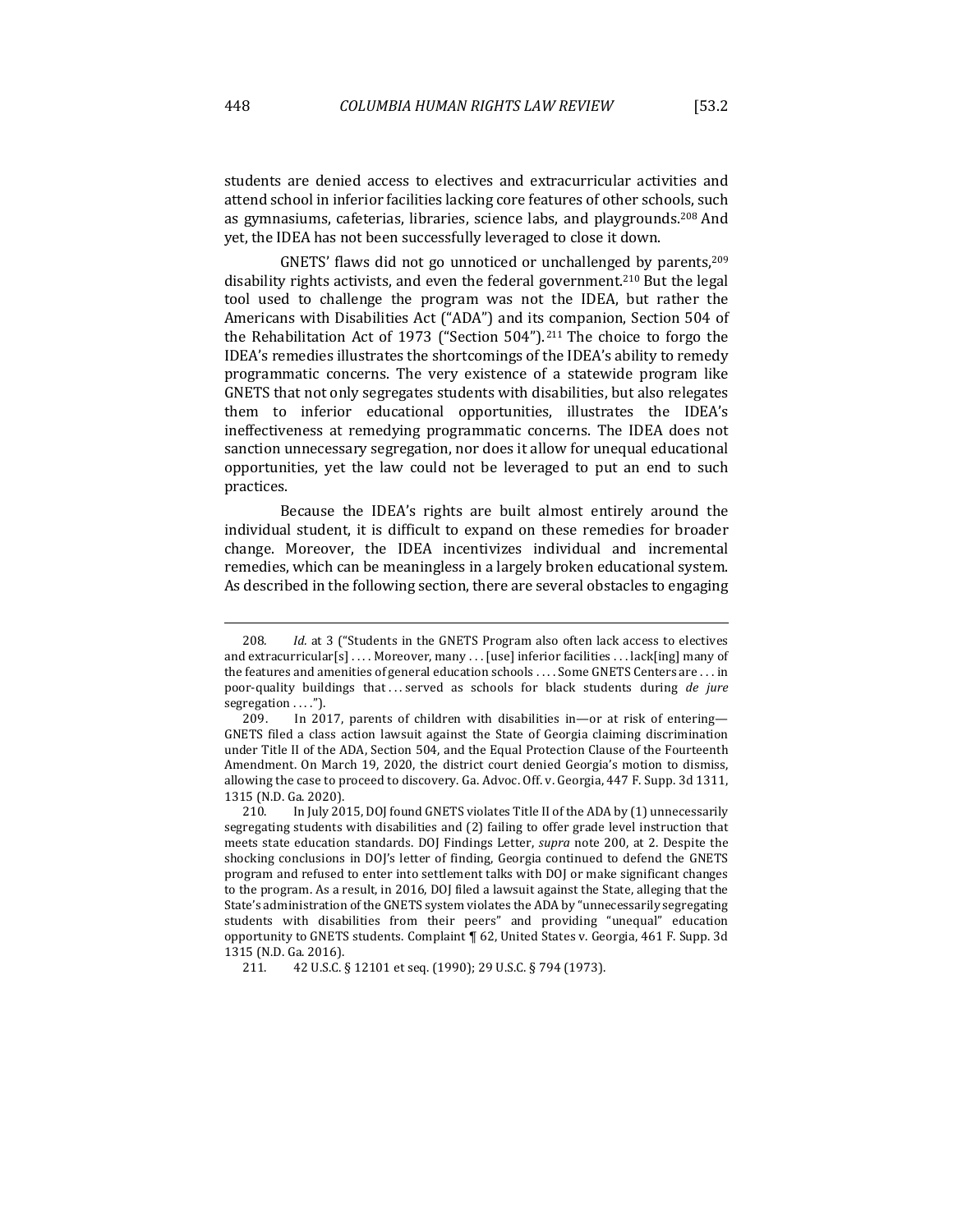systemic relief, and both courts and advocates can be obstacles to effective programmatic remedies.

## B. Thwarted Systemic Remedies

When students with disabilities in high-poverty schools attempt to achieve programmatic, rather than individual remedies, they encounter two obstacles. First, systemic claims are thwarted by courts' heavy-handed use of the IDEA's exhaustion clause. Second, advocates too often target systemic claims at procedural issues, leaving the substance up to chance. The following Section explores courts' application of the exhaustion clause, concluding that systemic claims are unjustly dismissed. It then offers an original analysis of certified and putative class actions in federal courts during the last fifteen years, revealing an almost singular focus on issues of process in IDEA class actions.<sup>212</sup> While such claims are of value, they do not strike at the heart of the problem for students in high-poverty schools improving the educational program itself.

## 1. Courts' Rigid Application of the Exhaustion Requirement

Congress clearly intended to confer IDEA-eligible students and their parents the right to hold schools accountable for their obligations under the law.<sup>213</sup> The statute includes an exhaustion requirement compelling plaintiffs "seeking relief that is also available under [the IDEA]" to first exhaust the IDEA's administrative procedures prior to invoking other federal laws protecting the rights of students with disabilities.<sup>214</sup> By 2017, the exhaustion requirement had caused enough confusion in federal courts that the Supreme Court sought to clarify it.<sup>215</sup> Unfortunately, it did not reach any conclusions on the scope or validity of exceptions to exhaustion,<sup>216</sup> and lower courts' subsequent varied—and arguably narrow—interpretations of those exceptions too often restrict plaintiffs from bringing systemic claims to remedy programmatic deficiencies.

The purpose of exhaustion has been described as placing "those with specialized knowledge—education professionals—at the center of the

<sup>212</sup>*. See infra* Part II.B.2.

<sup>213. 20</sup> U.S.C. § 1415(*l*).

<sup>214</sup>*. Id.*

<sup>215.</sup> Fry v. Napoleon Cmty. Schs., 137 S. Ct. 743, 752 (2017) ("We granted certiorari to address confusion in the courts of appeals as to the scope of  $\S 1415(f)$ 's exhaustion requirement.").

<sup>216</sup>*. Id.*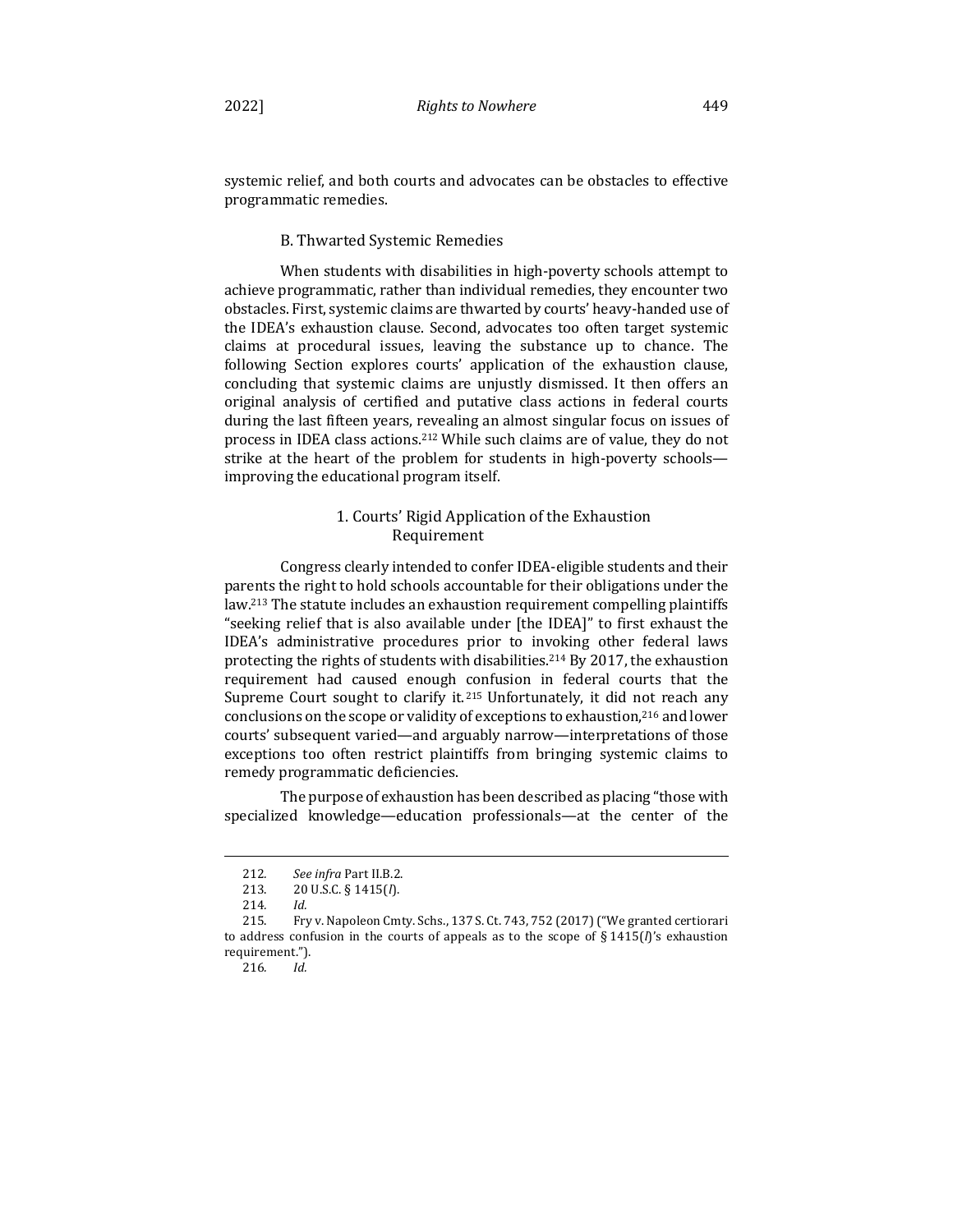decision-making process" before allowing complainants to seek recourse through fora whose members possess less expertise.<sup>217</sup> Courts have long been leery of substituting their judgement in place of that of educators.<sup>218</sup> By requiring parents to first exhaust claims before an administrative body, courts ensure "agencies, not the courts ... have primary responsibility for the programs that Congress has charged them to administer"<sup>219</sup> and that exhaustion allows the agency to "compile a record which is adequate for judicial review." 220 Requiring exhaustion also advances Congress's view, "that the needs of [children with disabilities] are best accommodated by having the parents and the local education agency work together to formulate an individualized plan for each ... child's education."<sup>221</sup> Lower courts all agree that certain exceptions are warranted, but circuits vary on the categories and scope of exceptions.

From the IDEA's inception, however, Congress recognized exceptions to the exhaustion requirement. Senator Harrison Williams (D-NJ), the author and floor manager of the Senate bill, stated that "exhaustion of the administrative procedures established under this part should not be required for any individual complainant filing a judicial action in cases where such exhaustion would be futile either as a legal or practical matter." $222$  In the decades since, courts have recognized several exceptions, which broadly fit into three categories: futility, issues of a purely legal nature,  $223$  and

221. Rosemary Queenan, *Delay & Irreparable Harm: A Study of Exhaustion Through the Lens of the IDEA*, 99 N.C.L. REV. 985, 1005 (2021) (quoting Smith v. Robinson, 468 U.S. 992, 1012 (1984)) (discussing additional goals of exhaustion including giving administrative agencies the chance to correct their own errors).

222. 121 CONG. REC. 37,416 (1975) (statements of Sen. Harrison A. Williams).

<sup>217.</sup> Frazier v. Fairhaven Sch. Comm., 276 F.3d 52, 60-61 (1st Cir. 2002).

<sup>218.</sup> See, e.g., E.S. v. Indep. Sch. Dist., No. 196 Rosemount-Apple Valley, 135 F.3d 566, 569 (8th Cir. 1998) ("[T]he district court must . . . resist[] any impulse to 'substitute [its] own notions of sound educational policy for those of the school authorities."") (last alteration in original) (quoting Hendrick Hudson Dist. Bd. of Educ. v. Rowley, 458 U.S. 176, 206 (1982)).

<sup>219.</sup> Hoeft v. Tucson Unified Sch. Dist., 967 F.2d 1298, 1303 (9th Cir. 1992) (quoting McCarthy v. Madigan, 503 U.S. 140, 145 (1992)).

<sup>220.</sup> Polera v. Bd. of Educ. of Newburgh Enlarged City Sch. Dist., 288 F.3d 478, 487 (2d Cir. 2002) (quoting Weinberger v. Salfi, 422 U.S. 749, 765 (1975)).

<sup>223</sup>*. See* McQueen *ex rel.* McQueen v. Colo. Springs Sch. Dist. No. 11, 488 F.3d 868, 875 (10th Cir. 2007) (quoting Ass'n for Cmty. Living in Colo. v. Romer, 992 F.2d 1040, 1044 (10th Cir. 1993) for an exception to exhaustion when "a plaintiff's challenge to a policy of general applicability 'raise[s] only questions of law, thereby rendering agency expertise and the factual development of an administrative record less important"'); Lester H. *ex rel.* Octavia P. v. Gilhool, 916 F.2d 865, 869–70 (3d Cir. 1990) (applying the exception where the factual record was fully developed and parties agreed that the school had failed (or chosen not) to implement plaintiff's requested relief).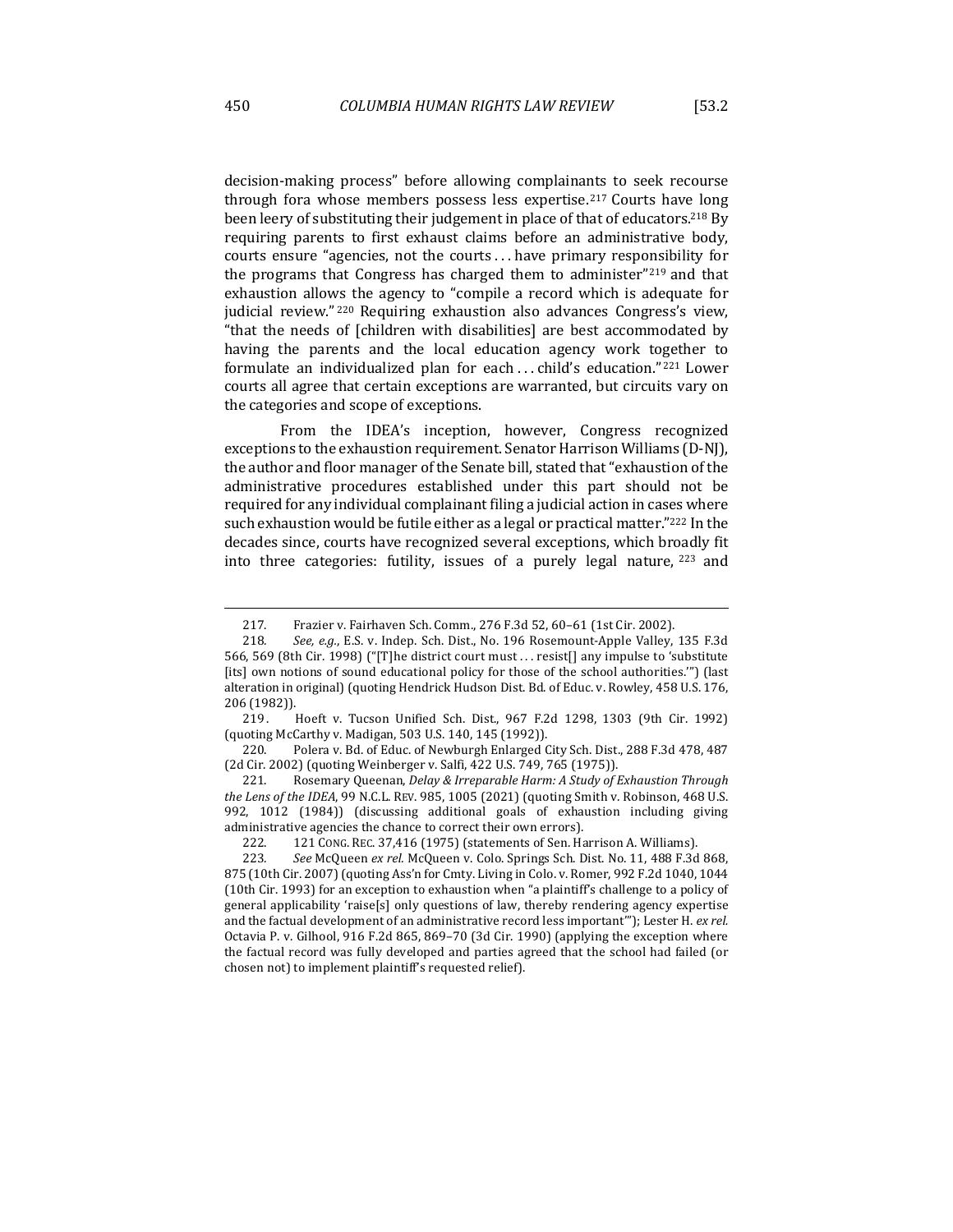emergency situations where exhaustion would cause "severe or irreparable" harm."224

Class action suits invoking the IDEA are often thwarted by the exhaustion clause when courts refuse to permit applicable exceptions, specifically, the futility exception. The futility exception applies when the administrative process cannot provide adequate remedies for plaintiffs' alleged harms, rendering the administrative process futile.<sup>225</sup> While some circuits apply the futility exception when plaintiffs seek programmatic relief that a hearing officer is powerless to order, many take a narrower view. In these circuits, courts reason that since each individual plaintiff *could* have received a remedy under the administrative process, exhaustion would not have been futile. Courts seem most comfortable applying the futility exception to claims involving the integrity of the administrative process itself.226

Circuits with a narrow view of the futility exception only apply it when plaintiffs' allegations invoke the entirety of the special education system, calling for a complete overhaul of the program.<sup>227</sup> The Ninth Circuit suggests that only "truly systemic" claims that threaten the IDEA's goals on a "system-wide basis" warrant exceptions to the exhaustion clause.<sup>228</sup> In order to be "truly systemic" the remedy must require a "restructuring of the education system itself in order to comply with the dictates of the Act."229

<sup>224.</sup> Lewis M. Wasserman, *Delineating Administrative Exhaustion Requirements* and Establishing Federal Courts' Jurisdiction Under the Individuals with Disabilities *Education Act: Lessons from the Case Law and Proposals for Congressional Action*, 29 J.NAT'L Ass'N ADMIN. L. JUDICIARY 349, 395-96 (2009) (categorizing courts' varied exceptions to the IDEA's exhaustion rule).

<sup>225.</sup>  Honig v. Doe, 484 U.S. 305, 327 (1988); *see also* Wasserman, *supra* note 224, at 386 (categorizing judicial applications of the futility exception).

<sup>226.</sup> See Heldman ex rel. T.H. v. Sobol, 962 F.2d 148, 158-59 (2d Cir. 1992) (excusing exhaustion to systemic challenge of New York state's method of appointing hearing officers); Beth V. ex rel. Yvonne V. v. Carroll, 87 F.3d 80, 88-89 (3d Cir. 1996) (recognizing the futility exception when plaintiffs alleged that Pennsylvania's Department of Education failed to maintain an adequate system for resolving complaints).

<sup>227.</sup> See J.G. ex rel. Mrs. G. v. Bd. of Educ., 830 F.2d 444, 446-47 (2d Cir. 1987) (excusing exhaustion where a class of plaintiffs raised systemic violations including failure to evaluate, failure to give parents notices of procedural rights, and failure to obtain parental consent for special education services); N.M. Ass'n for Retarded Citizens v. New Mexico, 678 F.2d 847, 851 (10th Cir. 1982) (rejecting exhaustion requirement where plaintiffs' allegations involved the entire special education program and the remedy required the complete restructuring of the system to comply with the IDEA).

<sup>228.</sup> Hoeft v. Tucson Unified Sch. Dist., 967 F.2d 1298, 1305 (9th Cir. 1992) (cited by T.R. v. Sch. Dist. of Phila., 458 F. Supp. 3d 274, 285 (E.D. Pa. 2020) and Parent/Pro. Advoc. League v. City of Springfield, 934 F.3d 13, 27-28 (1st Cir. 2019)).

<sup>229.</sup> Doe ex rel. Brockhuis v. Ariz. Dep't of Educ., 111 F.3d 678, 682 (9th Cir. 1997).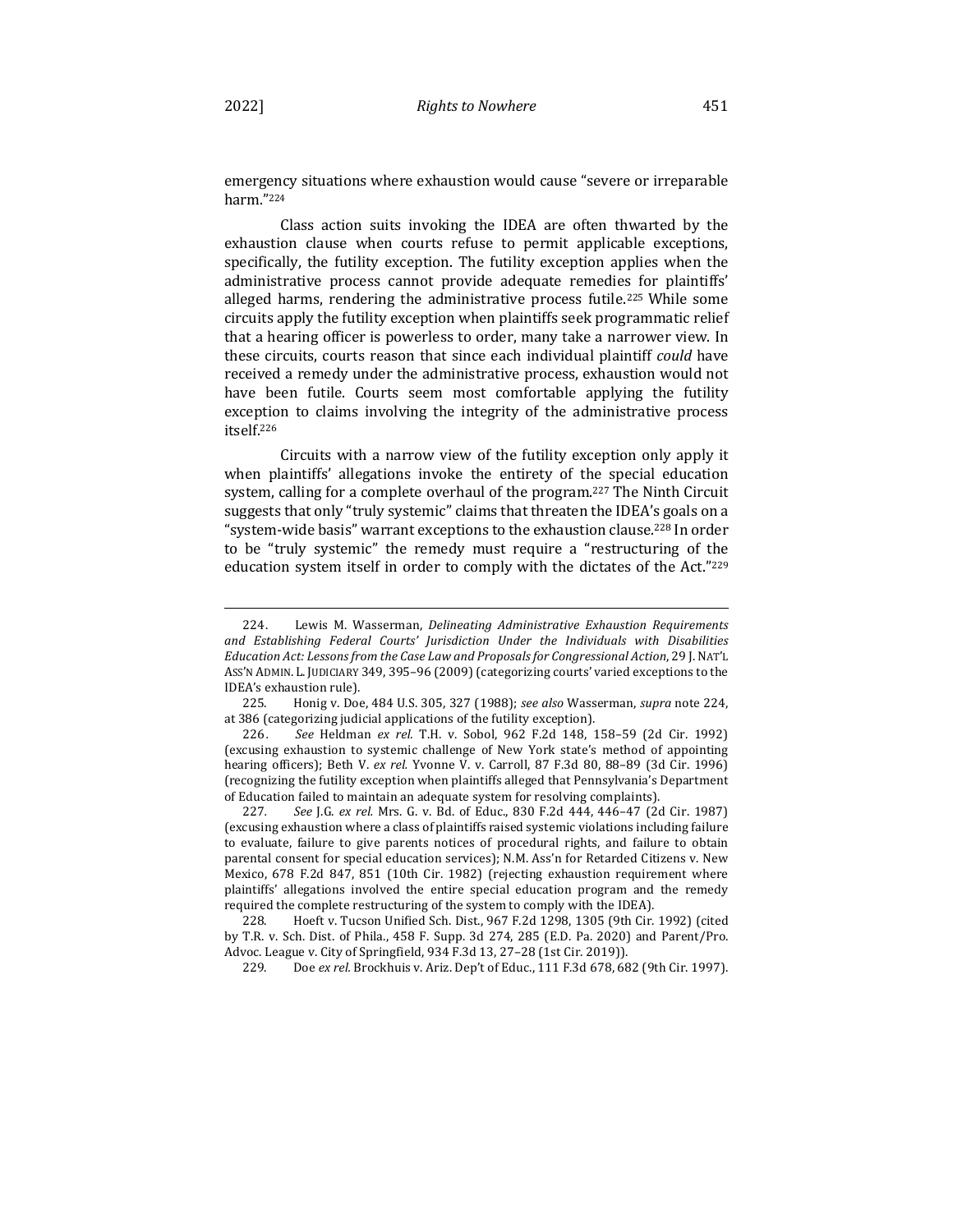Thus, claims that only seek to address a limited component of the system are not "truly systemic."<sup>230</sup>

Using this same logic, the Tenth Circuit dismissed a challenge to a school system's policy of assigning "arbitrarily predetermine[d]" hours of specialized instruction, instead of individualizing services based on need.<sup>231</sup> The court found that the claim did not meet the futility exception because it did not "target structural or due process concerns, but rather the effect of a single component of [the school district's] educational program on individual children's IEPs." $232$  Likewise, the Third Circuit dismissed a putative class action challenging a school district's policy of centralizing "inclusion classrooms" in certain elementary schools.<sup>233</sup> There, because the claim was limited to kindergarten students, which the court called a "small subset," it did not sufficiently call into question the entirety of the educational system.234

Courts reluctant to apply the futility exception opine that the administrative process holds some value in either its ability to help develop facts as to each individual child's case<sup>235</sup> or its ability to provide relief to individual plaintiffs. <sup>236</sup> Arguably, even where the administrative process could add some value, a purpose of the futility exception is to acknowledge when exhaustion would simply be impractical. Recall that Congress intended exceptions in cases where exhaustion would be futile either as a "legal or practical matter."<sup>237</sup> Arguably, it is impractical to make every kindergarten student in a school system exhaust their claim when they are all attempting to challenge a common placement policy. Thus, some courts take a slightly

<sup>230</sup>*. Id.* at 682 (citing *Hoeft*, 967 F.2d at 1305).

<sup>231.</sup> Ass'n for Cmty. Living in Colo. v. Romer, 992 F.2d 1040, 1043 (10th Cir. 1993).

<sup>232</sup>*. Id.* at 1044.

<sup>233.</sup> J.T. v. Dumont Pub. Schs., 533 F. App'x 44, 54-55 (3d Cir. 2013) (finding that a putative class of kindergartners challenging the school district's policy of centralizing inclusion classrooms in certain elementary schools had to exhaust their individual claims under the IDEA's administrative remedies).

<sup>234.</sup> *Id.*; see also Parent/Pro. Advoc. League v. City of Springfield, 934 F.3d 13, 27-28 (1st Cir. 2019) (dismissing a putative class action brought on behalf of all students with a mental health disability enrolled in a segregated school setting as not truly systemic because plaintiffs failed to challenge a policy enforced at the highest administrative level (quoting *Hoeft*, 967 F.2d at 1305)); Waters v. S. Bend Cmty. Sch. Corp., 191 F.3d 457, 1999 WL 528173, at \*4 (7th Cir. 1999) (refusing to excuse exhaustion for plaintiff's claim of systemic failure to identify students with learning disabilities because the relief sought, individual remedy to make plaintiff whole, did not require restructuring of the special education program).

<sup>235</sup>*. J.T.*, 533 F. App'x at 54–55.

<sup>236</sup>*. Hoeft*, 967 F.2d at 1305.

<sup>237. 121</sup> CONG. REC. 37,416 (1975) (statements of Sen. Harrison A. Williams).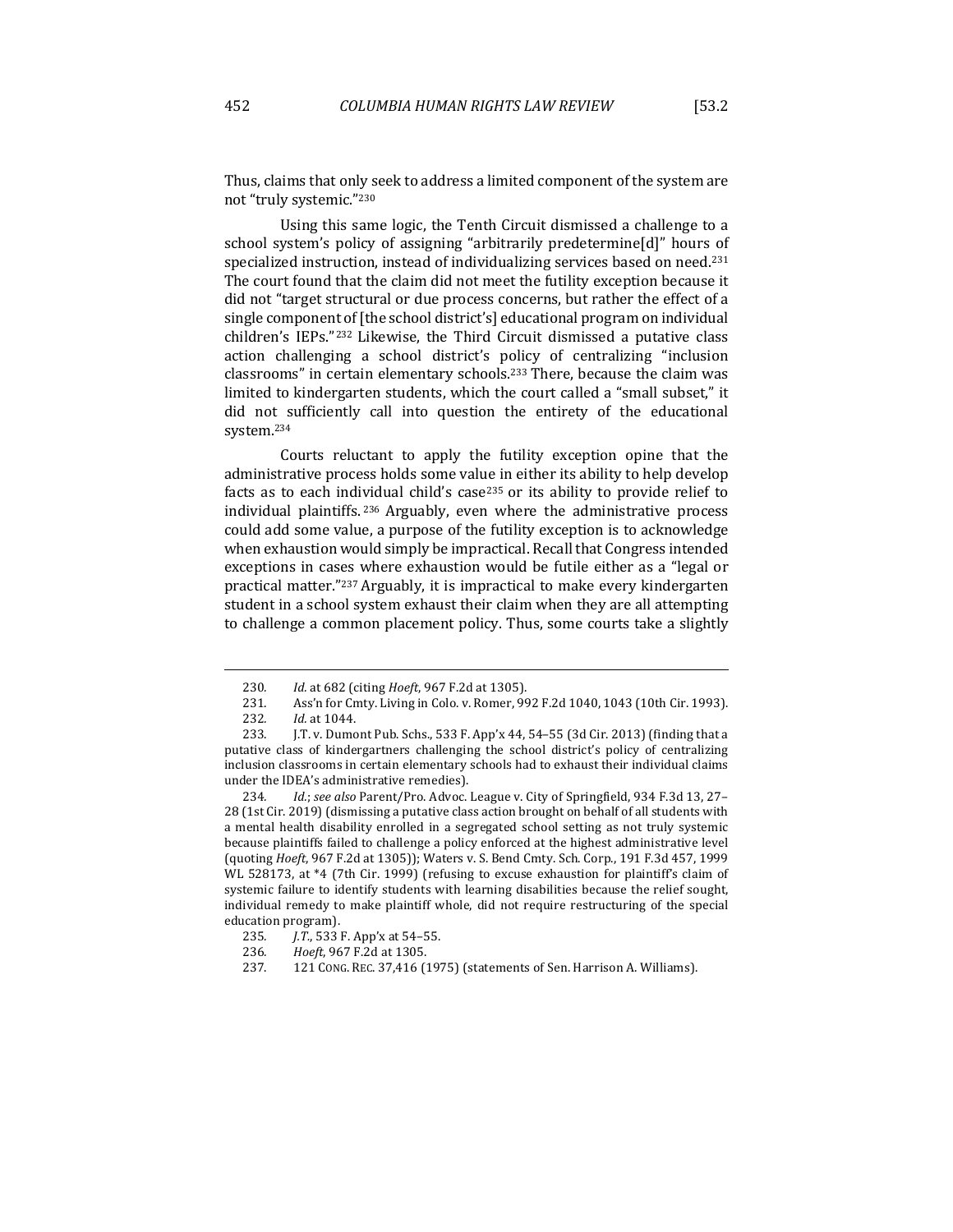more expansive view of the futility exception, acknowledging the impracticality of forcing a large class of students to meet exhaustion.

For example, the Second Circuit applied the futility exception to a group of six students who claimed their school district neglected its obligations to confer FAPE by failing to evaluate students, develop IEPs, provide notice to parents, or provide adequate training to teachers and staff. <sup>238</sup> While their allegations certainly threatened IDEA's goals on a "system-wide" basis, $239$  the court also recognized that the futility exception was necessary because either "the framework and procedures for assessing and placing students in appropriate educational programs were at issue, or because the nature and volume of complaints were incapable of correction by the administrative hearing process."<sup>240</sup> In short, the court acknowledged the impracticality of forcing hundreds of students to exhaust administrative claims. Notably, the court opined that forcing each plaintiff to exhaust before a hearing officer would likely create inconsistent results, and that a hearing officer had no power to order systemic relief.<sup>241</sup> Thus, even where students could get an individual remedy, the court affirmed the value of the programmatic relief sought by plaintiffs.

<sup>238.</sup> The Second Circuit found examples of allegations related to systemic problems, such as the "failure to notify parents of meetings; its alleged failure to provide parents with legally required progress reports; and its alleged failure to provide appropriate training to school staff  $\ldots$  [and] additional allegations of  $\ldots$  failure to perform timely evaluations." See J.S. ex rel. N.S. v. Attica Cent. Schs., 386 F.3d 107, 115 (2d Cir. 2004); see also Mrs. W. v. Tirozzi, 832 F.2d 748, 750 (2d Cir. 1987) (excusing putative class members from exhaustion for allegations of a system-wide failure to provide adequate psychological staff or conduct mandatory periodic evaluations of students).

<sup>239.</sup> See J.S., 386 F.3d at 110 (upholding a district court's decision to excuse exhaustion because claims centered on issues with the program itself rather than any individual child).

<sup>240.</sup> See *id.* at 111 (citing to previous cases from the Second Circuit where the futility exception was applied); Heldman v. Sobol, 962 F.2d 148, 159 (2d Cir. 1992) (concluding exhaustion futile regarding a regulation implementing a state statute that neither the hearing officer nor the Commissioner of Education had the authority to alter); *Tirozzi*, 832 F.2d at 752–53 (finding exhaustion not required where issue involved the state complaint resolution procedures); J.G. v. Bd. of Educ. of the Rochester City Sch. Dist., 830 F.2d 444, 447 (2d Cir. 1987) (finding exhaustion not required where issue involved settlement enforcement of class action claim); Jose P. v. Ambach, 669 F.2d 865, 867 (2d Cir. 1982) (finding exhaustion not required in class action seeking structural reform of the New York state and city educational systems to allow more timely evaluation and placement of handicapped children in appropriate program).

<sup>241.</sup> *J.S.*, 386 F.3d at 114.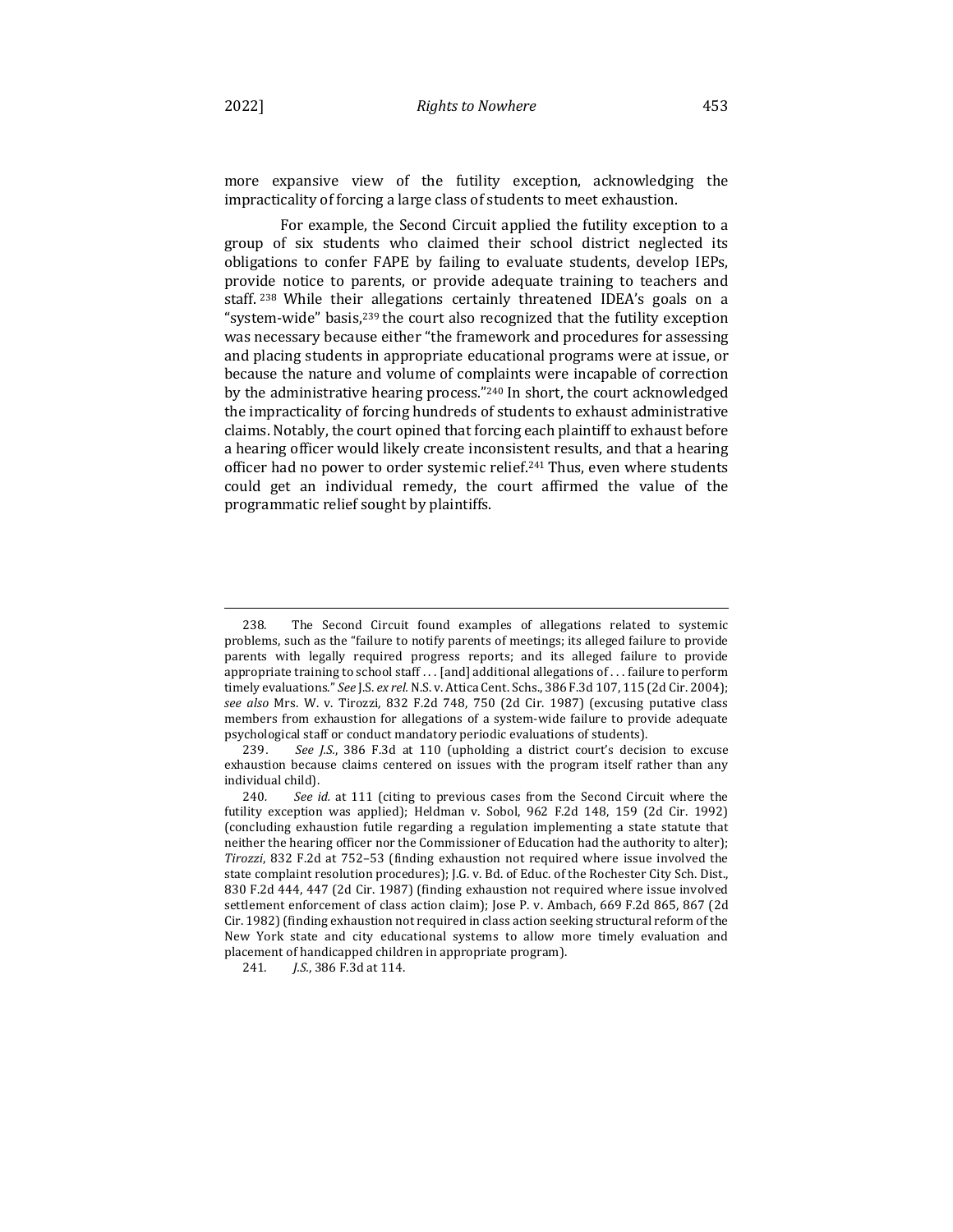Remarkably, the Seventh and Third Circuits heard similar putative class claims, but only one was barred (Seventh Circuit)<sup>242</sup> and the other was not (Third Circuit).<sup>243</sup> Both cases involved systemic claims alleging school districts' failure to provide adequate translation and interpretation services for parents with limited English proficiency ("LEP").<sup>244</sup> Despite the plaintiffs' credible allegations of systemic claims and the inability to obtain class-wide relief at the administrative level, the Seventh Circuit found that plaintiffs' allegations were not truly systemic because they involved "fact-intensive inquir[ies] into the individual circumstances." $^{245}$  In essence, because some LEP parents may have enough English language knowledge to understand and participate in the IEP process without translation or interpretation services, class-wide relief was not warranted. Taking the opposite approach, the Third Circuit found that the plaintiffs sufficiently alleged a "system-wide policy of inaction"—the insufficient and untimely provision of interpretation and translation services. <sup>246</sup> The court acknowledged that the plaintiffs sought programmatic relief and thus, the merits of individual remedies were irrelevant.<sup>247</sup>

Following the Third Circuit's application of the futility exception is consistent with Congressional intent and the purpose of the exhaustion clause. Congress intended for claims to bypass administrative exhaustion when futile "either as a legal or practical matter."  $248$  The Supreme Court directed courts to allow for exceptions when exhaustion would be "futile" or "inadequate."<sup>249</sup> Programmatic remedies, even when they do not implicate

245. *H.P.*, 385 F. Supp. at 633-35 (acknowledging that some plaintiffs, who had exhausted other available remedies, presented evidence that hearing officers dismissed their claims for broad relief because they did not have the authority to order programmatic changes).

246. T.R., 223 F. Supp. at 330 n.7 (noting that the hearing officer concluded that he had no authority to find that the school district's alleged practices resulted in per se violations for similarly situated students or parents).

247*. Id.* at 330.

248. 121 CONG. REC. 37,416 (1975) (statements of Sen. Harrison A. Williams).

249. Honig v. Doe, 484 U.S. 305, 326-27 (1988) ("It is true that judicial review is normally not available under [the IDEA] until all administrative proceedings are completed, but as we have previously noted, parents may bypass the administrative process where exhaustion would be futile or inadequate.").

<sup>242.</sup> H.P. v. Bd. of Educ. of Chi., 385 F. Supp. 3d 623, 628 (N.D. Ill. 2019) (barring the futility exception when a school did not provide written translations of IEPs and other educational documents despite 42% of students having parents with limited English proficiency ("LEP")).

<sup>243.</sup> T.R. v. Sch. Dist. of Phila., 223 F. Supp. 3d 321 (E.D. Pa. 2013) (including a putative class of students in a Philadelphia school district who alleged that the school provided inadequate translation and interpretation services to LEP students with disabilities and their parents).

<sup>244.</sup> *H.P.*, 385 F. Supp. at 627; T.R., 223 F. Supp. at 321.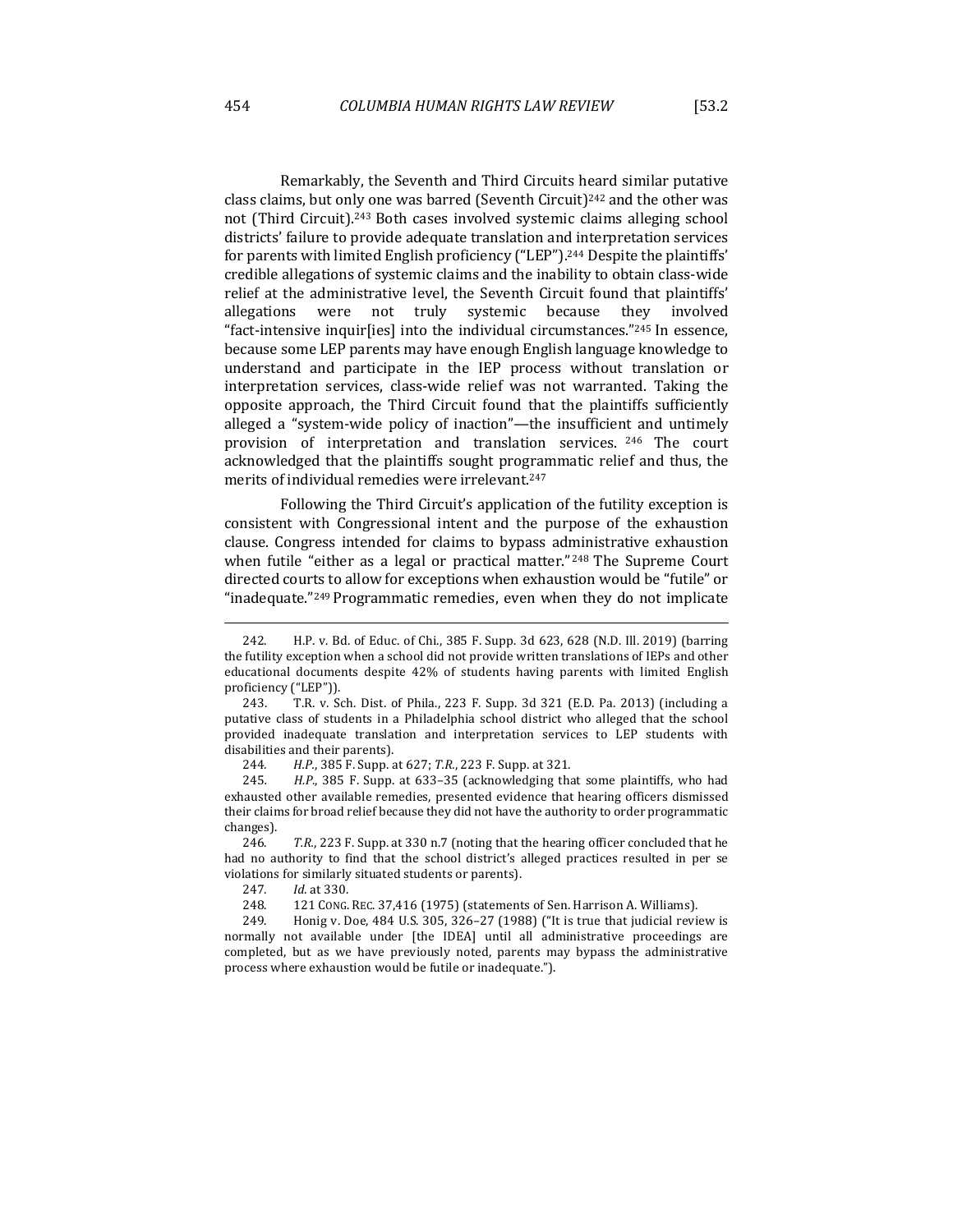the entire special education system, should still be viable claims. Forcing individual plaintiffs to exhaust remedies prior to asking for programmatic relief serves no purpose because the administrative remedy cannot provide the relief requested—the very definition of futility. Rather than narrow the entryway to potential programmatic relief, courts should acknowledge-and some have—that forcing a class of plaintiffs to exhaust administrative remedies could individualize remedies, but would do nothing to address the systemic policies or practices challenged.<sup>250</sup>

When courts take a narrow view of the futility exception, they needlessly restrict plaintiffs' access to programmatic remedies. The restriction disproportionately affects students with disabilities trapped in high-poverty schools. Students in these underfunded and poorly performing schools need the promise of system-wide relief in order to have a chance at meaningful improvements in their educational outcomes. Plaintiffs who can substantiate claims which require a wholesale restructuring of the educational program may be able to skate by exhaustion. But those who cannot are needlessly turned away from the potential for systemic relief. Narrowing the exception could unjustly exclude claims targeting access to appropriately trained staff, quality of special education programming, or availability of inclusive settings. Each claim has the potential to meaningfully improve educational programs in high-poverty schools.

## 2. Miscalculated Class Actions

Class actions have certainly had a role in promoting positive results for students in certain school districts.<sup>251</sup> But several scholars have noted that, as a whole, class actions rarely result in improved substantive educational programs for students in high-poverty schools.<sup>252</sup> University of

252 . Hyman et al., *supra* note 19; SAMUEL BAGENSTOS, FROM SCHOOLHOUSE TO COURTHOUSE: THE JUDICIARY'S ROLE IN AMERICAN EDUCATION 130 (Joshua M. Dunn & Martin R. West eds., 2009) (concluding that although class action litigation has resulted in positive remedies for some of the nation's largest school districts, those results are not

<sup>250.</sup> **J.S. ex rel. N.S. v. Attica Cent. Schs., 386 F.3d 107, 114-15 (2d Cir. 2004).** 

<sup>251.</sup> Smith ex rel. Thompson v. Los Angeles Unified Sch. Dist., No. CV 93-7044 RSWL GHKX, 2014 WL 176677, at \*1 (C.D. Cal. Jan. 16, 2014), *rev'd sub nom.* Smith v. L.A. Unified Sch. Dist., 822 F.3d 1065 (9th Cir. 2016), withdrawn from bound volume, opinion amended *and superseded on denial of reh'g*, 830 F.3d 843 (9th Cir. 2016), and *rev'd sub nom.* Smith v. L.A. Unified Sch. Dist., 830 F.3d 843 (9th Cir. 2016) (discussing class action litigation filed in 1993, which challenged racial disparities in special education, including disproportionate suspensions and expulsions and violations of LRE resulting in several consent decrees and court appointed monitors); Corey H. v. Bd. of Educ. of Chi., 534 F.3d 683, 684-85 (7th Cir. 2008) (discussing a class action filed against Illinois State Board, which raised LRE violations that resulted in a consent decree with court monitors).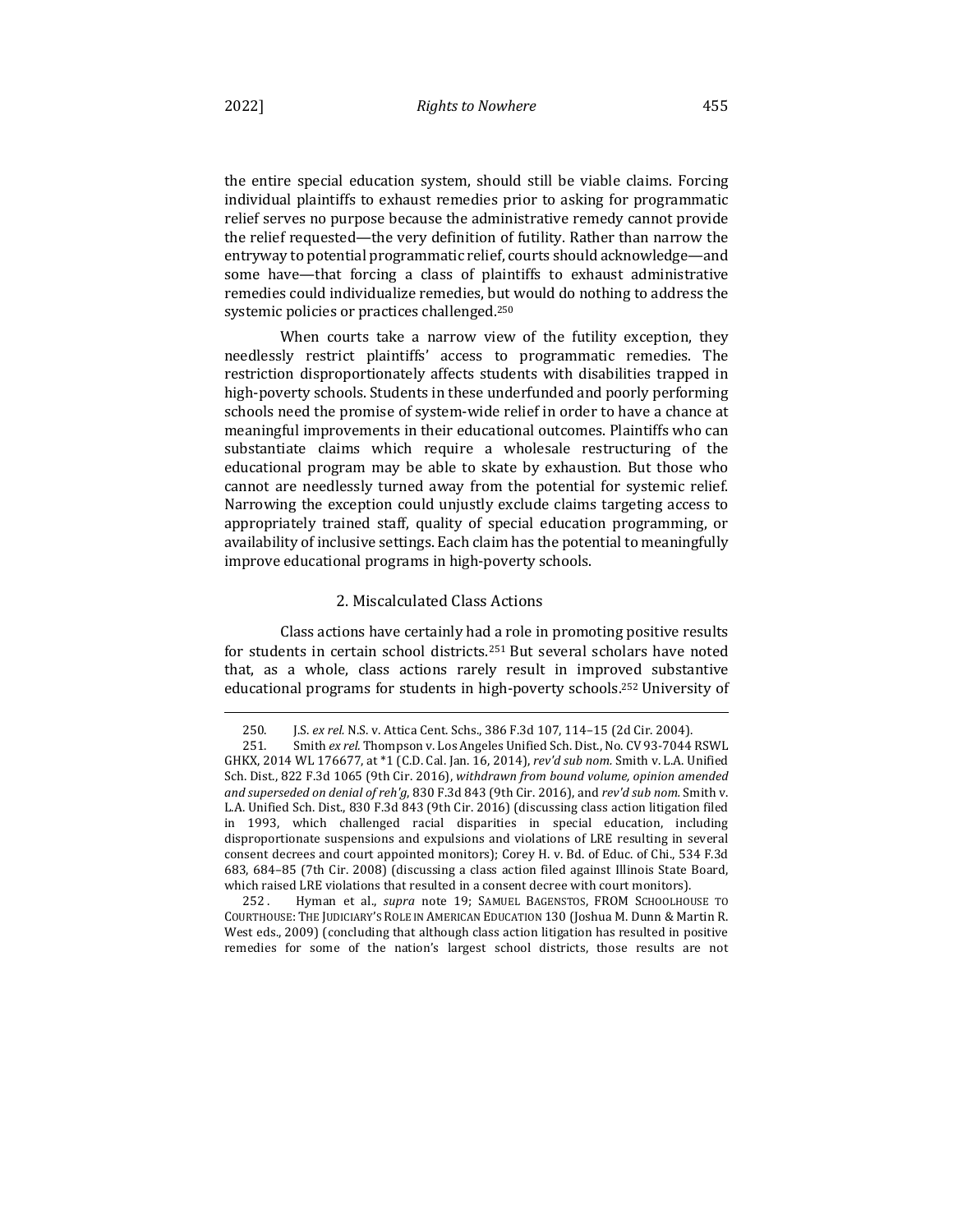seek to challenge systemic deficiencies in the broader special education program, touching on nearly all of its operations. Focused lawsuits target narrower conduct, seeking to resolve only a certain aspect of the broader program. Professor Bagenstos concludes that focused cases are much more effective in producing meaningful results  $254$  He finds wide-ranging the classes, result in process-oriented remedies, ultimately, resulting in a smaller chance of meaningful improvement for the students in the class.<sup>255</sup> The remainder of this Article builds on the work of other scholars and explores the effectiveness of class action lawsuits and putative class actions filed in district courts over the last fifteen years.<sup>256</sup>

Between 2005 and 2020, federal courts reviewed about sixty-five cases involving plaintiffs' attempts to file class actions invoking the IDEA.<sup>257</sup> The majority were filed in the Second (fifteen cases) and Third Circuits (thirteen cases).<sup>258</sup> Given that there are over  $13,000$  school districts in the United States, it is reasonable to assume that many have not faced the pressure of systemic advocacy in the last fifteen years.<sup>259</sup> The total number seems miniscule when compared to the more than seven million students

257. This dataset does not purport to represent every IDEA class action filed since 2005, but rather seeks to understand those cases that courts reviewed in some capacity. Cases in this set were pulled from Westlaw searches for "IDEA" and "class action" and "putative class." Because this Article seeks to build on the work of other scholars and acknowledges the Supreme Court's decision in *Walmart v. Dukes*, which changed the landscape of class certification, the data set is limited to cases heard after 2005. See *generally*, Mark C. Weber, *IDEA Class Actions After* Wal-Mart v. Dukes, 45 U. TOL. L. REV. 471 (2014) (analyzing *Walmart's* application to special education law).

258. See class action data set tracking IDEA class actions filed in federal courts between 2005 and 2020 (on file with the *Columbia Human Rights Law Review*).

259. *Digest of Education Statistics: Table 214.10*, NAT'L CTR. FOR EDUC. STATS. https://nces.ed.gov/programs/digest/d19/tables/dt19\_214.10.asp [https://perma.cc/Q7Q6-9W9J].

representative of the outcomes of most other class actions on this issue); Hehir, *supra* note 51 (concluding that class actions have had mixed results, largely helping to improve procedural compliance, but limited in their use to reform educational practices).

<sup>253.</sup> BAGENSTOS, *supra* note 252, at 130.

<sup>254.</sup> *Id.* at 131–36 (contrasting two New York class actions, *Jose P.* and *Ray M. v. Board of Education. Jose P.*, a 1979 class action challenging New York City's entire special education program and resulting in a broad consent decree, lasted over 20 years and failed to substantially improve outcomes for students with disabilities. *Ray M.* focused on the single issue of integration of preschool students, resulting in a narrower consent decree which lasted about four years and resulted in a 30% improvement rate of preschool students educated in integrated settings.).

<sup>255</sup>*. Id.* at 136–37.

<sup>256</sup>*. Id.* at 6–10; Hehir, *supra* note 51, at 19–25.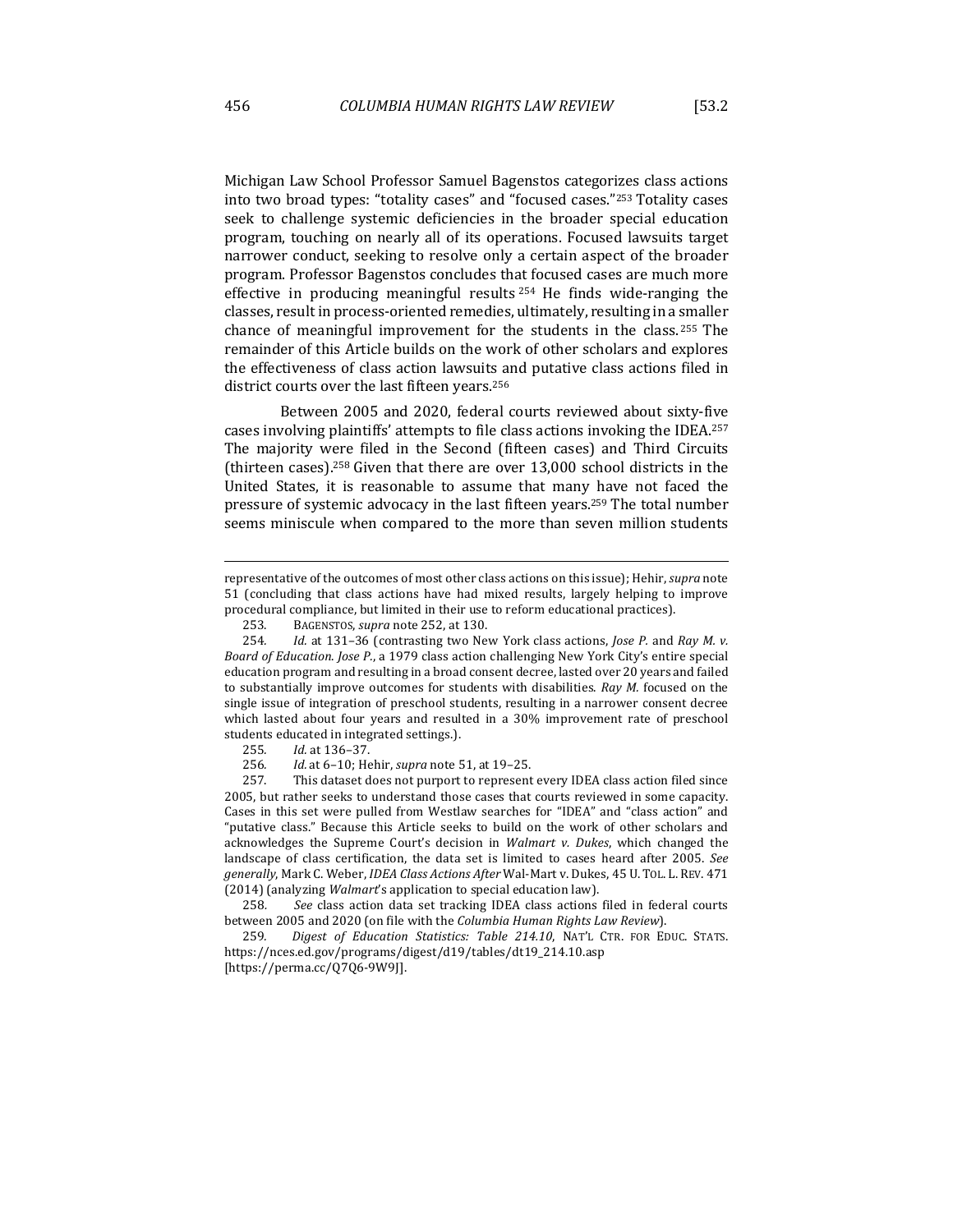who receive services under the IDEA.<sup>260</sup> Limited resources of individuals and the legal system's paucity of poverty lawyers may account for the weak showing.  $261$  Another reason may be the availability of the IDEA's state complaint process, which allows parents to request that their state department of education investigate alleged violations of the IDEA.<sup>262</sup>

Of the class actions and putative class actions filed over the past fifteen years, an overwhelming number focus on procedural issues. That is, they seek remedies to fix issues of access to educational programs, rather than target the substance of those programs. For example, several lawsuits have been filed on behalf of students held in juvenile detention facilities claiming a lack of special education services.<sup>263</sup> Others were filed on behalf of parents with limited English skills seeking improved interpretation and translation services.<sup>264</sup> There have also been systemic challenges to school closures<sup>265</sup> and to block state policies that restrict services to students who reach the age of majority.<sup>266</sup> A few other categories of cases challenge the

263*. See* V.W. *ex rel.* Williams v. Conway, 236 F. Supp. 3d 554, 565 (N.D.N.Y. 2017) (alleging violation of FAPE when children are in solitary confinement without access to education); Wilburn v. Nelson, No. 3:17 cv-331-PPS-MGG, 2018 WL 5961724, at  $*194$  (N.D. Ind. Nov. 13, 2018) (alleging violation of FAPE when children are in solitary confinement); Derrick ex rel. Tina v. Glen Mills Sch., No. 19-1541, 2019 WL 7019633, at \*1 (E.D. Pa. Dec. 19, 2019) (challenging evaluation and provision of special education for students with disabilities in detention facility); H.C. ex rel. Jenny C. v. Bradshaw, No. 18-cv-80810, 2019 WL 1051146, at \*1 (S.D. Fla. Mar. 6, 2019) (alleging FAPE denial for detained juveniles).

264*. See*  N.N. *ex rel.* A.N. v. Rochester City Sch. Dist., 505 F. Supp. 3d 211, 211 (W.D.N.Y. 2020) (parents of students with disabilities alleged school district failed to translate critical education-related documents into parents' native language); T.R. v. Sch. Dist. of Phila., 458 F. Supp. 3d 274, 279 (2020) (alleging school district's provision of translation and interpretation services is deficient); H.P. v. Bd. of Educ. of Chi., 385 F. Supp. 3d 623, 623 (2019) (alleging district failed to provide adequate interpretation and translation services).

265. See Chester Upland Sch. Dist. v. Pennsylvania, No. 12-132, 2012 WL 1473969, \*3-\*4 (E.D. Pa. Apr. 25, 2012) (alleging proposed school closure will result in a denial of FAPE); Swan ex rel. I.O. v. Bd. of Educ. of Chi., No. 13 C 3623, 2013 WL 4047734, at\*6 (N.D. Ill. Aug. 9, 2013) (alleging school closure will result in denial of FAPE); Barron ex rel. D.B. v. S.D. Bd. of Regents, 655 F.3d 787, 787 (8th Cir. 2011) (alleging closure of school for the deaf will result in FAPE denial); Hernandez v. Grisham, 494 F. Supp. 3d 1044, 1044 (D.N.M. 2020) (alleging COVID-19 related school closure will result in denial of FAPE).

266. K.S. v. R.I. Bd. of Educ., No. 14-77, 2016 WL 1065822 (D. R.I. Mar. 17, 2016); A.R. v. Conn. State Bd. of Educ., No. 3:16-cv-01197, 2020 WL 2092650 (D. Conn. May 1,

<sup>260.</sup> Preprimary, Elementary, and Secondary Education: Students with Disabilities, NAT'L CTR. FOR EDUC. STATS., https://nces.ed.gov/programs/coe/indicator/cgg [https://perma.cc/42LN-EW5A] (noting that between 2019-20, 7.3 million, or 14% of all public school students, received special education services under the IDEA).

<sup>261.</sup> Hyman et al., *supra* note 19, at 112-13.

<sup>262. 34</sup> C.F.R. § 300.151-.153 (2021).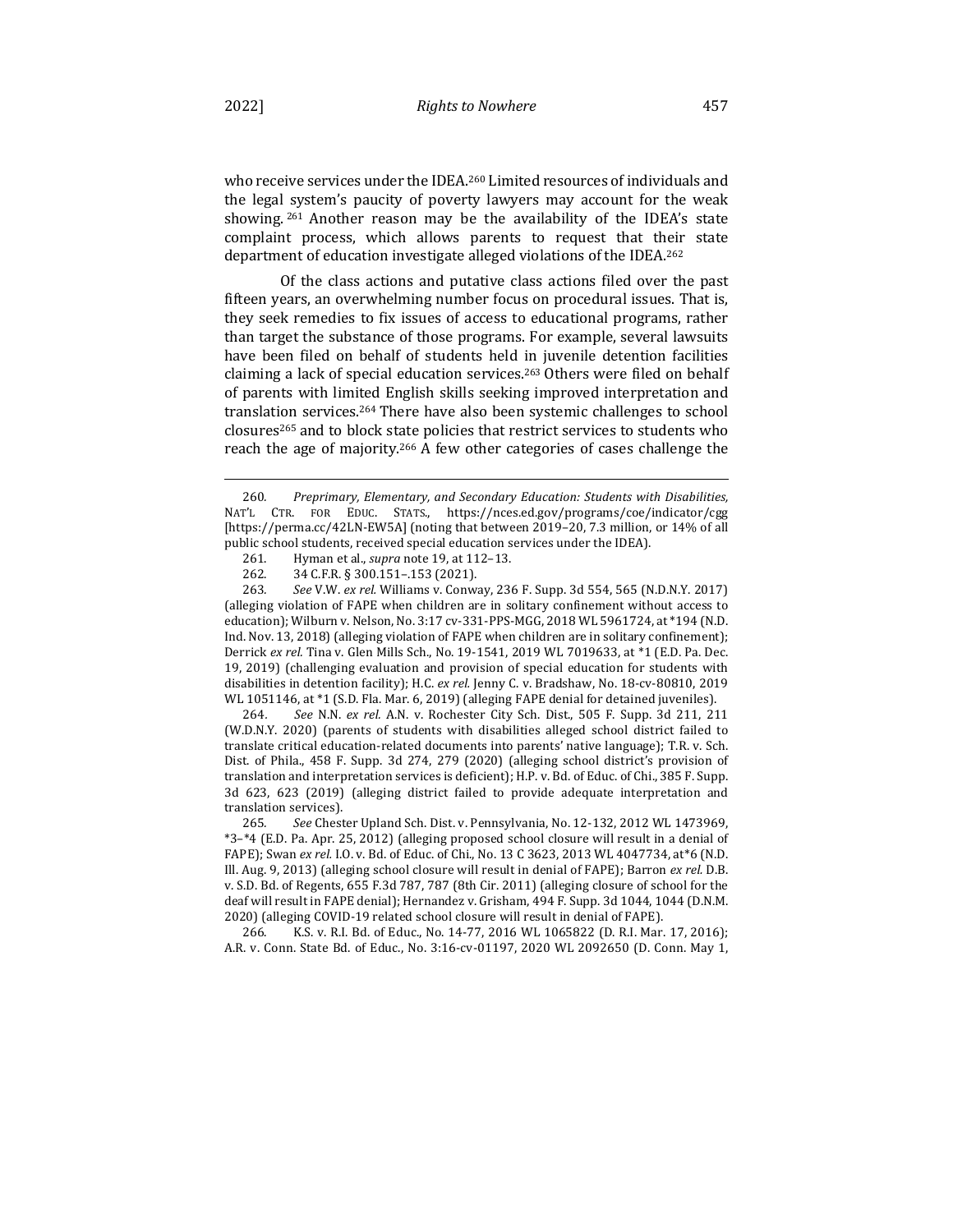enforcement of due process orders,  $267$  shortened school days,  $268$  and limits on related services.<sup>269</sup> Additionally, since 2020, several class actions have been directed at school closures as a result of the COVID-19 pandemic.<sup>270</sup> While they vary in scope, many have attempted to leverage the IDEA for access to in-person learning.  $271$  But virtually none of these class actions tackle substantive issues involving the educational program itself. This is not to diminish the value of advocacy involving procedural issues, but it illustrates the limits of class action advocacy to impact programmatic changes to educational programs for students with disabilities.

Some class action lawsuits, however, have been able to leverage procedural claims to bring about significant substantive changes to school systems. For example, a class of students in Flint, Michigan, brought a lawsuit against the Michigan Department of Education and their local school district alleging that state and local educators violated the IDEA by failing to identify students who needed special education services.<sup>272</sup> Plaintiffs argued that children were at risk of developing a disability due to their prolonged exposure to lead, and that both the state and local education authorities were not prepared to effectively identify those students and provide them with

268. Barr-Rhoderick *ex rel.* May v. Bd. of Educ. of Albuquerque Pub. Schs., No. CIV 04-0327 MCA/ACT, 2005 WL 5629693 (D.N.M. Sept. 30, 2005); J.N. v. Or. Dep't of Educ., No. 6:19-cv-00096-AA, 2021 WL 408093 (D. Or. Feb. 5, 2021).

269. M.G. v. N.Y.C. Dep't of Educ., 162 F. Supp. 3d 216 (S.D.N.Y. 2016); S.W. ex rel. J.W. v. Warren, 528 F. Supp. 2d 282, 287 (S.D.N.Y. 2007); R. A-G ex rel. R.B. v. Buffalo City Sch. Dist. Bd. of Educ., No. 12-CV-960S, 2013 WL 3354424 (W.D.N.Y. July 3, 2013); D.C. v. Pittsburgh Pub. Sch., 415 F. Supp. 3d 636, 645 (W.D. Pa. 2019); T.D. v. Rutherford Cnty. Bd. of Educ., No. 3:16-cv-1488, 2017 WL 77114 (M.D. Tenn. Jan. 9, 2017); Miller ex rel. S.M. v. Bd. of Educ. of Albuquerque Pub. Sch., 455 F. Supp. 2d 1286 (D.N.M. 2006).

270. Martinez v. Newsom, No. 5:20-cv-01796-SVW-AFM, 2020 WL 7786543 (C.D. Cal. Nov. 24, 2020), *appeal filed* (9th Cir. Dec. 28, 2020); Hernandez v. Lujan Grisham, 494 F. Supp. 3d 1044 (D.N.M. 2020), *appeal filed* (10th Cir. Dec. 23, 2020); J.T. v. de Blasio, 500 F. Supp. 3d 137 (S.D.N.Y. 2020), appeal filed (2d Cir. Dec. 14, 2020); C.M. v. Jara, No. 2:20-1562-JCM-DJA, 2020 WL 8671978, at \*1 (D. Nev. Aug. 21, 2020).

271. C.M. v. Jara, No. 2:20-1562-JCM-DJA, 2020 WL 8671978, at \*1 (D. Nev. Nov. 10, 2020) (alleging that a Nevada district and its administrators violated students' IDEA and Section 504 rights by failing to offer an option other than virtual instruction at the start of the 2020-21 school year).

272. D.R. v. Mich. Dep't of Educ., No. 16-13694, 2017 WL 4348818, at \*1 (E.D. Mich. Sept. 29, 2017). Plaintiffs also alleged violations of the IDEA's safeguards against disciplining students with disabilities without first determining whether behavior was a result of disability.

<sup>2020);</sup> D.J. ex rel. O.W. v. Conn. State Bd. of Educ., No. 3:16-cv-01197, 2018 WL 1461895 (D. Conn. Mar. 23, 2018); E.R.K. *ex rel.* R.K. v. Haw. Dep't of Educ., 728 F.3d 982, 982 (9th Cir. 2013).

<sup>267.</sup> LV v. N.Y.C. Dep't of Educ., No. 03 Civ. 9917(RJH), 2005 WL 2298173 (S.D.N.Y. Sept. 20, 2005); Blackman v. District of Columbia, 454 F. Supp. 2d 1 (D.D.C. 2006); E.H. v. Miss. Dep't of Educ., No. 3:12-CV-00474-DPJ, 2013 WL 4787354 (S.D. Miss. Sept. 6, 2013).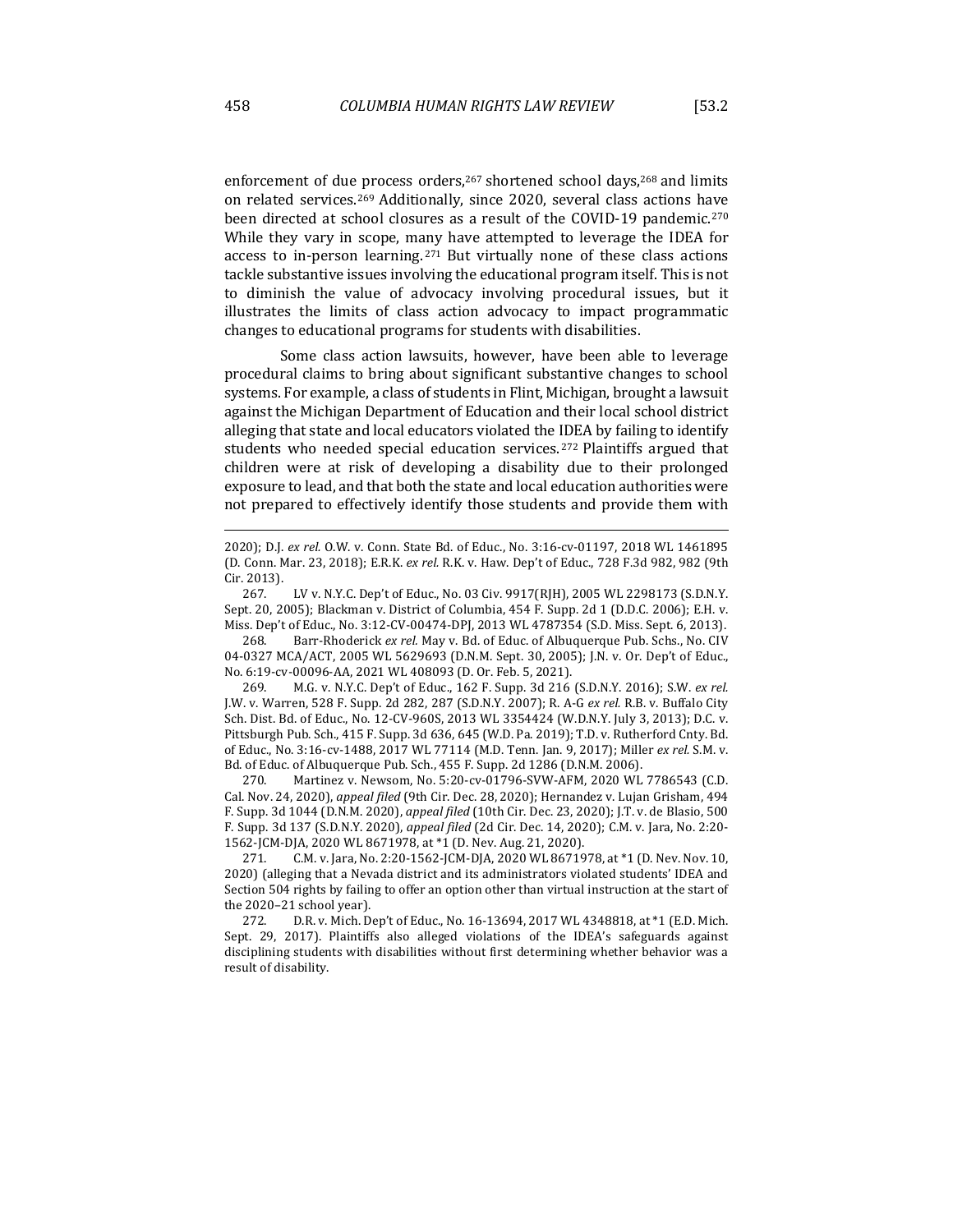appropriate special education supports and services as required under the IDEA.<sup>273</sup> The suit was built around the IDEA's "child find" requirement, which places an affirmative obligation on schools to identify students with disabilities in need of special education.<sup>274</sup> Thus the claim itself did not involve the substantive educational program, but rather the school district's obligation to identify students with disabilities who needed special education and supports as part of their educational program. The parties ultimately settled the case with the state and local education authorities agreeing to contribute more than ten million dollars towards special education services.<sup>275</sup> Part of the settlement was focused on improving the process of screening children for disabilities and ensuring high-quality evaluations. <sup>276</sup> However, the settlement also included over ten million dollars in state funding to be directed at strengthening special education services and supports. Unfortunately, the terms regarding how that money is to be spent are less clear.<sup>277</sup> Finally, the local school district agreed to undertake a comprehensive assessment of its preschool program and review its county-wide special education program to ensure effective delivery of special education services.<sup>278</sup>

While effective screening and high-quality evaluations are crucial to understanding how a disability impacts a child's learning, ensuring a school system has capacity to meet the needs of each child with high quality, appropriate instruction is equally important. Because the Flint settlement focused on improving identification and the evaluation of disability, it left open the question of whether, and to what degree, substantive educational instruction will change.  $279$  It remains to be seen whether Flint's school

<sup>273.</sup> D.R. v. Mich. Dep't of Educ., No. 16-13694, 2017 WL 4348818, at \*1 (E.D. Mich. Sept. 29, 2017).

<sup>274.</sup>  $20 \text{ U.S.C.} \S 1412(a)(3)$ .

<sup>275.</sup> Final Settlement Agreement, D.R. v. Mich. Dep't of Educ., No. 2:16-cv-13694-AJT-APP (July 14, 2020).

<sup>276.</sup> *Id.* The settlement also included the creation of the Neurodevelopmental Center of Excellence which will offer universal screening, in-depth neuropsychological assessments as necessary to all children impacted by the Flint water crises.

<sup>277.</sup> *Id.* Michigan agreed to contribute at least \$9 million to establish the Flint Water Crisis Special Education Fund ("SEF") and the Genesee Intermediate School District agreed to \$1 million for transportation and an additional \$1 million for staff services. "The parameters, amount, timing and other criteria for the use, allocation and distribution of the SEF shall be determined by written, mutual agreement of the Parties . . . ." Id. at para. 1.a. At the time of this writing, additional details regarding how settlement funds were going to be spent were not publicly available.

<sup>278</sup>*. Id.*

<sup>279.</sup> *Id.* at para. 3. The settlement includes a requirement that the school district "evaluate and make necessary modifications" to the special education program, but provides no further instruction regarding the type of modification or outcomes to be met.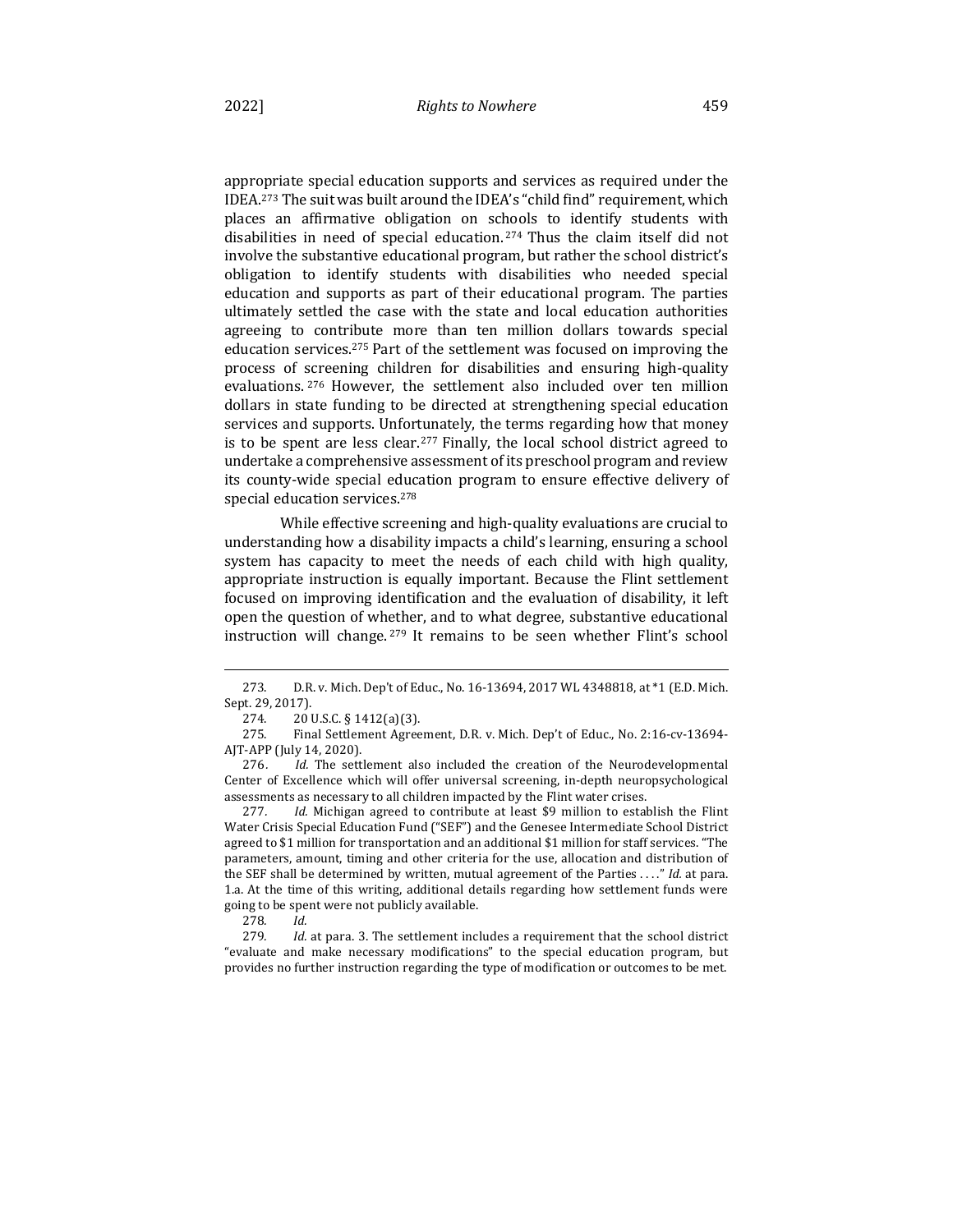district will use funds to comprehensively ensure effective high-quality instruction for all children with disabilities, whether integration will be a central goal, and whether objective measurements of outcomes will be monitored.

#### III. Solutions

The IDEA's failure in high-poverty schools reflects the broader problem of inequity in America's public schools. And like that decades-old problem, there are no quick fixes. However, because the IDEA has established oversight measures which require states to regularly report back to the DOE on a variety of indicators, there is capacity to build incentives within that model that would encourage states to improve outcomes for students with disabilities. The following Section explores targeted funding through a grant system to encourage improved educational practices and outcomes. It then discusses the possibility of increased federal enforcement by expanding the DOJ's role to include the independent authority to investigate and litigate cases. Finally, it considers how class action lawsuits can be used to effectuate programmatic change in educational practices, with the ultimate goal of improving student outcomes.

## A. Targeted Funding

Since its enactment in 1975, the IDEA has never been fully funded at the promised  $40\%$  federal contribution level.  $280$  In 2019, the federal government appropriated less than 15% of the money it had authorized towards the IDEA.<sup>281</sup> Yet, the law both assumes and demands a significant level of resources to be effective.<sup>282</sup> Some studies indicate that educating students with disabilities costs 90% more than educating non-disabled students.<sup>283</sup> Inevitably, a lack of funding has resulted in a number of patently illegal actions designed to avoid the costs of compliance. For instance, Texas placed a statewide cap on IDEA identification.<sup>284</sup> At the local level, school districts have placed limits on hiring specialized providers, restricted services hours, and cut specialized programs.<sup>285</sup> Regrettably, these illegal

<sup>280.</sup> BROKEN PROMISES, *supra* note 30, at 20.

<sup>281.</sup> **IDEA FUNDING PRIMER**, *supra* note 46.

<sup>282.</sup> BROKEN PROMISES, *supra* note 30 (discussing how lack of funding denies critical resources to students with disabilities).

<sup>283</sup>*. Id.* at 33.

<sup>284.</sup> Brian M. Rosenthal, *Denied: Schools Push Students Out of Special Education to Meet State Limit*, HOUS. CHRON. (Oct. 22, 2016), https://www.houstonchronicle.com/ denied/2 [https://perma.cc/3PGS-C8M4].

<sup>285.</sup> BROKEN PROMISES, *supra* note 30, at 46.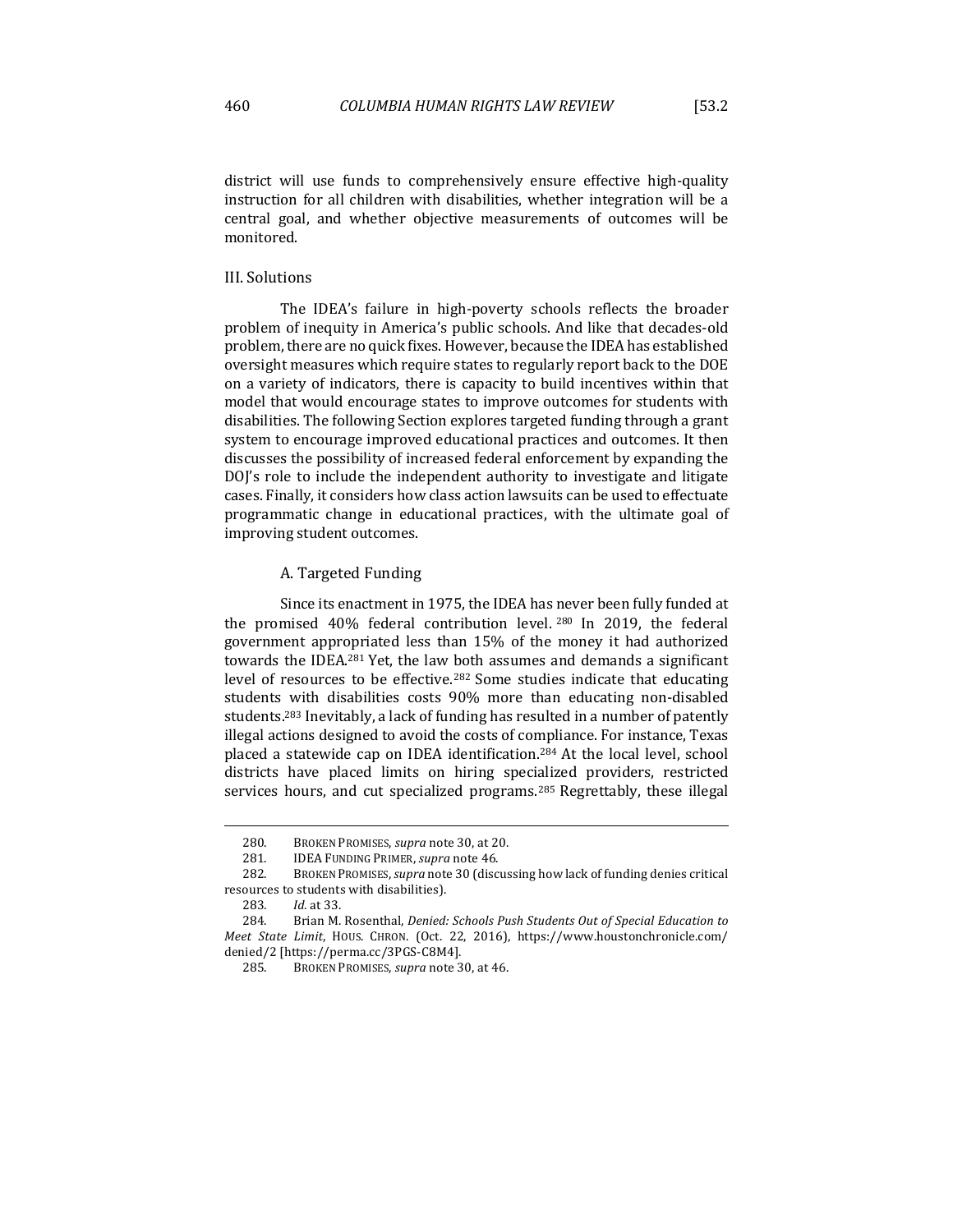actions and their negative effects disproportionately fall on poor students because their schools are the most cash-strapped and least able to comply with the IDEA.<sup>286</sup>

Therefore, as a first step, fully funding the IDEA would go a long way in resolving the inequities and burdens unjustly placed on the shoulders of low-income students of color. Improved federal funding could result in better-trained teachers and staff, evidence-based educational programs and specialized supports, and improved access to integrated educational settings.<sup>287</sup> Alternatively, Congress could take a page from President Barack Obama's Race to the Top grants and incentivize improved educational outcomes through competitive grants.<sup>288</sup> Through this initiative, the federal government was able to develop a collaborative process through which states sought to develop their own solutions to improve public education.<sup>289</sup> The DOE coordinated the program and maintained considerable control in selecting the policies that would be rewarded, as well as the oversight measures to induce compliance.<sup>290</sup> Though it was subject to criticism,<sup>291</sup> the program produced far-reaching changes to state-level education policies based on the incentives attached to funding.<sup>292</sup>

A similar structure could target funding towards those districts that have the highest level of need and incentivize their participation in finding evidence-based solutions to improve student outcomes. Currently, the IDEA requires states to monitor local school districts for compliance with the

education-agenda/2010/07 [https://perma.cc/WNK2-BT4L ] ("[L]eading civil rights groups ... called on U.S. Secretary of Education Arne Duncan today to dismantle core pieces of his education agenda, arguing that his emphases on expanding charter schools, closing low-performing schools, and using competitive rather than formula funding are detrimental to low-income and minority children.").

292. William G. Howell, *Results of President Obama's Race to the Top*, 15.4 EDUC. NEXT (July 14, 2015), https://www.educationnext.org/results-president-obama-race-tothe-top-reform [https://perma.cc/FTM9-VZH6] ("Race to the Top had a meaningful impact on the production of education policy across the United States").

<sup>286.</sup> **Iackson et al.**, *supra* note 8.

<sup>287.</sup> BROKEN PROMISES, *supra* note 30, at 41.

<sup>288.</sup> RACE TO THE TOP EXECUTIVE SUMMARY, *supra* note 49.

<sup>289</sup>*. Id.*

<sup>290</sup>*. Id.*

<sup>291.</sup> Diane Ravitch, *The Big Idea—It's Bad Education Policy*, L.A. TIMES (Mar. 14, 2010), https://www.latimes.com/archives/la-xpm-2010-mar-14-la-oeravitch142010 mar14-story.html [https://perma.cc/RRW7-6CD6]; Seyward Darby, The New Republic: *Defending Obama's Education Plan, NPR* (July 29, 2010), https://www.npr.org/templates/ story/story.php?storyId=128843021 [https://perma.cc/4G83-FWTQ]; Michele McNeil, *Civil Rights Groups Call for New Federal Education Agenda*, EDUC. WK. (July 26, 2010), https://www.edweek.org/policy-politics/civil-rights-groups-call-for-new-federal-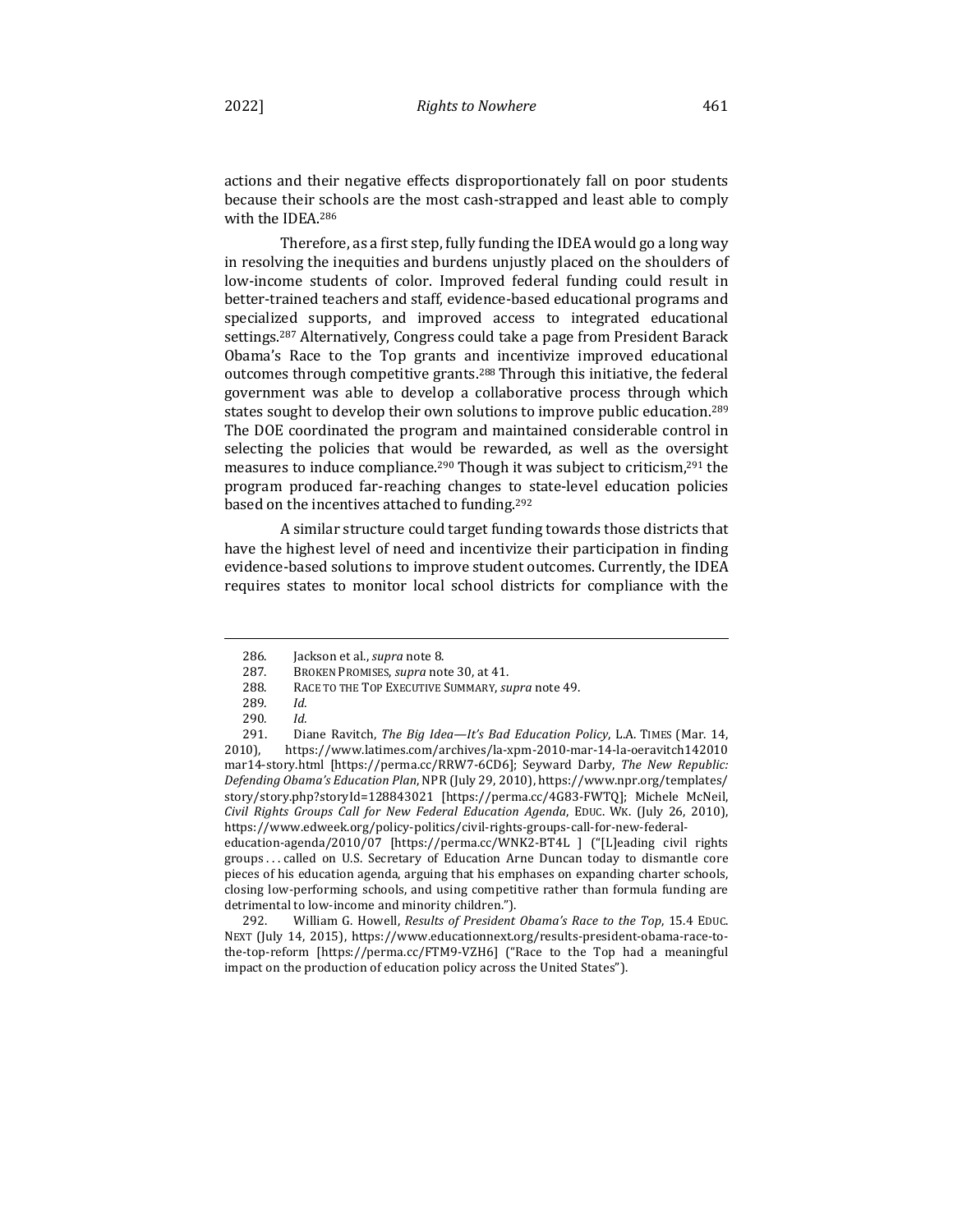statute's terms, but with minimal effect.  $293$  That is, federal compliance monitoring has not had the ability to incentivize state-level change in special education programs.<sup>294</sup> However, a grant-based program could encourage states to shift their programs towards more evidence-based solutions. For instance, education researchers Bryan Hassel and Patrick Wolf, critical of the IDEA's compliance model of enforcement, urge lawmakers to align incentives with improved performance in three categories, all of which are associated with improved student outcomes: (1) effective intervention (evidence-based specialized instruction and support), (2) effective remediation (transitioning students out of special education), and (3) effective prevention (ramping up effective general education instruction and support).<sup>295</sup> Based on research concerning organizational motivation, they recommend including "nested goals." The concept is to build symbiotic goals into each layer of the structure, beginning with individual student goals and increasing throughout the educational system to school-level, district-level, and state-level objective goals.<sup>296</sup> Ideally, goal setting should be negotiated at each level through performance agreements that set measurable targets for annual success.<sup>297</sup>

A federal grant program could incentivize evidence-based research on practices known to improve student outcomes and encourage the adoption of practices known to improve organizational motivation. And, because the IDEA already has federal oversight structures in place to monitor a state's use of IDEA funding,<sup>298</sup> a grant program could quite seamlessly be merged into this existing structure and allow for federal assistance and monitoring of awarded grant funds and outcomes.

## B. Federal Enforcement

Congress should also consider amending the IDEA to provide the Department of Justice with the independent authority to investigate and

<sup>293.</sup> Bryan Hassel & Patrick J. Wolf, *Effectiveness and Accountability (Part 2):* Alternatives to the Compliance Model, in RETHINKING SPECIAL EDUCATION FOR A NEW CENTURY 309 (Chester E. Finn et al. eds., May 2001), https://fordhaminstitute.org/national/ research/rethinking-special-education-new-century [https://perma.cc/43JF-M6RH].

<sup>294.</sup> SEGREGATION OF STUDENTS, *supra* note 32, at 32 (finding the DOE is not holding states accountable for their failure to uphold LRE, and instead have set targets for minimal improvement over the years).

<sup>295.</sup>  Hassel & Wolf, *supra* note 293, at 320–23.

<sup>296</sup>*. Id.* at 327–28.

<sup>297</sup>*. Id.* at 324.

<sup>298.</sup> The Office of Special Education Programs in the DOE is required to monitor state compliance with the IDEA and determine when states need assistance implementing the law or need substantial intervention. It has the authority to direct the use of state funding, withhold funding, or refer violations to the DOJ for enforcement. 20 U.S.C. §§ 1402(a), 1416(e)(1)-(3), 1416(e)(6)(A).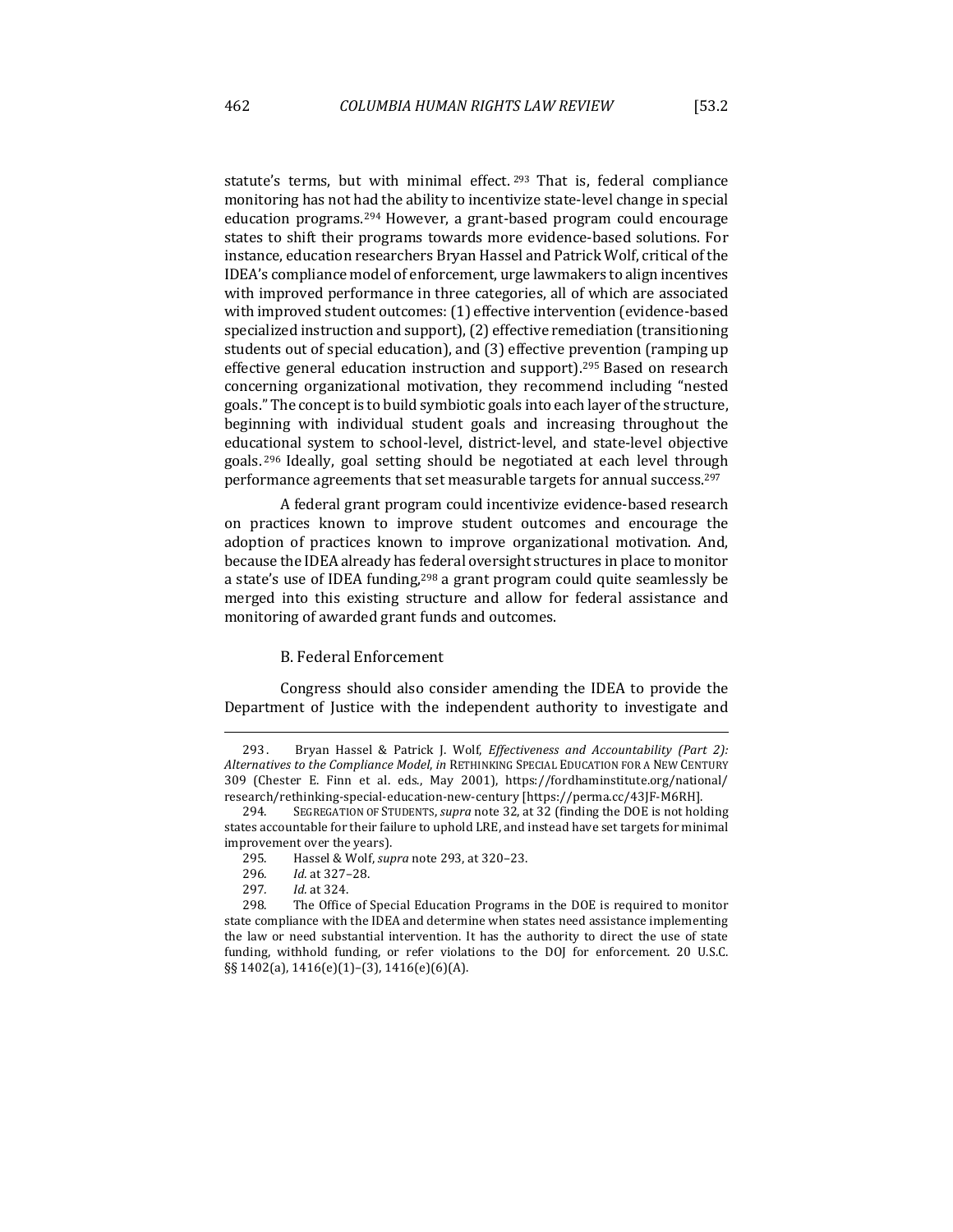litigate cases under the IDEA. Federal enforcement of the law is necessary to address the inequities embedded in a private enforcement scheme which limit its usefulness for students from low-income families. Currently, the DOE  $299$  monitors state compliance with the IDEA through annual performance reports, detailing each state's compliance with the statute across a number of indicators, including placement, discipline, and academic performance. <sup>300</sup> The greatest penalty the DOE can issue for non-compliance is to withhold federal funds.<sup>301</sup> Because of the enormity of repercussions (potentially borne by students) that could occur from withholding funds, the DOE rarely takes that step and instead focuses on negotiating agreements for minimal state improvements to the IDEA compliance.<sup>302</sup> The DOE does not have any authority to investigate or resolve individual due process complaints. While it does have the ability to refer potential cases to the DOJ for noncompliance, but it very rarely takes that step.303

Given the inability of many students in high-poverty schools to leverage the IDEA for remedies, federal enforcement could prove an important tool in forcing states and districts to face their decades-long neglect of high-poverty schools and compel programmatic changes that individual students could not engender alone. Further, because of the oversight systems in place which currently require states to report a multitude of IDEA compliance indicators to the DOE,<sup>304</sup> it would be feasible

[https://perma.cc/HL62-4EJQ] (summarizing states' reporting requirements under the statute).

301.  $20 \text{ U.S.C.} \S 1416(e)(1) - (3)$ .

302. JANE WEST, NAT'L COUNCIL ON DISABILITY, BACK TO SCHOOL ON CIVIL RIGHTS: ADVANCING THE FEDERAL COMMITMENT TO LEAVE NO CHILD BEHIND 7-9 (Jan. 25, 2000), https://files.eric.ed.gov/fulltext/ED438632.pdf [https://perma.cc/G6HH-P3LK] (finding that every state failed to ensure compliance with the requirements of the IDEA to some extent and more than half failed to ensure compliance in five of the seven main compliance areas, and that the DOE emphasizes collaboration with states through technical assistance, corrective action plans and compliance agreements); see also SEGREGATION OF STUDENTS, supra note 32, at 32 (finding that the DOE is not holding states accountable for their failure to uphold LRE, and instead has set targets for minimal improvement over the years).

<sup>299.</sup> Welcome to OSEP, U.S. DEP'T OF EDUC., https://www2.ed.gov/about/ offices/list/osers/osep/index.html [https://perma.cc/P2SK-DMJU]. This Article refers to the larger structure of the DOE for simplicity.

<sup>300.</sup>  $20 \text{ U.S.C. } §$  1418(a)(1)(A). States are required to produce annual reports that disclose the number and percentage of children who are receiving FAPE, participating in regular education, placed in separate classes or facilities, and subject to alternative placements as a result of disciplinary measures. See also U.S. DEP'T OF EDUC., 2020 DETERMINATION LETTERS ON STATE IMPLEMENTATION OF IDEA (Nov. 25, 2020), https://sites.ed.gov/idea/files/ideafactsheet-determinations-2020.pdf 

<sup>303.</sup> WEST, *supra* note 302, at 9.

<sup>304. 20</sup> U.S.C. § 1418(a)(1)(A).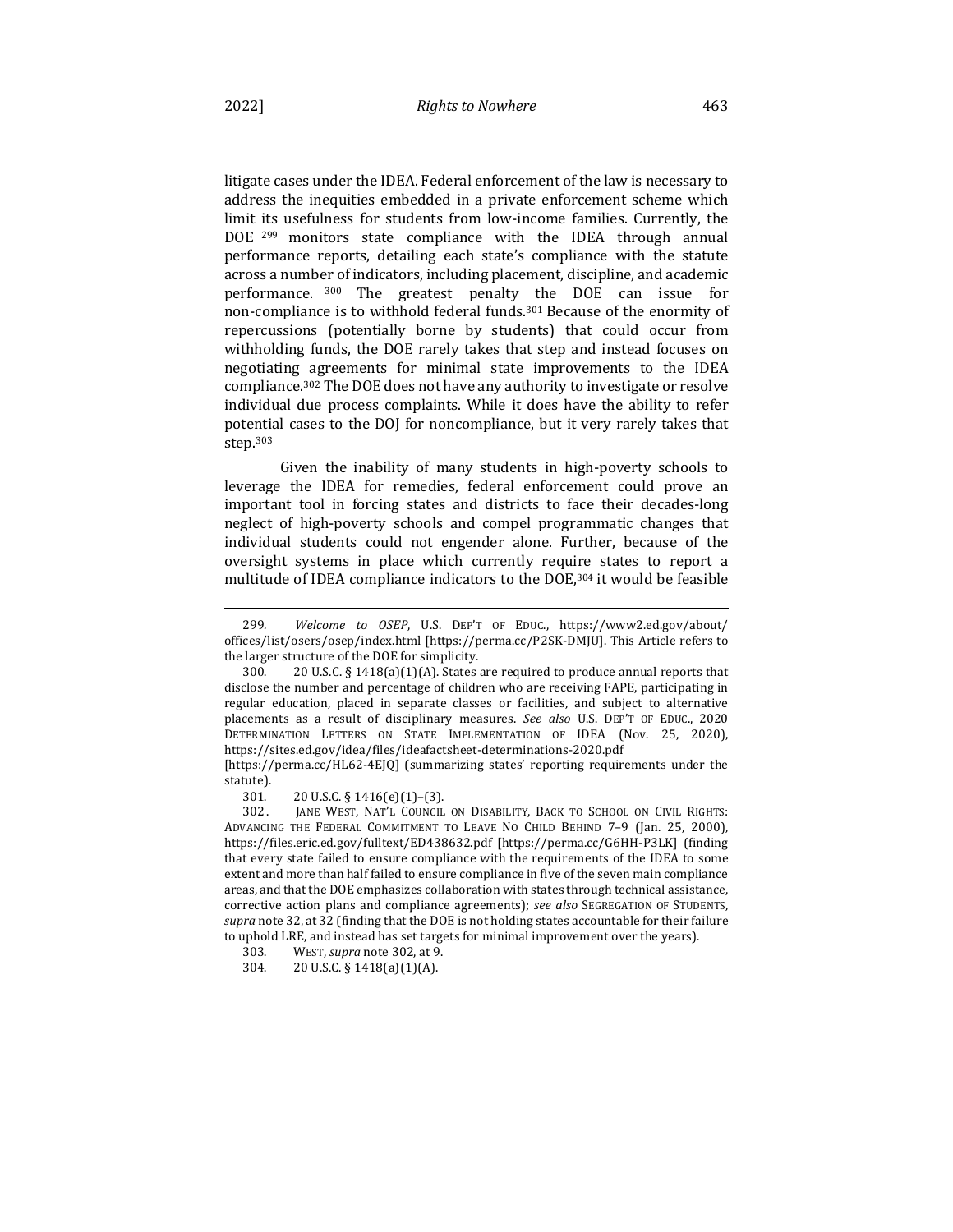to use this monitoring system to target school districts that were both serving high-poverty populations and demonstrating poor educational outcomes for students with disabilities.<sup>305</sup> A necessary change would be to begin collecting data on the socioeconomic status of students with disabilities.<sup>306</sup> By requiring states to report the income status of students with disabilities, DOE could help target oversight efforts towards those school districts where private enforcement was likely being underutilized. This would also unearth disparities in the use of special education services by socioeconomic status.

To be successful, federal enforcement must be targeted in scope and used in conjunction with additional federal or state funding directed towards low-income school districts. The DOJ should be directed to prioritize investigations on allegations of systemic violations in high-poverty school districts. However, rather than punishing bad actors by withholding federal dollars, a more productive strategy would be to direct failing school districts to engage in a planning phase. In conjunction with DOE and education experts, these planning phases could have the mission of developing a realistic improvement plan with objectively quantifiable goals and incentives to reach those goals. Incentives might come in the form of increasing local control and decreasing oversight as well as transparency.<sup>307</sup>

## C. Repurpose Class Actions

Class actions can remain a useful tool to help reform special education systems, but advocates must target their efforts on substantive systemic changes. They must shift away from challenging only procedural issues to tackling educational practices at the school level. Advocates may be able to leverage procedural challenges to pressure school districts into

<sup>305.</sup> Pasachoff, *supra* note 19, at 1465-70 (calling for public enforcement and offering several thoughtful proposals, including remedying information gaps and expanding current oversight structure to include auditing the quality of IEPs in highpoverty schools as compared to wealthier school districts).

<sup>306.</sup> Currently, data is disaggregated "by race, ethnicity, limited English proficiency status, gender, and disability category." 20 U.S.C. § 1418(a)(1)(A).

<sup>307.</sup> Brian P. Gill et al., *Reimagining Accountability in K-12 Education: A Behavioral Science Perspective*, 2 BEHAV. SCI. & POL'Y 56, 56 (Apr. 2016) ("Promoting continuous improvement in schools is likely to require multiple forms of accountability that not only offer rewards and sanctions but also increase the transparency of educational practice and provide mechanisms for improving practice.").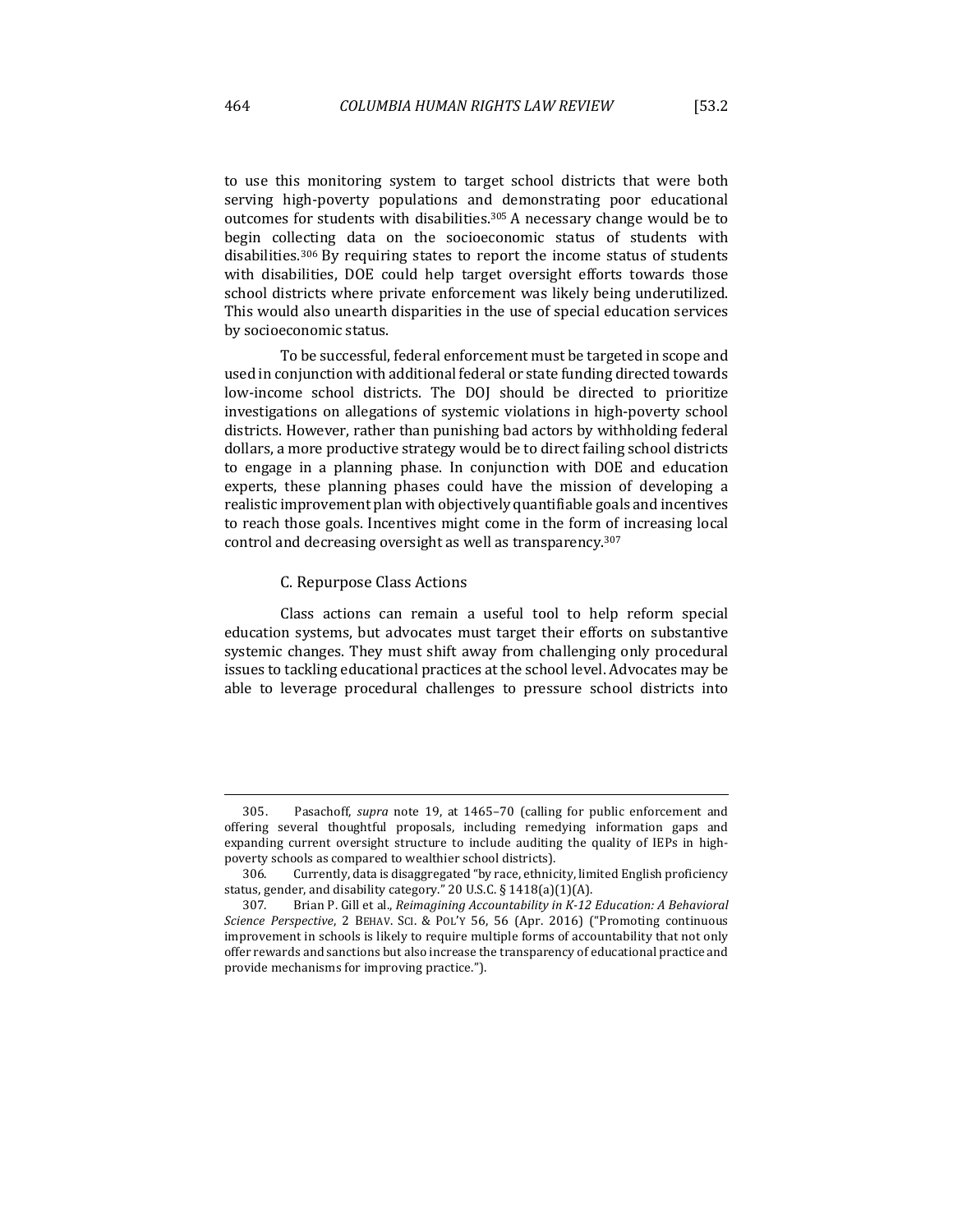settlements that include larger fixes to the substance of educational programs, but must stay keenly focused on measurable outcomes.<sup>308</sup>

Professor Thomas Hehir suggests several components to more effective class-based strategies for educational reform.<sup>309</sup> First, advocates must educate themselves on evidence-based educational practices and promote those that are most associated with improved educational outcomes. For example, integration is associated with better outcomes and students with disabilities attending high-poverty schools are disproportionately pushed into segregated settings. 310 By forcing school districts to improve integration, advocates would increase students with disabilities' access to the general education curriculum and improve their chance at better outcomes. 311 Second, settlements should focus on data-based agreements that include easily quantifiable measurements.<sup>312</sup> Data that tracks the degree of integration, number of suspension days, graduation rates, performance on standardized testing, and placement of students in special education by race and income level may help to signal the overall health of the educational program and can be used to objectively measure improvements. $313$  Third, advocates should also acknowledge that true systemic reform will involve some level of capacity building and thus, settlements should attempt to include strategies to tackle depleted resources. Acknowledging that access to funding will be essential to shoring up the capacity of high-poverty school districts, Hehir recommends that class-based litigation target states, in addition to school districts, because districts, particularly those that serve low-income populations, will need increased funding to build capacity.

Class-based litigation remains a viable tool in pushing programmatic reforms, but it is not enough for advocates to go after low-hanging fruit. Rather, they must do the harder work of understanding what programmatic changes are most closely aligned with improved student outcomes and demand solutions that target the implementation of those practices. They must also ensure settlements or outcomes contain appropriate accountability measures that decentralize control and empower

<sup>308.</sup> D.R. v. Mich. Dep't of Educ., No. 16-13694, 2017 WL 4348818, at \*1 (E.D. Mich. Sept. 29, 2017) (alleging violations of the state's duty to identify and evaluate students with disabilities under the IDEA's child find requirement, but settlement included funding for substantive changes to the educational programs.)

<sup>309.</sup> Hehir, *supra* note 51, at 837-39.

<sup>310.</sup> *Id.* at 837-38.

<sup>311</sup>*.*  Hehir, *supra* note 51, at 837–38.

<sup>312.</sup> *Id.* at 838.

<sup>313</sup>*. Id.*